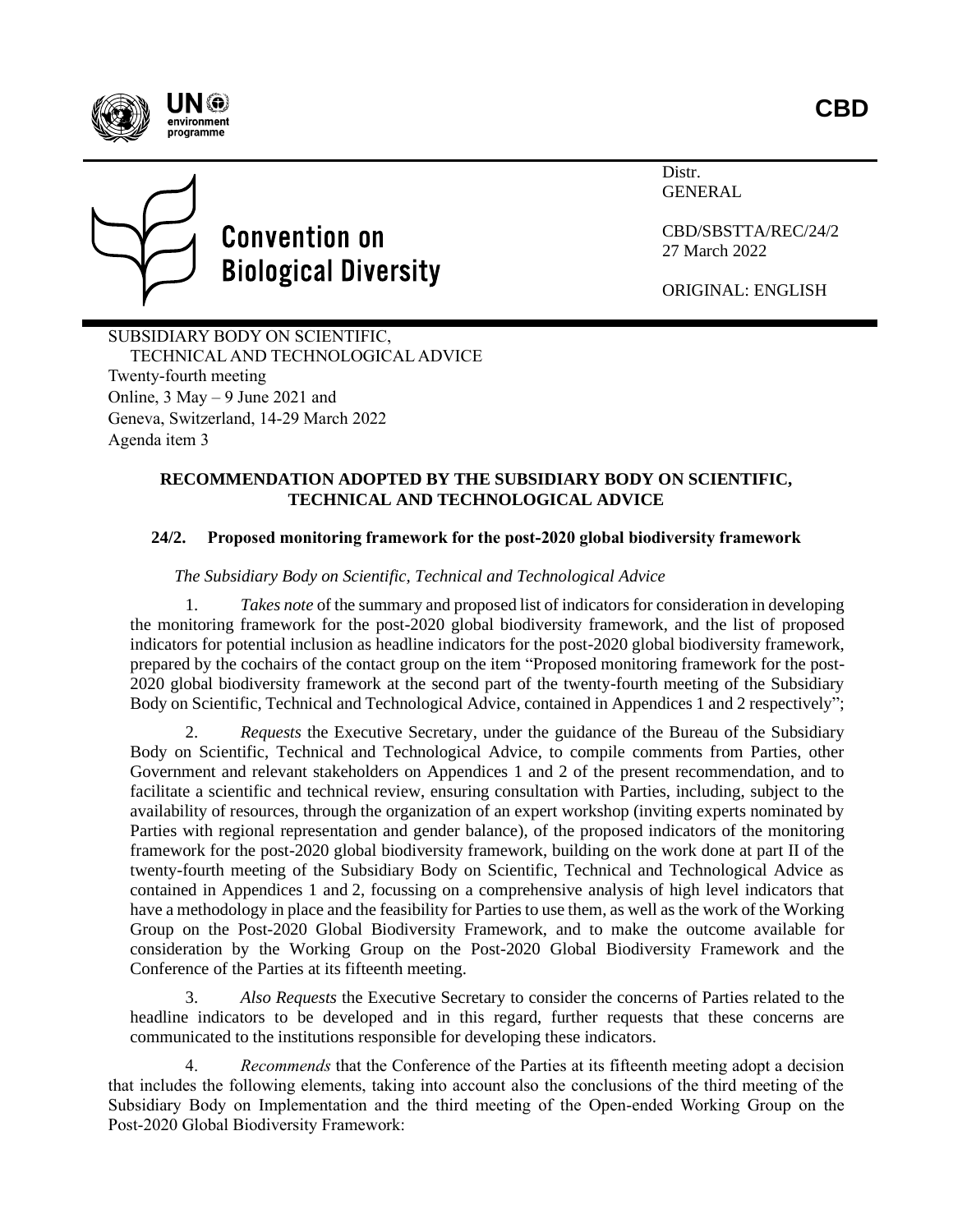#### *[The Conference of the Parties*

[1. *Adopts* the monitoring framework for the post-2020 global biodiversity framework in annex I of the present decision;]

2. *Decides* to use the period from [2011-2020], where data is available, as the reference period, unless otherwise indicated, for reporting and monitoring progress in the implementation of the post-2020 global biodiversity framework, [while noting][and recognizes] that baselines, conditions and periods used to express [different responsibilities,] desirable states or levels of ambition in goals and targets should, where relevant, take into account [historical trends,][ historic loss,] current status, and future scenarios of biodiversity [, including available information on the pre-industrial period];

3. *Also decides* to consider a review of the monitoring framework in order to finish its development at its sixteenth meeting, and thereafter keep the monitoring framework under review, as appropriate;

[4. *Further decides* that the headline indicators will be used [in global assessments] to monitor progress towards the goals and targets of the post-2020 global biodiversity framework, complemented, as appropriate, by the component and complementary indicators;]

[5*. Also decides* that the headline indicators [should] [will] be used by [all] Parties in their national reports for reporting on their implementation of the post-2020 global biodiversity framework, where technically feasible and as [appropriate][applicable][and in accordance with Article 20][and encourages the establishment of mechanisms to build capacity in developing countries to support filling monitoring and reporting gaps];]

[6. *Encourages* all Parties to use the headline indicators in national planning processes, including national biodiversity strategies and action plans [or programmes for the conservation and sustainable use of biodiversity] and other national planning processes [as appropriate and according to their national priorities and circumstances;]]

[7*. Invites* Parties to [adapt and] use the list of component and complementary indicators in their national planning processes [as appropriate and according to their national priorities and circumstances] and in their national reports for reporting on their progress in implementation of the post-2020 global biodiversity framework in line with Article 26 of the Convention, [as appropriate and according to their national priorities and circumstances;]]

8. [*Recognizes* the value of aligning][*Further invites* Parties to align] national monitoring with the United Nations System of Environmental-Economic Accounting statistical standard in order to mainstream biodiversity in national statistical systems and to strengthen national monitoring systems and reporting [as appropriate and according to their national priorities and circumstances];

9*.* [*Encourages*] [*urges*] Parties [, pursuant to article 20,] and *invites* other Governments, the Global Environment Facility, the Biodiversity Indicator Partnership, the Intergovernmental Science-Policy Platform on Biodiversity and Ecosystem Services and other relevant organizations [and those invited to be part of the technical expert group on indicators] to support national, regional and global biodiversity monitoring systems;

[10*. Invites* the United Nations Statistical Commission, the Group on Earth Observations Biodiversity Observation Network, the Intergovernmental Science-Policy Platform on Biodiversity and Ecosystem Services, the Biodiversity Indicators Partnership and other relevant organizations to support the operationalization of the monitoring framework for the post-2020 global biodiversity framework;]

11. *Decides* to establish an ad hoc technical expert group, with a time-bound mandate until the sixteenth meeting of the Conference of the Parties, to advise on the further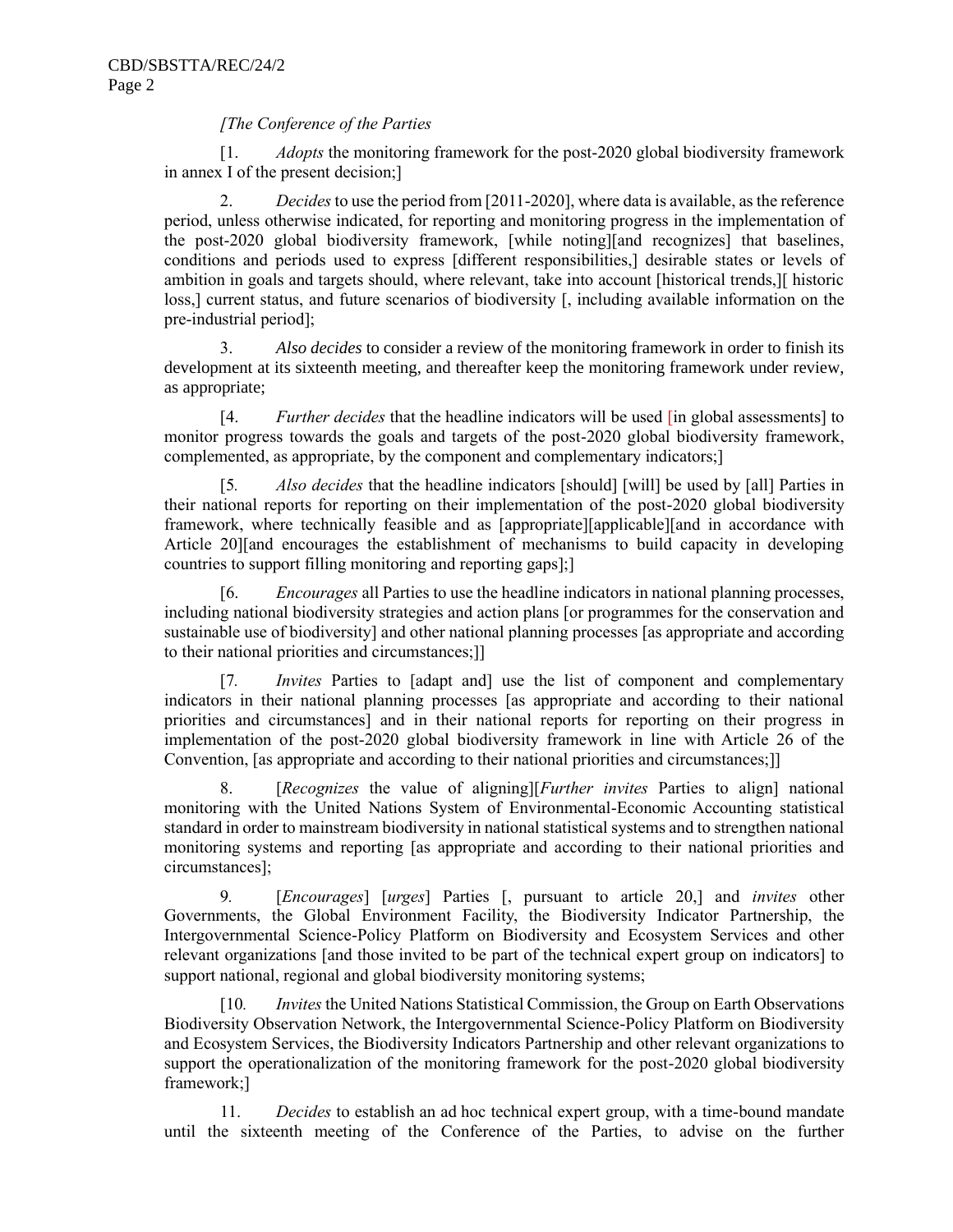operationalization of the monitoring framework for the post-2020 global biodiversity framework in accordance with the terms of reference contained in annex II to the present decision;

12. *Requests* the Subsidiary Body on Scientific, Technical and Technological Advice to review outcomes of the ad hoc technical expert group and complete the scientific and technical review of the monitoring framework and report their findings for subsequent consideration by the Subsidiary Body on Implementation and by the Conference of the Parties at its sixteenth meeting;

13. *Decides*to consider the requirements for further work to fully implement and review the effectiveness of the monitoring framework for the post-2020 global biodiversity framework at its sixteenth meeting;

14. *Requests* the Executive Secretary, in collaboration with the ad hoc technical expert group, and subject to the availability resources, to convene moderated online discussions on the monitoring framework;

[15. *Requests* the Ad Hoc Open-ended Working Group on Article 8(j) and Related Provisions to continue the development of and operationalization of indicators related to traditional knowledge and indigenous peoples and local communities and report on this work to the Parties and for the Secretariat to make information available on progress and outcomes to the ad hoc technical expert group [and other relevant working groups];]

16. *Requests* the Executive Secretary [subject to the availability of resources], in collaboration with relevant partners:

(a) To [make available] [facilitate the development of] guidance on capacity-building and development to support Parties in implementing the monitoring framework, taking into account the special needs, circumstances and priorities of developing countries, [in particular the least developed countries, small island developing States, and countries with economies in transition], in compiling and using the headline indicators, and component and complementary indicators when relevant, including in their national reports, national biodiversity strategies and action plans and other national planning processes;

(b) To facilitate the use of relevant tools, including the Data Reporting Tool (DaRT), to facilitate national reporting and the sharing of information between multilateral environment agreements.

17. *Invites* the Global Partnership on Plant Conservation, with the support of the Secretariat and subject to the availability of resources, to prepare a set of complimentary actions related to plant conservation to support the implementation of the global biodiversity framework aligned with the final post-2020 global biodiversity framework, other relevant decisions adopted at the fifteenth meeting of the Conference of the Parties as well as previous experiences with the implementation of the Global Strategy for Plant Conservation as described in the fifth edition of the *Global Biodiversity Outlook* and the 2020 Plant Conservation Report, to be considered by a meeting of the Subsidiary Body following the fifteenth meeting of the Conference of the Parties.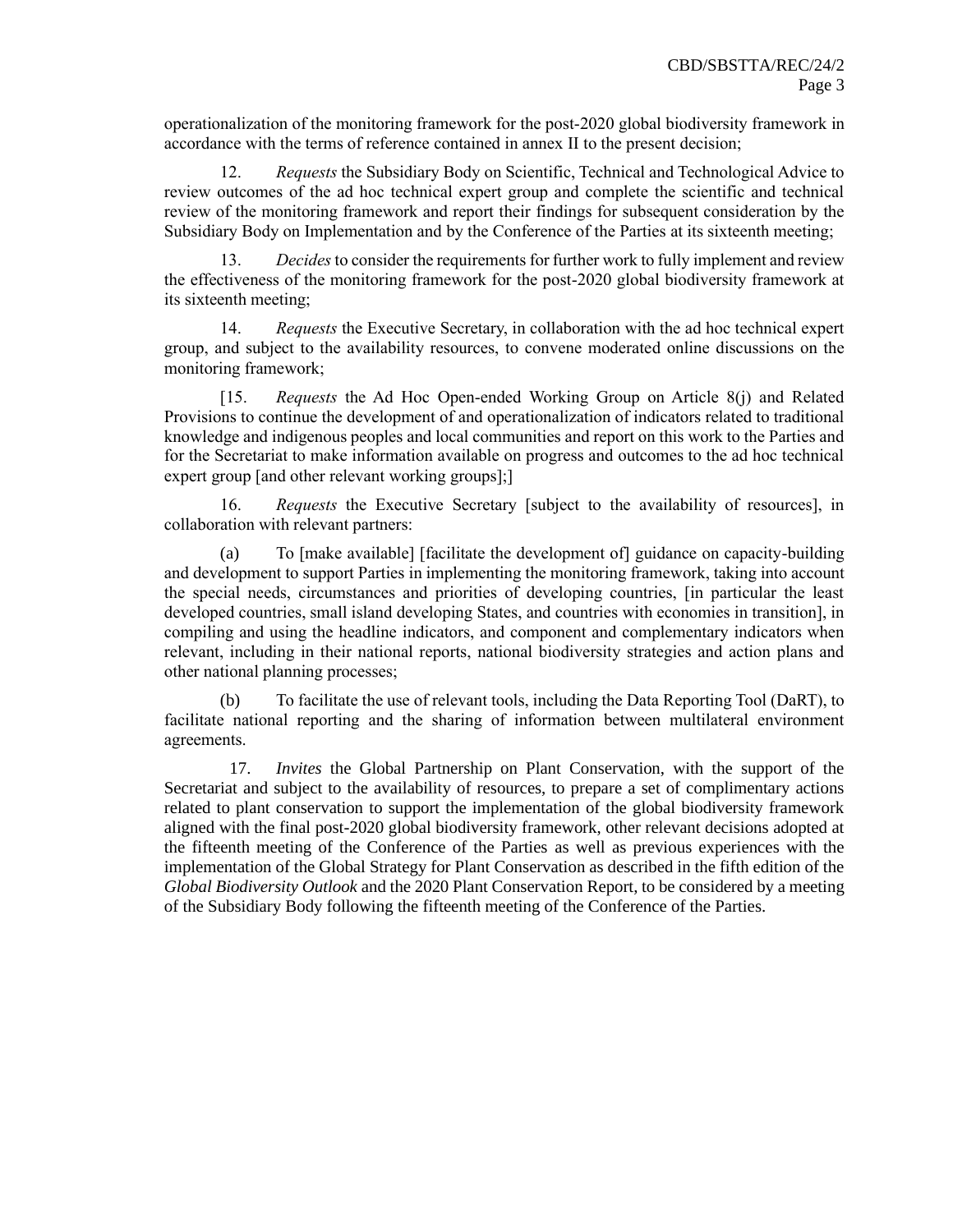#### *Annex I*

#### **PROPOSED MONITORING FRAMEWORK FOR THE POST-2020 GLOBAL BIODIVERSITY FRAMEWORK<sup>1</sup>**

1. The monitoring framework is composed of three [four] groups of indicators for monitoring the implementation of the post-2020 global biodiversity framework:

(a) Headline indicators (contained in Appendix 1): a minimum set of high-level indicators, which capture the overall scope of the goals and targets of the post-2020 global biodiversity framework to be used for planning and tracking progress as set out in decision 15/--.<sup>2</sup> They are nationally, regionally and globally relevant indicators [validated by Parties]. These indicators can also be used for communication purposes;

(b) Component indicators (contained in Appendix 2): A list of optional[, multidimensional] indicators that together with the headline indicators would cover all components of the goals and targets of the post-2020 global biodiversity framework at the global, regional, national and [subnational] levels;

(c) Complementary indicators (contained in Appendix 2): a list of optional [, multidimensional] indicators for thematic or in-depth analysis of each goal and target which may be applicable at global, regional, national, and [subnational] levels;

[1 *bis*] [(d)] [ The monitoring framework [can][will] be supplemented by [additional] national [and subnational] indicators.]

2. The indicators in the monitoring framework for the post-2020 global biodiversity framework should meet, or be able to meet by 2025, the following criteria:

(a) The data and metadata related to the indicator are publicly available;

(b) The methodology underpinning the indicator is either published in a peer reviewed academic journal or has gone through a scientific peer review process and has been validated for national use;

(c) The data sources and indicators should be compiled and regularly updated with a time lag of less than five years between updates, if possible;

(d) There is an existing mechanism for maintaining the indicator methodology and/or data generation, including, for example, by a member of the Biodiversity Indicators Partnership, an intergovernmental organization or a well-established scientific or research institution, including providing nationally applicable guidance on the use of the indicator;

(d) *alt*. Indicators should be able to detect trends relevant to the components of the goals and targets of the post-2020 global biodiversity framework;

(e) When possible, indicators are aligned with existing intergovernmental processes under the United Nations Statistical Commission, such as the Sustainable Development Goals, the Framework for the Development of Environment Statistics or the System of Environmental-Economic Accounting. Additionally, an effort was made to utilize the existing work on essential biodiversity variables under the Group on Earth Observations Biodiversity Observation Network.

3. Headline indicators use methodologies agreed by Parties and are calculated based on national data from national monitoring networks and national sources, calculated at a national level, recognizing that in some cases this may need to draw on global dataset and if national indicators are not available then the use

 $1$  This annex will be finalized by the Conference of the Parties at its fifteenth meeting and will be completed on the basis of the outcome of the technical review of appendices 1 and 2 referred to in paragraph 2 of recommendation 24/2, ensuring alignment with the final version of the post-2020 global biodiversity framework.

<sup>2</sup> Final wording subject to discussions under SBI-3 item 9.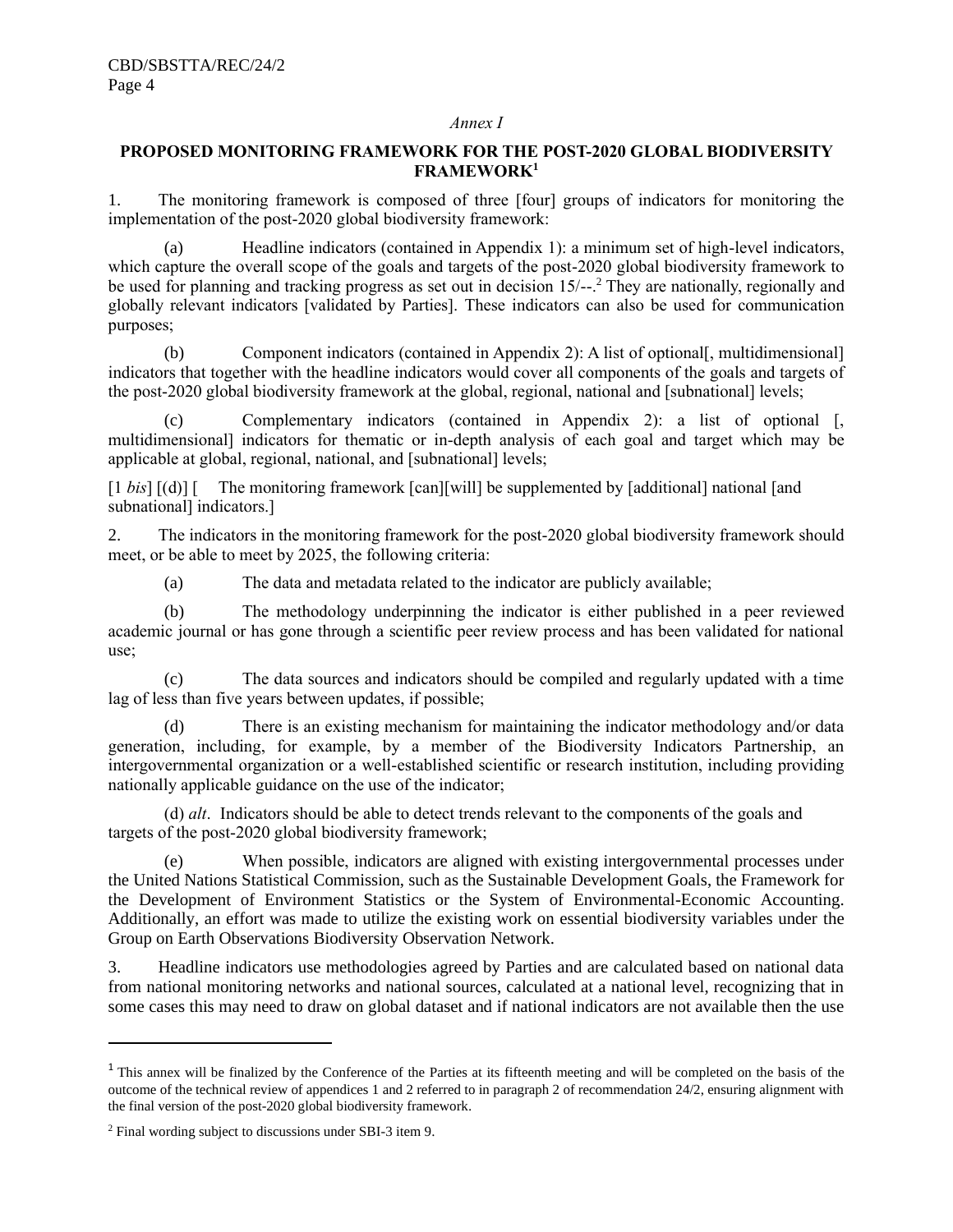of global indicators at a national level must be validated through appropriate national mechanisms. These indicators would allow for consistent, standardized and scalable tracking of global goals and targets.

4. To facilitate the compilation and use of these headline, component and complementary indicators at the national level[, enabled by effective national biodiversity monitoring systems and other information systems,] capacity and development activities, technology and other support will be required. [The Secretariat together with organizations identified in the indicator metadata sheets as data providers, such as the Group on Earth Observations Biodiversity Observation Network, the International Union for Conservation of Nature, the System of Environmental-Economic Accounting and others, would be invited to provide guidelines and information for the design and implementation of national monitoring systems to support the collection of data and the calculation of headline indicators.] [In this way, developing country Parties would effectively use the headline indicators, as well as component and complementary indicators, supported by the effective provision of adequate means of implementation, in line with the provisions of the Convention, including the establishment of mechanisms to increase the capacity-building and development and technical and scientific cooperation to fill monitoring gaps.]

5. In order to maximize uptake and minimize the reporting burden, the proposed list of headline indicators comprises a small number of indicators which are intended to capture the overall scope of a goal or target in the post-2020 global biodiversity framework. The headline indicators may not capture all components of a goal or a target but for analytical purposes can be complemented, as appropriate, with the component and complementary indicators.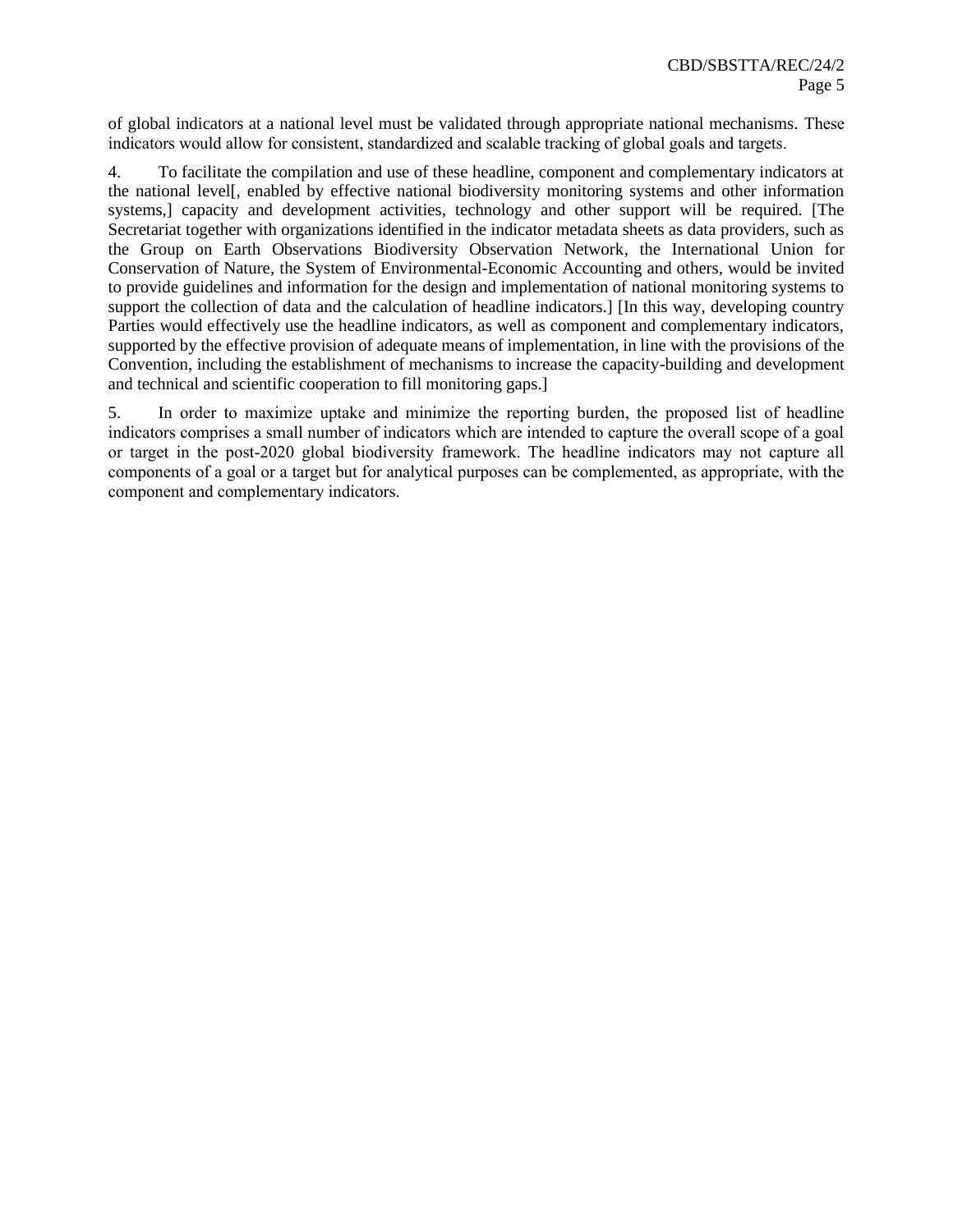#### *[Annex II*

#### **TERMS OF REFERENCE FOR AN AD HOC TECHNICAL EXPERT GROUP ON INDICATORS FOR THE POST-2020 GLOBAL BIODIVERSITY FRAMEWORK**

1. The Ad Hoc Technical Expert Group on Indicators will work:

(a) To identify detailed metadata [and information] including [as appropriate, reference periods and] global baselines, prioritizing first headline indicators (according to the criteria identified in the annex to document CBD/-)[then component and complementary indicators] of the monitoring framework for the post-2020 global biodiversity framework, taking into account existing methodologies and standards which have been developed, including the Sustainable Development Goal indicators, the Framework for the Development of Environment Statistics and the System of Environmental-Economic Accounting developed under the auspices of the Statistical Commission;

(b) To provide technical advice and develop guidance on addressing gaps in the monitoring framework, prioritizing headline indicators, and in the implementation of indicators for the monitoring framework for the post-2020 global biodiversity framework, including advice on the use of harmonized and agreed indicator definitions, best practices for monitoring and national data sharing, and scientific and technical advice on the improvement of indicators or the addition of new indicators in the monitoring framework of the post-2020 global biodiversity framework, including indicators relevant to stakeholders;

(c) To provide technical advice on remaining and unresolved issues relating to the post-2020 monitoring framework, as outlined by the Conference of the Parties at its fifteenth meeting, and to prioritize work on the following elements leading up to the sixteenth meeting of the Conference of the Parties:

- (i) Conduct a full assessment of headline, component and complementary indicators;
- (ii) Explore methods for the implementation of indicators in national planning and reporting;
- (iii) (List to be determined based on progress achieved by the fifteenth meeting of the Conference of the Parties).

(d) To provide guidance to Parties on ways to fill temporal and spatial data gaps, including through the use of big data, including citizen science, community-based monitoring and information systems, remote sensing, modelling and statistical analysis, and other forms of data and other knowledge systems, recognizing the specific challenges faced by developing country Parties to develop and access information tools;

(e) To provide advice on the existing capacity, gaps and needs in terms of capacity development, technology transfer and financing needs related to the monitoring of the global biodiversity framework in consultation with the Informal Advisory Group on Technical and Scientific Cooperation.<sup>3</sup>

2. The group will take into account:

(a) Previous work and experience under the Convention and other relevant programmes of work concerning indicators and monitoring;

(b) Statistical standards and development under the intergovernmental forum of the Statistical Commission;

(c) Previous work and experience with other relevant global, regional and national monitoring frameworks, multilateral environment agreements, and knowledge systems;

(d) Recent developments and information on issues related to the indicators, their metadata and baselines.

<sup>3</sup> Pending adoption of the decision contained in recommendation SBI-3/8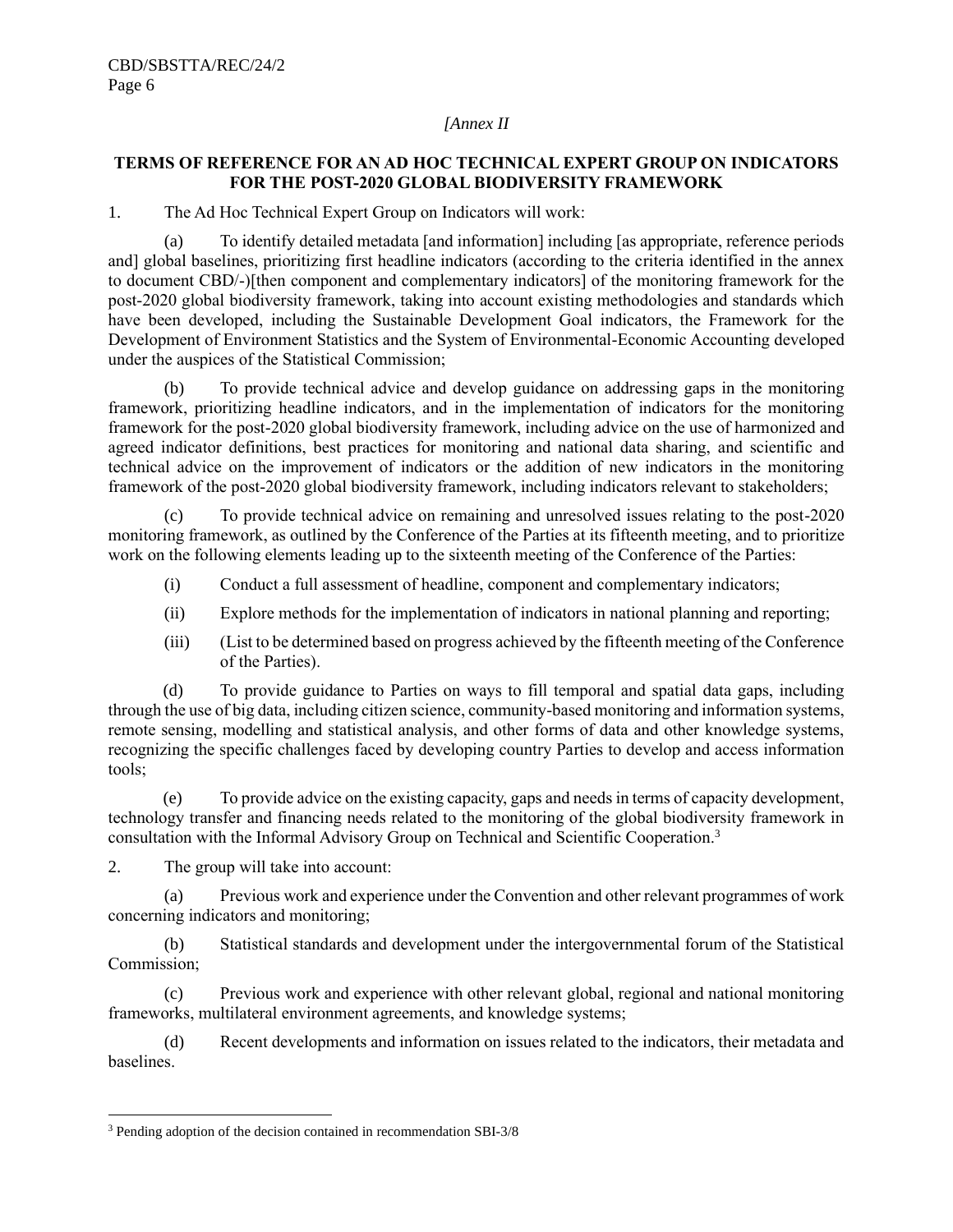3. The Group will be composed of 30 technical experts nominated by Parties, including experts on statistics and experts in relevant social and natural sciences, and up to 15 representatives nominated by observer organizations and other relevant organizations. The Executive Secretary, in consultation with the Bureau of the Subsidiary Body on Scientific, Technical and Technological Advice, will select experts from the nominations submitted by Parties and organizations with due regard to representation of different areas of technical expertise, while recognizing the need for expert knowledge of biodiversity, and ensuring expertise on freshwater, marine and coastal ecosystems, also taking into account geographical representation, and the representation of indigenous peoples and local communities, major stakeholders and rights holders' groups, gender balance and the special conditions of developing countries, archipelagic States, in particular the least developed countries, small island developing States, and countries with economies in transition.

4. The Group will nominate two co-chairs from among the selected experts.

5. The Chair of the Subsidiary Body on Scientific, Technical and Technological Advice will be invited to participate in the group ex officio.

6. The Group may also invite other experts, as appropriate, from national Governments, [subnational and local governments,] the United Nations and other international organizations, civil society, youth, women's groups, indigenous peoples and local communities, including representatives from the Ad Hoc Open-ended Working Group on Article 8(j) and Related Provisions, academia and the private sector to contribute their expertise and experiences on specific issues related to the terms of reference of the Group.

7. The Group will primarily conduct its work electronically and [subject to the availability of resources,] will also meet physically, if possible, meeting at least twice during the intersessional period.

8. The Ad Hoc Technical Expert Group should be established and start its work immediately after approval by the Conference of the Parties at its fifteenth meeting and report on its work to the Subsidiary Body on Implementation and the Subsidiary Body on Scientific, Technical and Technological Advice at meetings held prior to the sixteenth meeting of the Conference of the Parties. ]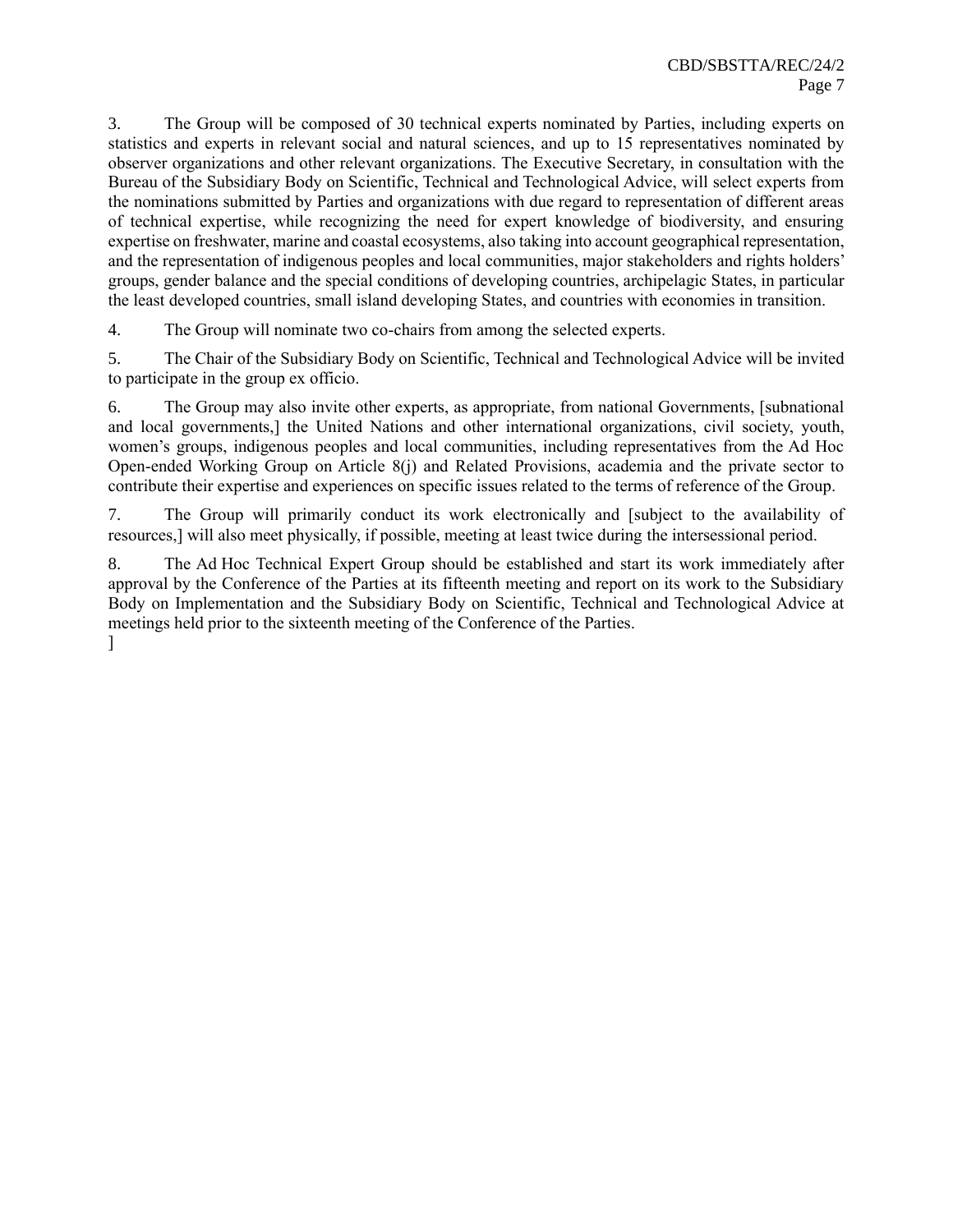#### *Appendix 1*

#### **CO-CHAIRS' SUMMARY AND PROPOSED LIST OF INDICATORS FOR CONSIDERATION IN DEVELOPING THE MONITORING FRAMEWORK FOR THE POST-2020 GLOBAL BIODIVERSITY FRAMEWORK**

#### **Co-Chairs Summary<sup>4</sup>**

| Goal/Milestone/Target <sup>5</sup>                                                                                                                                                                                                                                                                                                                                                                                                                                                                                                                                                    | <b>Headline indicator</b>                                                                                                                                                                                                                                                                                                                                                                      | Summary of the assessment                                                                                                                                                                                                                                                                                                                                                                                                                                                                                                   | Component<br>indicator                                                                                                                                                                                                                | <b>Complementary indicators</b>                                                                                                                                                                                                                                                                                                                                                                                                                    |
|---------------------------------------------------------------------------------------------------------------------------------------------------------------------------------------------------------------------------------------------------------------------------------------------------------------------------------------------------------------------------------------------------------------------------------------------------------------------------------------------------------------------------------------------------------------------------------------|------------------------------------------------------------------------------------------------------------------------------------------------------------------------------------------------------------------------------------------------------------------------------------------------------------------------------------------------------------------------------------------------|-----------------------------------------------------------------------------------------------------------------------------------------------------------------------------------------------------------------------------------------------------------------------------------------------------------------------------------------------------------------------------------------------------------------------------------------------------------------------------------------------------------------------------|---------------------------------------------------------------------------------------------------------------------------------------------------------------------------------------------------------------------------------------|----------------------------------------------------------------------------------------------------------------------------------------------------------------------------------------------------------------------------------------------------------------------------------------------------------------------------------------------------------------------------------------------------------------------------------------------------|
| Goal A The integrity of all<br>ecosystems is enhanced, with<br>an increase of at least 15 per<br>cent in the area, connectivity<br>and integrity of natural<br>ecosystems, supporting<br>healthy and resilient<br>populations of all species, the<br>rate of extinctions has been<br>reduced at least tenfold, and<br>the risk of species extinctions<br>across all taxonomic and<br>functional groups is halved,<br>and genetic diversity of wild<br>and domesticated species is<br>safeguarded, with at least 90<br>per cent of genetic diversity<br>within all species maintained. | A.0.1 Extent of [selected]<br>natural and [seminatural<br>and] modified<br>[sustainable[y]][managed]<br>ecosystems [in all biomes]<br>of the IUCN ecosystem<br>typology] by type $[(e.g.$<br>forest, [desert,] savannahs<br>and grasslands, wetlands,<br>[lakes, rivers,] [alpine]<br>vegetation,] mangroves,<br>saltmarshes, coral reef,<br>seagrass, macroalgae and<br>intertidal habitats)] | Relevance: Green/yellow<br>Nationally feasible: yellow<br>Globally feasible with<br>national disaggregation:<br>Yellow<br>Readiness: Yellow<br>Summary: Relevant, not fully<br>operational<br>Many Parties supported this<br>indicator with minor<br>modifications. Some Parties<br>noted the need for an<br>additional indicator on<br>connectivity and integrity. A<br>number of alternative<br>indicators were proposed. In<br>particular, the Red List of<br>Ecosystems (a.8) was<br>proposed by several of<br>Parties. | A.2.1 CMS<br>connectivity indicator<br>(CMS)<br>A.3.1 Ecosystem<br>Integrity Index<br>A.4.1 Species status<br>information index<br>A.4.2 Living Planet<br>Index<br>A.8.1 Proportion of<br>populations<br>maintained within<br>species | a.1. Forest area as a proportion of<br>total land area (SDG indicator<br>15.1.1)<br>a.2. Forest distribution<br>a.3. Tree cover loss<br>a.4. Grassland and savannah extent<br>a.5. Mountain Green Cover Index<br>a.6. Peatland extent and condition<br>a.7. Permafrost thickness, depth and<br>extent<br>a.8. Red List of Ecosystems<br>a.9. Continuous Global Mangrove<br><b>Forest Cover</b><br>a.10. Trends in mangrove forest<br>fragmentation |

<sup>&</sup>lt;sup>4</sup> The comments in the third column of the below table represent only the views of the co-chairs of the contact group on the item "Proposed monitoring framework for the post-2020 global biodiversity framework," Mr. Andrew Stott (United Kingdom) and Mr. Alfred Oteng-Yeboah (Ghana), regarding the assessment of the indicators of the monitoring framework. <sup>5</sup> CBD/WG2020/3/3.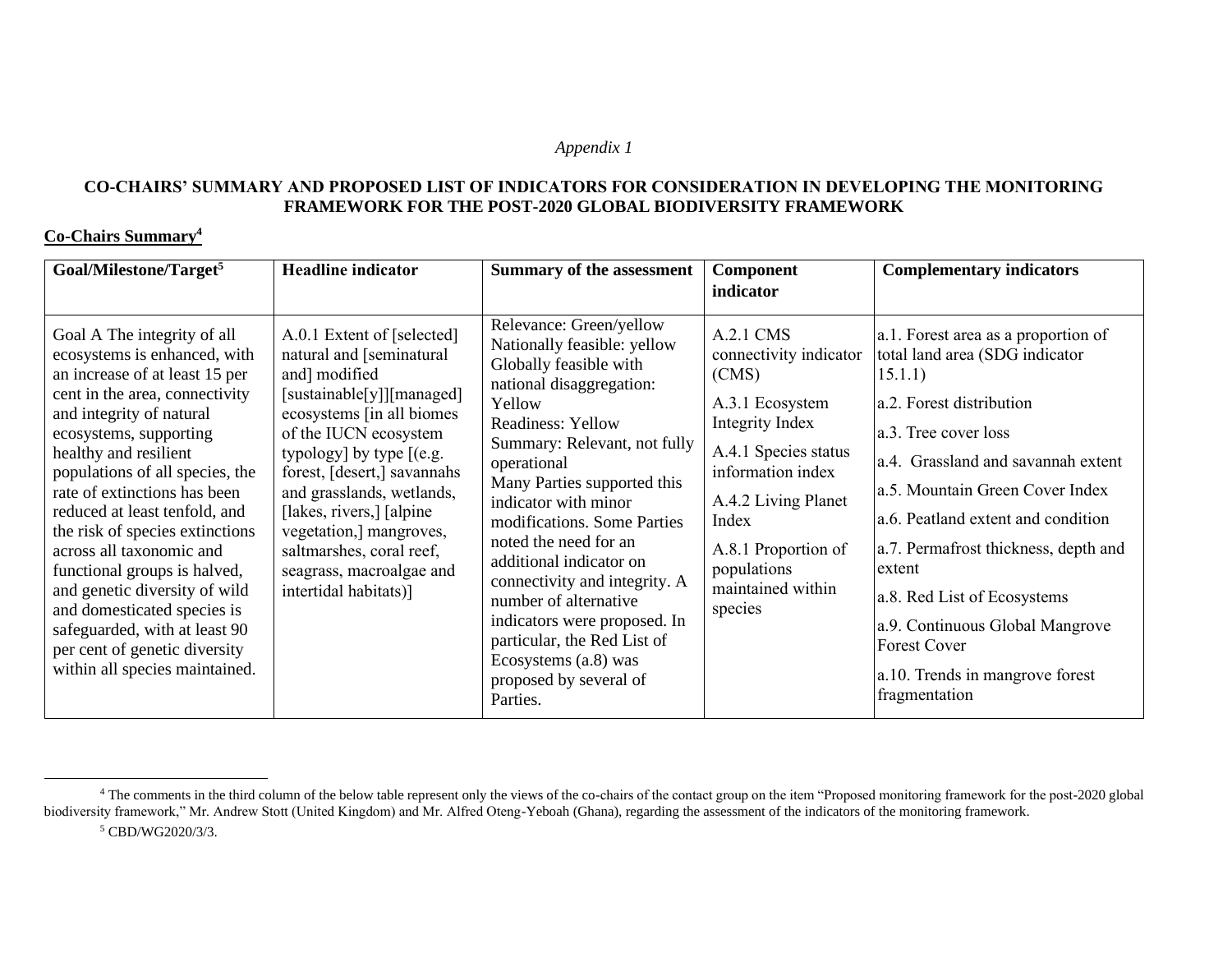| Goal/Milestone/Target <sup>5</sup>                                                                                                                                                                                                                                                                                                                                                                                                                                                                                                                                                                                                                                                       | <b>Headline indicator</b>                                              | <b>Summary of the assessment</b>                                                                                                                                                                                                                                                                                                                                                                                                                                                                                                                                                                                                                                                                                                                                                            | Component | <b>Complementary indicators</b>                                                                                                                                                                                                                                                                                                                                                                                                                                                                                                                                                                                                                                                                                                                                             |
|------------------------------------------------------------------------------------------------------------------------------------------------------------------------------------------------------------------------------------------------------------------------------------------------------------------------------------------------------------------------------------------------------------------------------------------------------------------------------------------------------------------------------------------------------------------------------------------------------------------------------------------------------------------------------------------|------------------------------------------------------------------------|---------------------------------------------------------------------------------------------------------------------------------------------------------------------------------------------------------------------------------------------------------------------------------------------------------------------------------------------------------------------------------------------------------------------------------------------------------------------------------------------------------------------------------------------------------------------------------------------------------------------------------------------------------------------------------------------------------------------------------------------------------------------------------------------|-----------|-----------------------------------------------------------------------------------------------------------------------------------------------------------------------------------------------------------------------------------------------------------------------------------------------------------------------------------------------------------------------------------------------------------------------------------------------------------------------------------------------------------------------------------------------------------------------------------------------------------------------------------------------------------------------------------------------------------------------------------------------------------------------------|
|                                                                                                                                                                                                                                                                                                                                                                                                                                                                                                                                                                                                                                                                                          |                                                                        |                                                                                                                                                                                                                                                                                                                                                                                                                                                                                                                                                                                                                                                                                                                                                                                             | indicator |                                                                                                                                                                                                                                                                                                                                                                                                                                                                                                                                                                                                                                                                                                                                                                             |
| Milestone A.1 Net gain in the<br>area, connectivity and<br>integrity of natural systems of<br>at least 5 per cent.<br>Milestone A.2 The increase in<br>the extinction rate is halted or<br>reversed, and the extinction<br>risk is reduced by at least 10<br>per cent, with a decrease in<br>the proportion of species that<br>are threatened, and the<br>abundance and distribution of<br>populations of species is<br>enhanced or at least<br>maintained.<br>Milestone A.3 Genetic<br>diversity of wild and<br>domesticated species is<br>safeguarded, with an increase<br>in the proportion of species<br>that have at least 90 per cent<br>of their genetic diversity<br>maintained. | A.0.2 Species Habitat<br>Index<br>A.0.3 Red list index (SDG<br>15.5.1) | Relevance: Red/yellow<br>Nationally feasible: Yellow<br>Globally feasible with<br>national disaggregation:<br>Yellow<br><b>Readiness: Yellow</b><br>Summary: Low relevance,<br>not fully operational<br>Some Parties expressed<br>support for this indicator,<br>many Parties felt that this<br>indicator should not be<br>included at the headline level<br>and should be at the<br>component level. The<br>addition of the Living Planet<br>Index was proposed by a<br>number of Parties. A number<br>of other indicators were<br>suggested.<br>Relevance: Green<br>Nationally feasible: Yellow<br>Globally feasible with<br>national disaggregation:<br>Green<br>Readiness: Green<br>Summary: Relevant and<br>ready to use.<br>Most Parties supported the<br>use of the indicator at the |           | a.11. Change in the extent of water-<br>related ecosystems over time (SDG<br>indicator $6.6.1$ )<br>a.12. Trends in mangrove extent<br>a.13. Live coral cover<br>a.14. Hard Coral cover and<br>composition<br>a.15. Global coral reef extent<br>a.16. Global Seagrass Extent<br>(Seagrass Cover and composition)<br>a.17. Global saltmarsh extent<br>a.18. Kelp canopy extent<br>a.19. Macroalgal Canopy Cover and<br>Composition<br>a.20. Cover of key benthic groups<br>a.21. Fleshy algae cover<br>a.22. Wetland Extent Trends Index<br>a.23. Change in the extent of inland<br>water ecosystems over time<br>a.24. Change in the extent of water<br>related ecosystems (SDG Indicator<br>6.6.1)<br>a.25. Forest Fragmentation Index<br>a.26. Forest Landscape Integrity |
|                                                                                                                                                                                                                                                                                                                                                                                                                                                                                                                                                                                                                                                                                          |                                                                        | global level. However, some<br>Parties noted differences in                                                                                                                                                                                                                                                                                                                                                                                                                                                                                                                                                                                                                                                                                                                                 |           | Index                                                                                                                                                                                                                                                                                                                                                                                                                                                                                                                                                                                                                                                                                                                                                                       |
|                                                                                                                                                                                                                                                                                                                                                                                                                                                                                                                                                                                                                                                                                          |                                                                        |                                                                                                                                                                                                                                                                                                                                                                                                                                                                                                                                                                                                                                                                                                                                                                                             |           |                                                                                                                                                                                                                                                                                                                                                                                                                                                                                                                                                                                                                                                                                                                                                                             |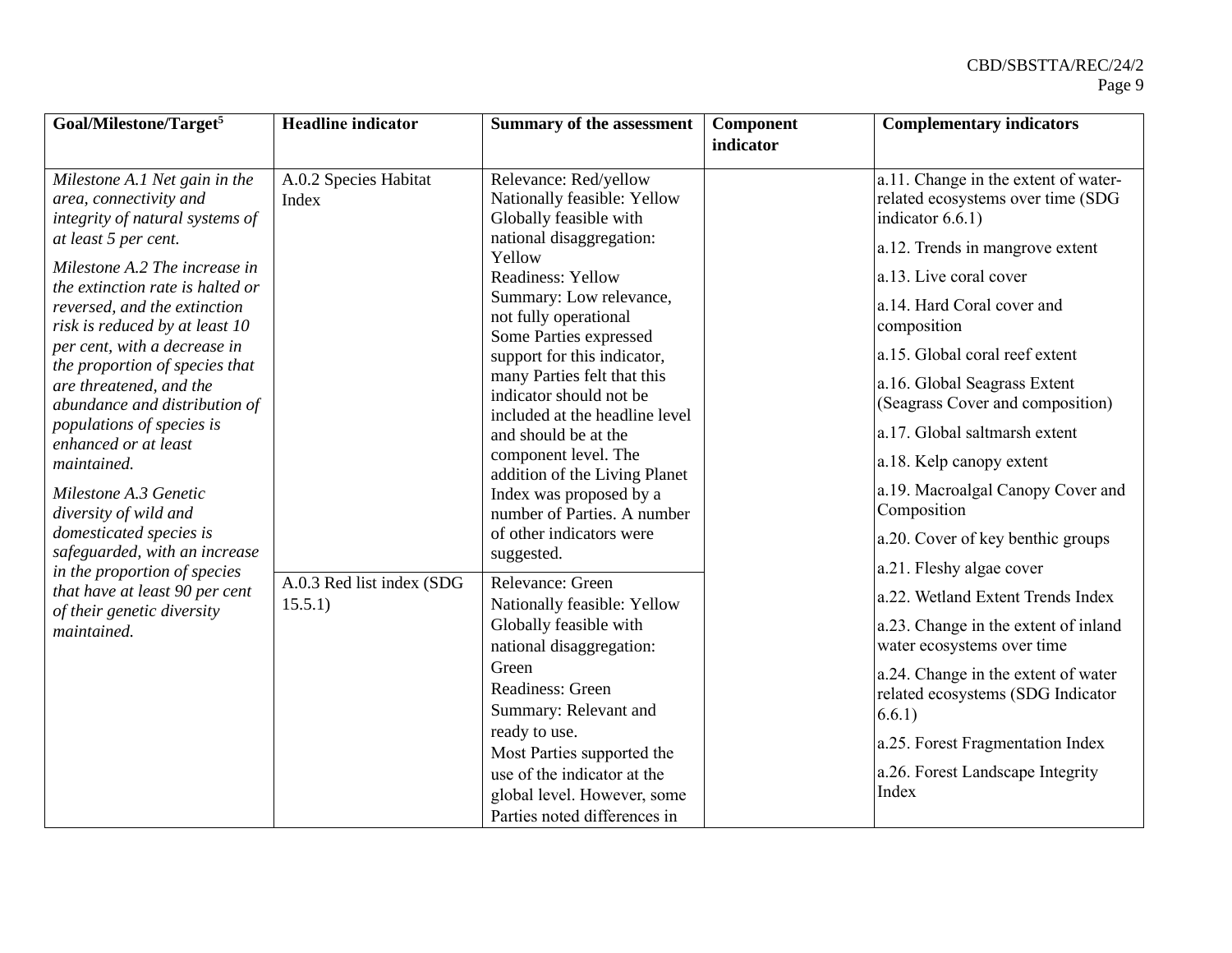| Goal/Milestone/Target <sup>5</sup> | <b>Headline indicator</b>                                                                             | <b>Summary of the assessment</b>                                                                                        | Component<br>indicator | <b>Complementary indicators</b>                                                                     |
|------------------------------------|-------------------------------------------------------------------------------------------------------|-------------------------------------------------------------------------------------------------------------------------|------------------------|-----------------------------------------------------------------------------------------------------|
|                                    |                                                                                                       | the implementation of this<br>indicator at the national level.                                                          |                        | a.27. Biomass of selected natural<br>ecosystems (A.0.2)                                             |
|                                    | A.0.4 The proportion of                                                                               | Relevance: Green                                                                                                        |                        | a.28. Biodiversity Habitat Index                                                                    |
|                                    | populations within<br>[umbrella] species with a<br>[genetically] effective<br>population size $> 500$ | Nationally feasible: Yellow                                                                                             |                        | a.29. Global Vegetation Health<br>Products                                                          |
|                                    |                                                                                                       | Globally feasible with<br>national disaggregation: Red                                                                  |                        | a.30. Bioclimatic Ecosystem<br>Resilience Index (BERI)                                              |
|                                    |                                                                                                       | <b>Readiness: Yellow</b>                                                                                                |                        | a.31. Relative Magnitude of                                                                         |
|                                    |                                                                                                       | Summary: Relevant, not fully                                                                                            |                        | Fragmentation (RMF)                                                                                 |
|                                    |                                                                                                       | operational                                                                                                             |                        | a.32. Ecosystem Intactness Index                                                                    |
|                                    |                                                                                                       | Many Parties supported the<br>concept of this indicator;                                                                |                        | a.33. Biodiversity Intactness Index                                                                 |
|                                    |                                                                                                       | however, noted that it would<br>require resources to<br>operationalize it and that it<br>would be difficult in the near |                        | a.34. Ocean Health Index                                                                            |
|                                    |                                                                                                       |                                                                                                                         |                        | a.35. Extent of physical damage<br>indicator to predominant seafloor<br>habitats physical damage    |
|                                    |                                                                                                       | term. A number of other<br>indicators were suggested.                                                                   |                        | a.36. Wetland Extent Trends Index                                                                   |
|                                    |                                                                                                       |                                                                                                                         |                        | a.37. River Fragmentation Index                                                                     |
|                                    |                                                                                                       |                                                                                                                         |                        | a.38. Dendritic Connectivity Index                                                                  |
|                                    |                                                                                                       |                                                                                                                         |                        | a.39. Percentage of threatened<br>species that are improving in status<br>according to the Red List |
|                                    |                                                                                                       |                                                                                                                         |                        | a.40. Changing status of evolutionary<br>distinct and globally endangered<br>species (EDGE Index)   |
|                                    |                                                                                                       |                                                                                                                         |                        | a.41. Number of threatened species<br>by species group                                              |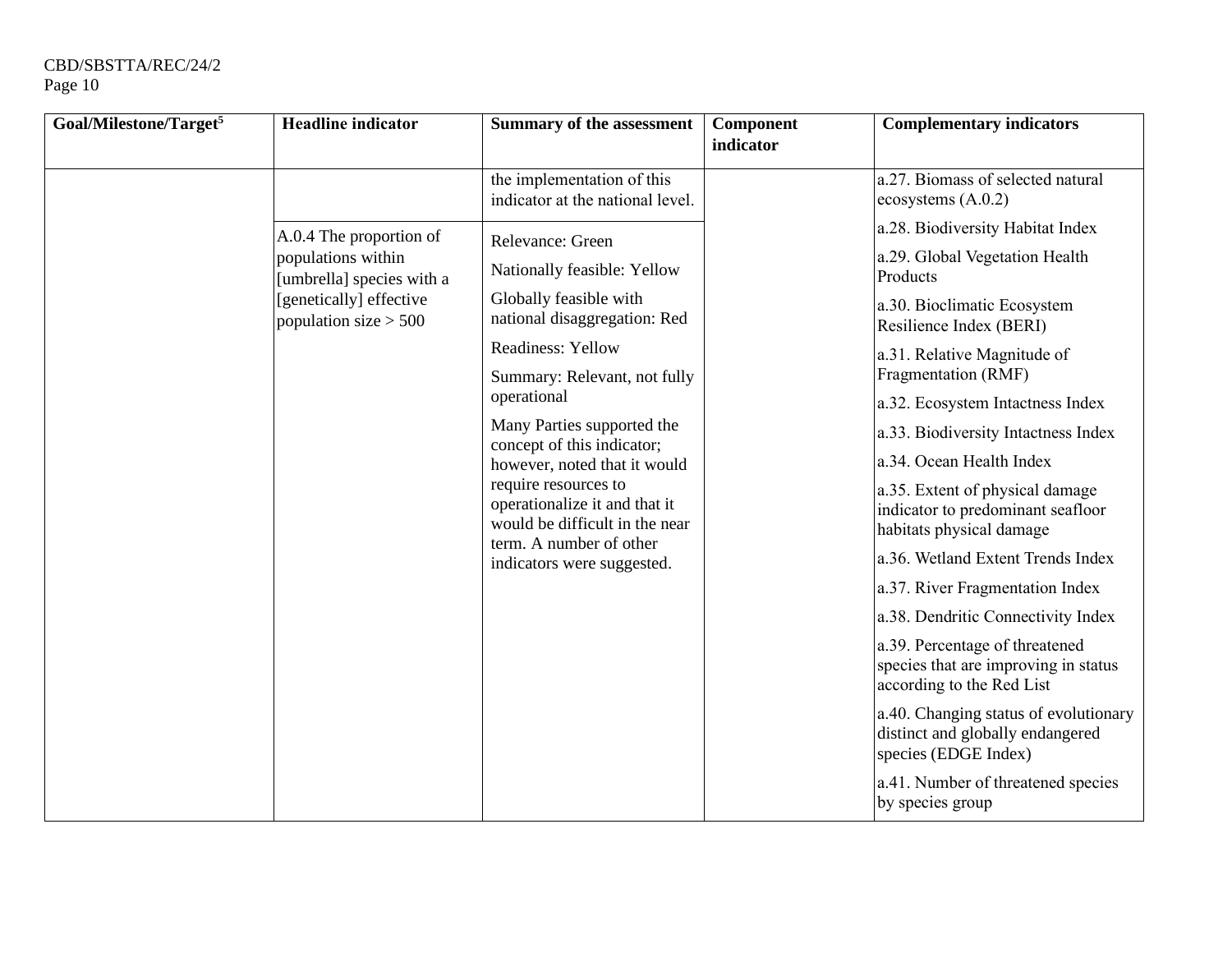| Goal/Milestone/Target <sup>5</sup> | <b>Headline</b> indicator | <b>Summary of the assessment</b> | Component | <b>Complementary indicators</b>                                                                                                                                    |
|------------------------------------|---------------------------|----------------------------------|-----------|--------------------------------------------------------------------------------------------------------------------------------------------------------------------|
|                                    |                           |                                  | indicator |                                                                                                                                                                    |
|                                    |                           |                                  |           | a.42. Wild bird index                                                                                                                                              |
|                                    |                           |                                  |           | a.43. Mean Species Abundance<br>(MSA)                                                                                                                              |
|                                    |                           |                                  |           | a.44. Species Protection Index                                                                                                                                     |
|                                    |                           |                                  |           | a.45. Changes in plankton biomass<br>and abundance                                                                                                                 |
|                                    |                           |                                  |           | a.46. Fish abundance and biomass                                                                                                                                   |
|                                    |                           |                                  |           | a.47. The number of populations (or<br>breeds) within species with an<br>effective population size $> 500$<br>compared to the number $<$ 500                       |
|                                    |                           |                                  |           | a.48. Genetic scorecard for wild<br>species                                                                                                                        |
|                                    |                           |                                  |           | a.49. Species richness/Changes in<br>local terrestrial diversity<br>(PREDICTS)                                                                                     |
|                                    |                           |                                  |           | a.50. Marine species richness                                                                                                                                      |
|                                    |                           |                                  |           | a.51. Comprehensiveness of<br>conservation of socioeconomically as<br>well as culturally valuable species.                                                         |
|                                    |                           |                                  |           | a.52. Number of plant and animal<br>genetic resources for food and<br>agriculture secured in either medium-<br>or long-term conservation facilities<br>(SDG 2.5.1) |
|                                    |                           |                                  |           | a.53. Proportion of local breeds<br>classified as being at risk, extinction                                                                                        |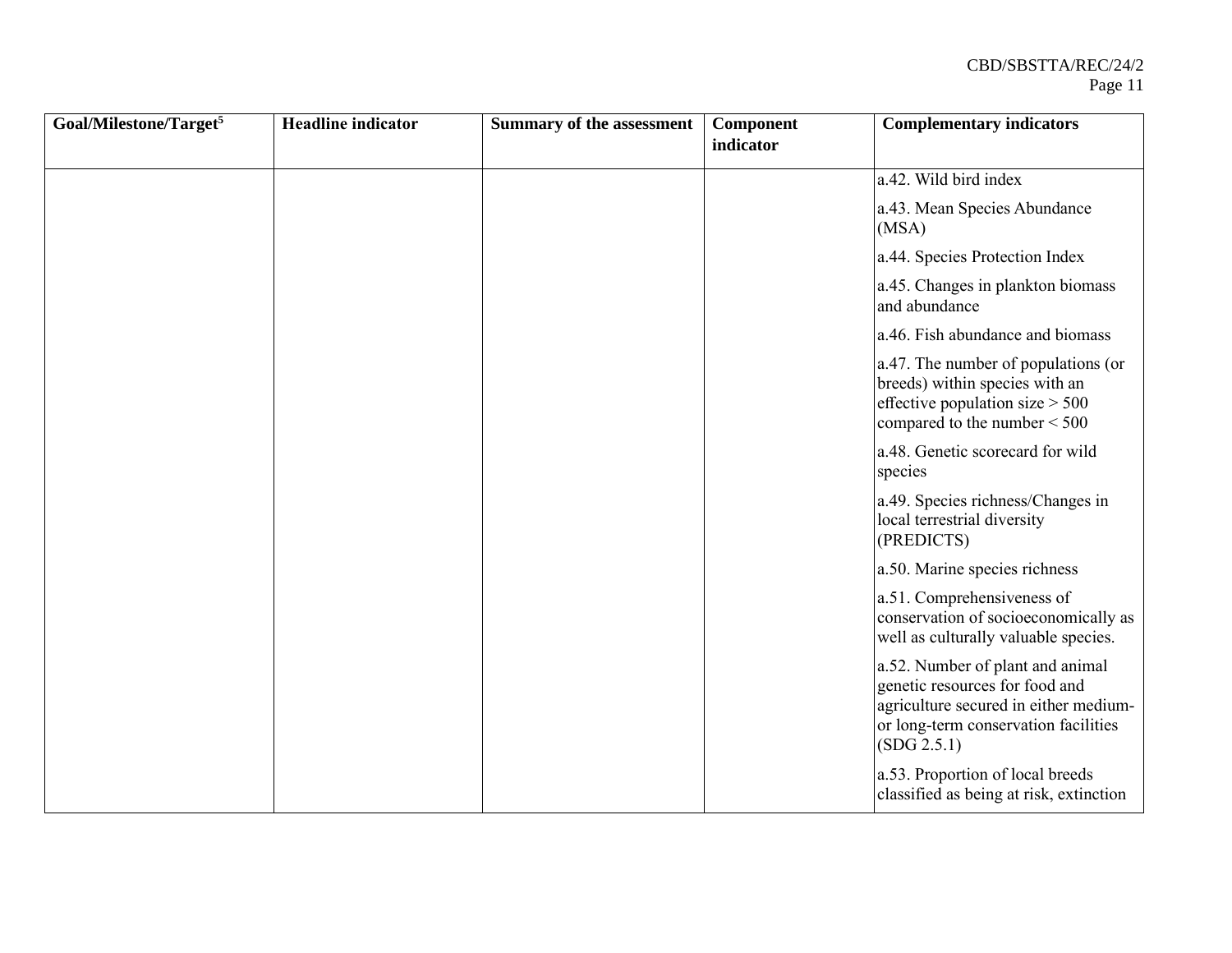| Goal/Milestone/Target <sup>5</sup>                                                                                                                                                                                                                                                                                                                                                                                                                                                                                                                                                                      | <b>Headline</b> indicator                                                             | <b>Summary of the assessment</b>                                                                                                                                                                                                                                                                                                                                                                                             | Component<br>indicator                                                                                                                                                                                                                                                                                                                                                                                                                | <b>Complementary indicators</b>                                                                                                                                                                                                                                                                                                                                                                                                                                                                                                                                                                                                                                                                                                                           |
|---------------------------------------------------------------------------------------------------------------------------------------------------------------------------------------------------------------------------------------------------------------------------------------------------------------------------------------------------------------------------------------------------------------------------------------------------------------------------------------------------------------------------------------------------------------------------------------------------------|---------------------------------------------------------------------------------------|------------------------------------------------------------------------------------------------------------------------------------------------------------------------------------------------------------------------------------------------------------------------------------------------------------------------------------------------------------------------------------------------------------------------------|---------------------------------------------------------------------------------------------------------------------------------------------------------------------------------------------------------------------------------------------------------------------------------------------------------------------------------------------------------------------------------------------------------------------------------------|-----------------------------------------------------------------------------------------------------------------------------------------------------------------------------------------------------------------------------------------------------------------------------------------------------------------------------------------------------------------------------------------------------------------------------------------------------------------------------------------------------------------------------------------------------------------------------------------------------------------------------------------------------------------------------------------------------------------------------------------------------------|
|                                                                                                                                                                                                                                                                                                                                                                                                                                                                                                                                                                                                         |                                                                                       |                                                                                                                                                                                                                                                                                                                                                                                                                              |                                                                                                                                                                                                                                                                                                                                                                                                                                       | a.54. Red List Index (wild relatives<br>of domesticated animals)                                                                                                                                                                                                                                                                                                                                                                                                                                                                                                                                                                                                                                                                                          |
| Goal B Nature's contributions<br>to people are valued,<br>maintained or enhanced<br>through conservation and<br>sustainable use supporting the<br>global development agenda for<br>the benefit of all.<br>Milestone B.1 Nature and its<br>contributions to people are<br>fully accounted and inform all<br>relevant public and private<br>decisions.<br>Milestone B.2 The long-term<br>sustainability of all categories<br>of nature's contributions to<br>people is ensured, with those<br>currently in decline restored,<br>contributing to each of the<br>relevant Sustainable<br>Development Goals. | <b>B.0.1 National</b><br>environmental economic<br>accounts of ecosystem<br>services* | Relevance: Green/yellow<br>Nationally feasible: Yellow<br>Globally feasible with<br>national disaggregation: Red<br>Readiness: Yellow/red<br>Summary: Relevant, not fully<br>operational<br>Some Parties suggested<br>splitting this indicator into<br>biophysical and monetary<br>accounts with the monetary<br>accounts being optional.<br>Some Parties stated that an<br>indicator on sustainable use<br>should be added. | B.2.1 Nature's<br>regulating<br>contributions<br>including climate<br>regulation, disaster<br>prevention and other<br>(from the<br>environmental<br>economic accounts)<br>B.3.1 Nature's<br>material contributions<br>including food, water<br>and others (from the<br>environmental<br>economic accounts)<br>B.4.1 Nature's non-<br>material contributions<br>including cultural<br>(from the<br>environmental<br>economic accounts) | b.1. Expected loss of Phylogenetic<br>Diversity (IPBES phylogenetic<br>diversity indicator)<br>b.2. Red List Index (pollinating<br>species)<br>b.3. Green status index (pollinators)<br>b.4. Air quality index<br>b.5. Air pollution emissions account<br>b.6. Zoonotic disease in wildlife<br>b.7. Climatic impact index<br>b.8. Ocean acidification (SDG<br>14.3.1)<br>b.9. Level of water stress: freshwater<br>withdrawal as a proportion of<br>available freshwater resources<br>b.10. Proportion of bodies of water<br>with good ambient water quality<br>(SDG indicator 6.3.2)<br>b.11. Eflow index<br>b.12. Change in the quality of inland<br>water ecosystems over time<br>b.13. Change in the quality of coastal<br>water ecosystems over time |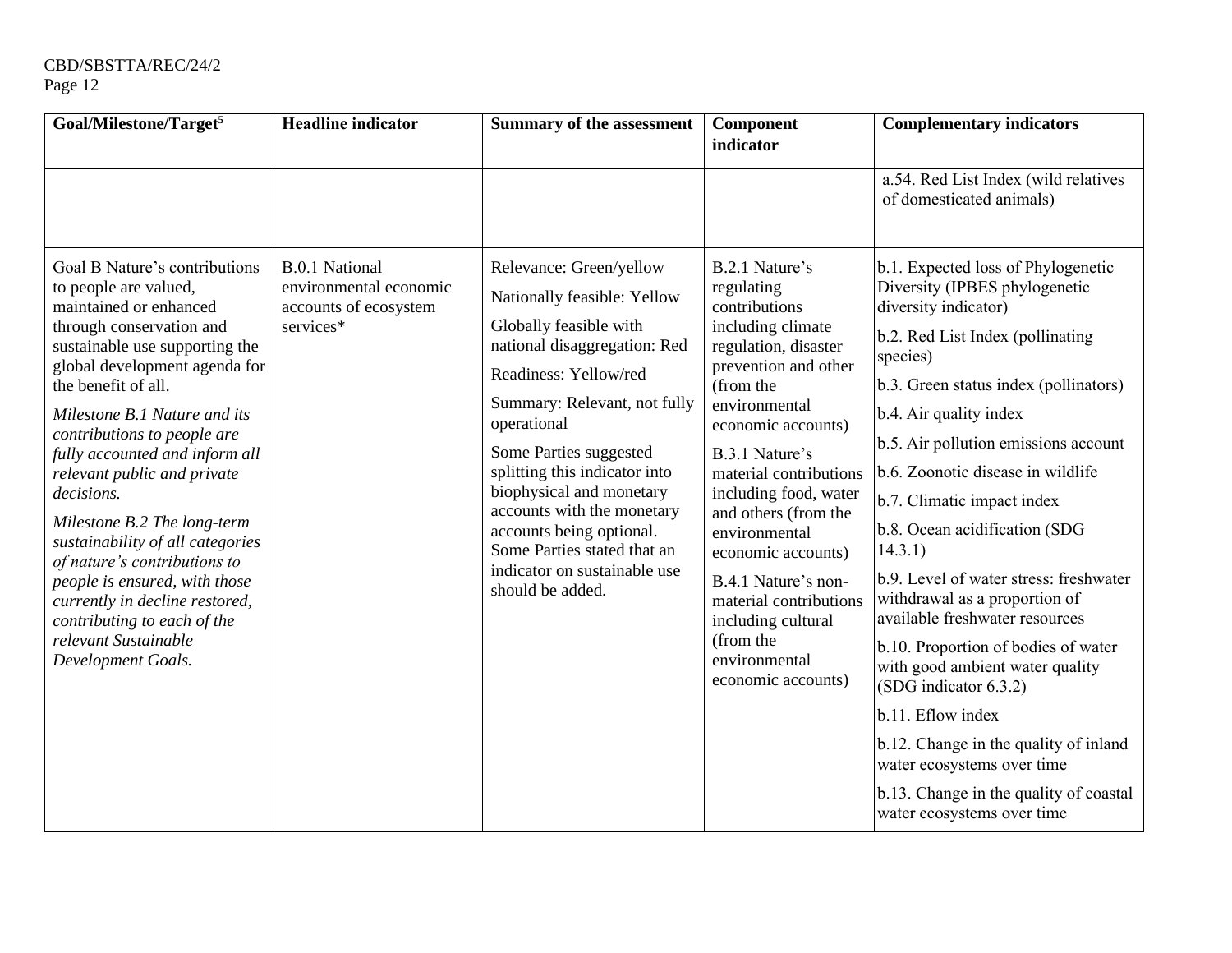| Goal/Milestone/Target <sup>5</sup> | <b>Headline</b> indicator | Summary of the assessment | Component<br>indicator | <b>Complementary indicators</b>                                                                                                                                                      |
|------------------------------------|---------------------------|---------------------------|------------------------|--------------------------------------------------------------------------------------------------------------------------------------------------------------------------------------|
|                                    |                           |                           |                        | b.14. Level of erosion                                                                                                                                                               |
|                                    |                           |                           |                        | b.15. Number of deaths, missing<br>persons and directly affected persons<br>attributed to disasters per 100,000<br>population (SDG indicator 11.5.1)                                 |
|                                    |                           |                           |                        | b.16. Intact wilderness                                                                                                                                                              |
|                                    |                           |                           |                        | b.17. Biofuel production                                                                                                                                                             |
|                                    |                           |                           |                        | b.18. Maximum fish catch potential                                                                                                                                                   |
|                                    |                           |                           |                        | b.19. Population involved in hunting<br>and gathering                                                                                                                                |
|                                    |                           |                           |                        | b.20. Prevalence of moderate or<br>severe food insecurity in the<br>population, based on the Food<br><b>Insecurity Experience Scale</b>                                              |
|                                    |                           |                           |                        | b.21. Forestry Production & Trade<br>(Wood Fuel)                                                                                                                                     |
|                                    |                           |                           |                        | b.22. Trends in the legal trade of<br>medicinal plants                                                                                                                               |
|                                    |                           |                           |                        | b.23. Visitor management assessment                                                                                                                                                  |
|                                    |                           |                           |                        | b.24. Number of formal and non-<br>formal education programmes<br>transmitting spiritual and cultural<br>values in the UNESCO World<br>Network of Biosphere Reserves                 |
|                                    |                           |                           |                        | b.25. Number of mixed sites (having<br>both natural and cultural Outstanding<br>Universal Values), cultural<br>landscapes (recognized as combined<br>works of nature and people) and |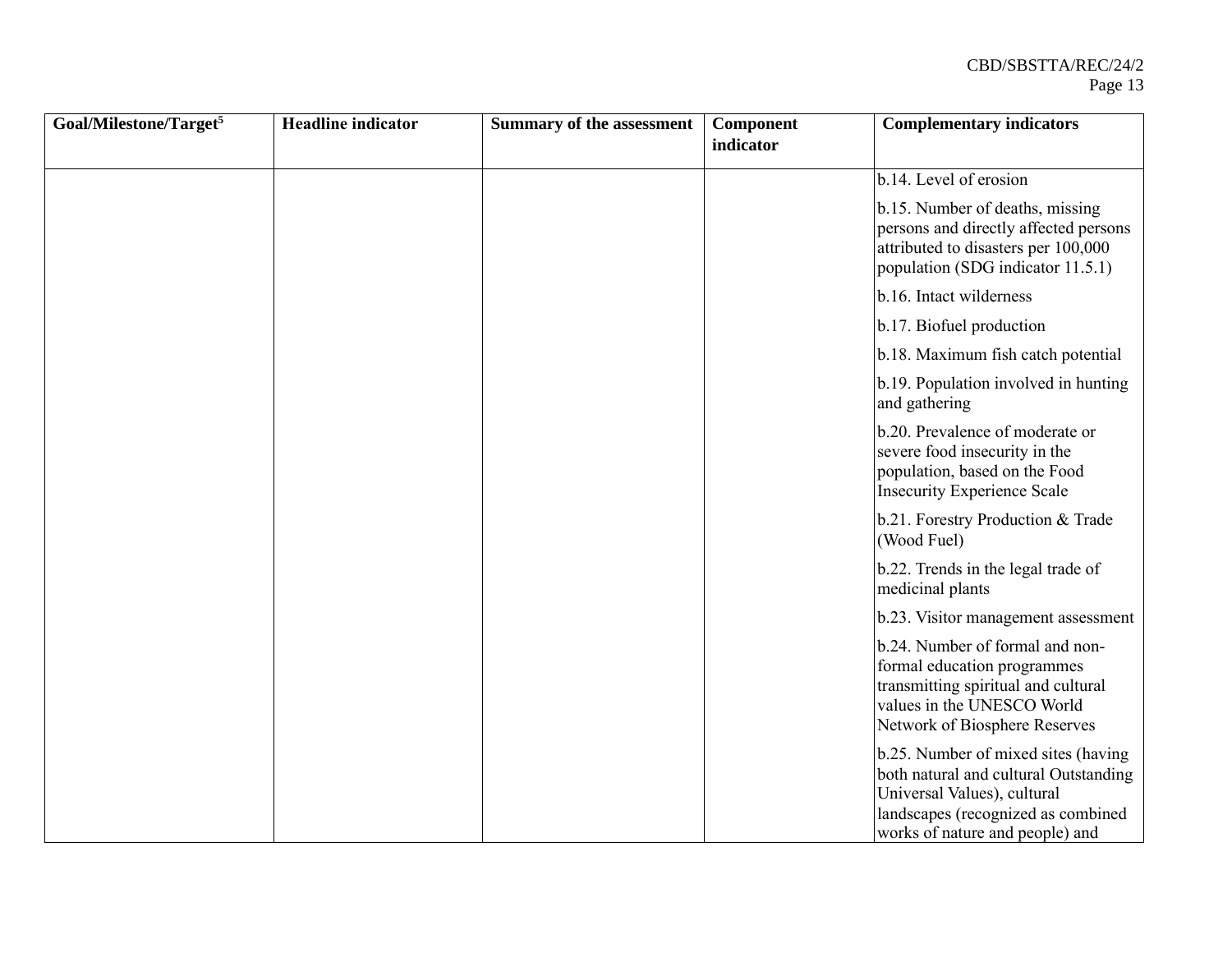| Goal/Milestone/Target <sup>5</sup>                                                                                                                               | <b>Headline indicator</b>                                  | <b>Summary of the assessment</b>                                                                                                  | Component | <b>Complementary indicators</b>                                                                                                                                                                                      |
|------------------------------------------------------------------------------------------------------------------------------------------------------------------|------------------------------------------------------------|-----------------------------------------------------------------------------------------------------------------------------------|-----------|----------------------------------------------------------------------------------------------------------------------------------------------------------------------------------------------------------------------|
|                                                                                                                                                                  |                                                            |                                                                                                                                   | indicator |                                                                                                                                                                                                                      |
|                                                                                                                                                                  |                                                            |                                                                                                                                   |           | natural sites with cultural values<br>including those supporting local and<br>indigenous knowledge and practices<br>inscribed on the UNESCO World<br>Heritage List and UNESCO World<br>Network of Biosphere Reserves |
|                                                                                                                                                                  |                                                            |                                                                                                                                   |           | b.26. Index of Linguistic Diversity -<br>Trends of linguistic diversity and<br>numbers of speakers of indigenous<br>languages                                                                                        |
|                                                                                                                                                                  |                                                            |                                                                                                                                   |           | b.27. Index of development of the<br>standard- setting framework for the<br>protection and promotion of culture,<br>cultural rights and cultural diversity                                                           |
|                                                                                                                                                                  |                                                            |                                                                                                                                   |           | b.28. Cultural vitality index                                                                                                                                                                                        |
|                                                                                                                                                                  |                                                            |                                                                                                                                   |           | b.29. UNESCO Culture 2030<br>(multiple indicators)                                                                                                                                                                   |
| Goal C The benefits from the<br>utilization of genetic resources<br>are shared fairly and equitably,<br>with a substantial increase in<br>both monetary and non- | C.0.1 Indicator on<br>monetary benefits received<br>$the*$ | Relevance: Need an indicator<br>Nationally feasible: NA<br>Globally feasible with<br>national disaggregation: NA<br>Readiness: NA |           | c.1. Number of users that have<br>provided information relevant to the<br>utilization of genetic resources to<br>designated checkpoints                                                                              |
| monetary benefits shared,<br>including for the conservation<br>and sustainable use of                                                                            |                                                            | Summary: Relevant, an<br>indicator does not exist<br>Most Parties stated that                                                     |           | c.2. Total number of internationally<br>recognized certificates published in<br>the APB Clearing-House                                                                                                               |
| biodiversity.<br>Milestone C.1 The share of                                                                                                                      |                                                            | indicators on monetary and<br>non-monetary benefits of<br>ABS are needed in the                                                   |           | c.3. Number of checkpoint<br>communiqués published in the ABS<br>Clearing-House                                                                                                                                      |
| monetary benefits received by<br>providers, including holders of                                                                                                 |                                                            | framework. However, an<br>indicator would need to be<br>developed as the indicator                                                |           | c.4. Number of internationally<br>recognized certificates of                                                                                                                                                         |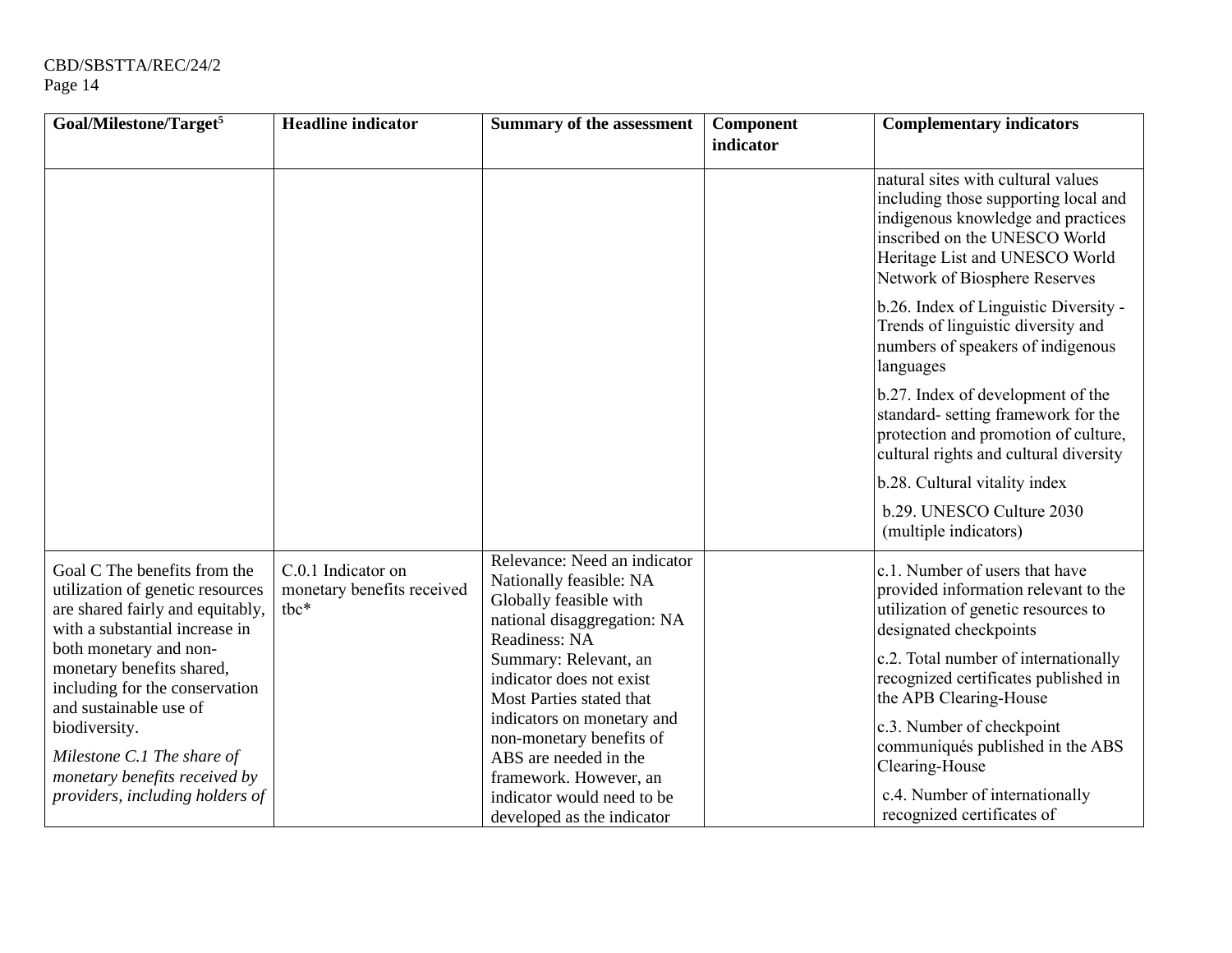| Goal/Milestone/Target <sup>5</sup>                                                                                                                                                                                                                                                             | <b>Headline</b> indicator                                                                                                                                      | Summary of the assessment                                                                                                                                                                                                                                                                                                                                                                                                                                                                                  | Component<br>indicator | <b>Complementary indicators</b>                                                                                                                                                                                                                                                       |
|------------------------------------------------------------------------------------------------------------------------------------------------------------------------------------------------------------------------------------------------------------------------------------------------|----------------------------------------------------------------------------------------------------------------------------------------------------------------|------------------------------------------------------------------------------------------------------------------------------------------------------------------------------------------------------------------------------------------------------------------------------------------------------------------------------------------------------------------------------------------------------------------------------------------------------------------------------------------------------------|------------------------|---------------------------------------------------------------------------------------------------------------------------------------------------------------------------------------------------------------------------------------------------------------------------------------|
| traditional knowledge, has<br>increased.<br>Milestone C.2 Non-monetary<br>benefits, such as the<br>participation of providers,<br>including holders of<br>traditional knowledge, in<br>research and development,<br>has increased.                                                             |                                                                                                                                                                | does not exist. Some Parties<br>noted the importance of<br>capturing holders of<br>traditional knowledge.                                                                                                                                                                                                                                                                                                                                                                                                  |                        | compliance for non-commercial<br>purposes                                                                                                                                                                                                                                             |
|                                                                                                                                                                                                                                                                                                | C.0.2 Indicator on non-<br>monetary benefits tbc*                                                                                                              | Relevance: Need an indicator<br>Nationally feasible: NA<br>Globally feasible with<br>national disaggregation: NA<br>Readiness: NA<br>Summary: Relevant, an<br>indicator does not exist<br>Most Parties stated that<br>indicators on monetary and<br>non-monetary benefits of<br>ABS are needed in the<br>framework. Some Parties<br>noted that such an indicator<br>may not be feasible in the<br>case of non-monetary<br>benefits. Some Parties noted<br>the need to capture equity in<br>this indicator. |                        |                                                                                                                                                                                                                                                                                       |
| Goal D The gap between<br>available financial and other<br>means of implementation, and<br>those necessary to achieve the<br>2050 Vision is closed.<br>Milestone D.1 Adequate<br>financial resources to<br>implement the framework are<br>available and deployed,<br>progressively closing the | D.0.1. Indicators on<br>funding for implementation<br>of the global biodiversity<br>framework [available and<br>ready to use] tbc (aligned<br>with Target 19)* | Relevance: Need an indicator<br>Nationally feasible: NA<br>Globally feasible with<br>national disaggregation: NA<br>Readiness: NA<br>Summary: Relevant, an<br>indicator does not exist<br>Most Parties stated that<br>financial information is<br>needed for goal D. Some<br>Parties noted the need to                                                                                                                                                                                                     |                        | d.1. Financial resources captured in<br>the headline indicators for Target 18<br>d.2. Finance mobilized for<br>capacity-building<br>[d.3. Financial and technical<br>assistance provided in dollars<br>(including through South-South,<br>North-South and triangular<br>cooperation)] |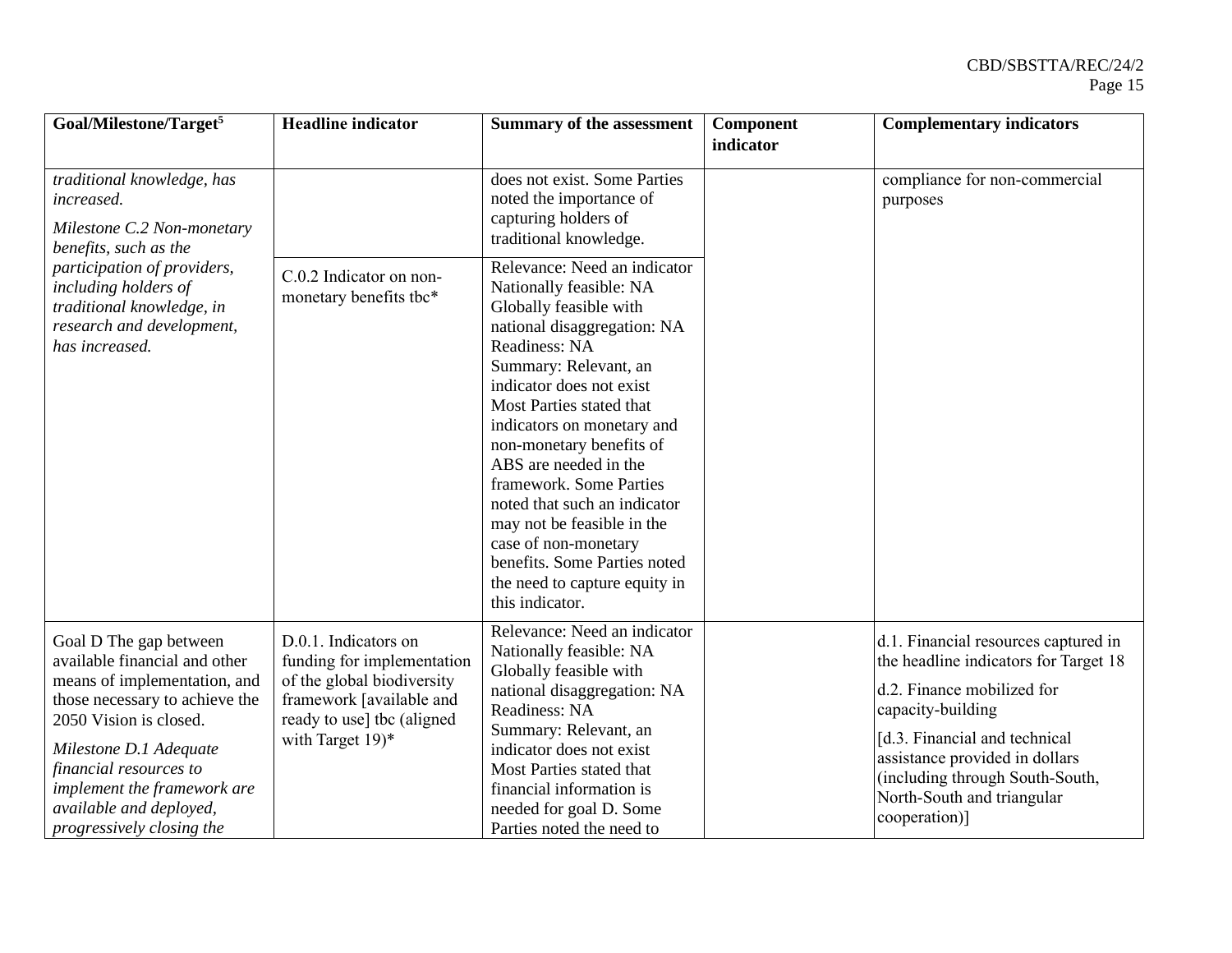| Goal/Milestone/Target <sup>5</sup>                                                                                                                                                         | <b>Headline indicator</b>                                                                                     | <b>Summary of the assessment</b>                                                                                                                                            | Component<br>indicator                                                                                   | <b>Complementary indicators</b>                                                                                                                        |
|--------------------------------------------------------------------------------------------------------------------------------------------------------------------------------------------|---------------------------------------------------------------------------------------------------------------|-----------------------------------------------------------------------------------------------------------------------------------------------------------------------------|----------------------------------------------------------------------------------------------------------|--------------------------------------------------------------------------------------------------------------------------------------------------------|
| financing gap up to at least<br>US \$700 billion per year by<br>2030.<br>Milestone D.2 Adequate other                                                                                      |                                                                                                               | capture all types of financing,<br>finance planning, subsidies<br>and capacity and technology<br>transfer.                                                                  |                                                                                                          | d.4. Finance mobilized for promoting<br>the development, transfer,<br>dissemination and diffusion of<br>technology                                     |
| means, including capacity-<br>building and development,                                                                                                                                    | D.0.2 Indicator on national<br>biodiversity planning                                                          | Relevance: Need an indicator<br>Nationally feasible: NA                                                                                                                     |                                                                                                          | d.5. Number of scientists per<br>population                                                                                                            |
| technical and scientific<br>processes and means of<br>cooperation and technology<br>implementation including<br>transfer to implement the<br>IPLC engagement tbc*<br>framework to 2030 are | Globally feasible with<br>national disaggregation: NA<br>Readiness: NA<br>Summary: Relevant, an               |                                                                                                                                                                             | d.6. Joint scientific papers published<br>(in Ocean Biodiversity Information<br>System (OBIS)) by sector |                                                                                                                                                        |
| available and deployed.                                                                                                                                                                    | Milestone D.3 Adequate                                                                                        | indicator does not exist<br>Many Parties suggested an<br>indicator on NBSAP<br>development would be<br>useful. However, such an<br>indicator would need to be<br>developed. |                                                                                                          | d.7. Number of marine monitoring<br>stations                                                                                                           |
| financial and other resources<br>for the period 2030 to 2040                                                                                                                               |                                                                                                               |                                                                                                                                                                             |                                                                                                          | d.8. Number of water quality<br>monitoring stations                                                                                                    |
| are planned or committed by<br>2030.                                                                                                                                                       |                                                                                                               |                                                                                                                                                                             |                                                                                                          | d.9. Nationally maintained research<br>vessels                                                                                                         |
|                                                                                                                                                                                            |                                                                                                               |                                                                                                                                                                             |                                                                                                          | d.10. Proportion of total research<br>budget allocated to research in the<br>field of marine technology                                                |
|                                                                                                                                                                                            |                                                                                                               |                                                                                                                                                                             |                                                                                                          | d.11. Volume of official development<br>assistance flows for scholarships by<br>sector and type of study                                               |
|                                                                                                                                                                                            |                                                                                                               |                                                                                                                                                                             |                                                                                                          | d.12. Global imports of information<br>and communication technology<br>(ICT) goods as presented by<br>bilateral trade flows by ICT goods<br>categories |
| Target 1. Ensure that all land<br>and sea areas globally are<br>under integrated biodiversity-<br>inclusive spatial planning                                                               | 1.0.1 Indicator of the<br>percentage of land and seas<br>covered by [landscape-<br>level] spatial [plans that | Relevance: Green/yellow<br>Nationally feasible: yellow<br>Globally feasible with<br>national disaggregation: Red                                                            | 1.2.1 Priority<br>retention of intact /<br>wilderness areas                                              | t1.1. Number of countries using<br>natural capital accounts in planning<br>processes                                                                   |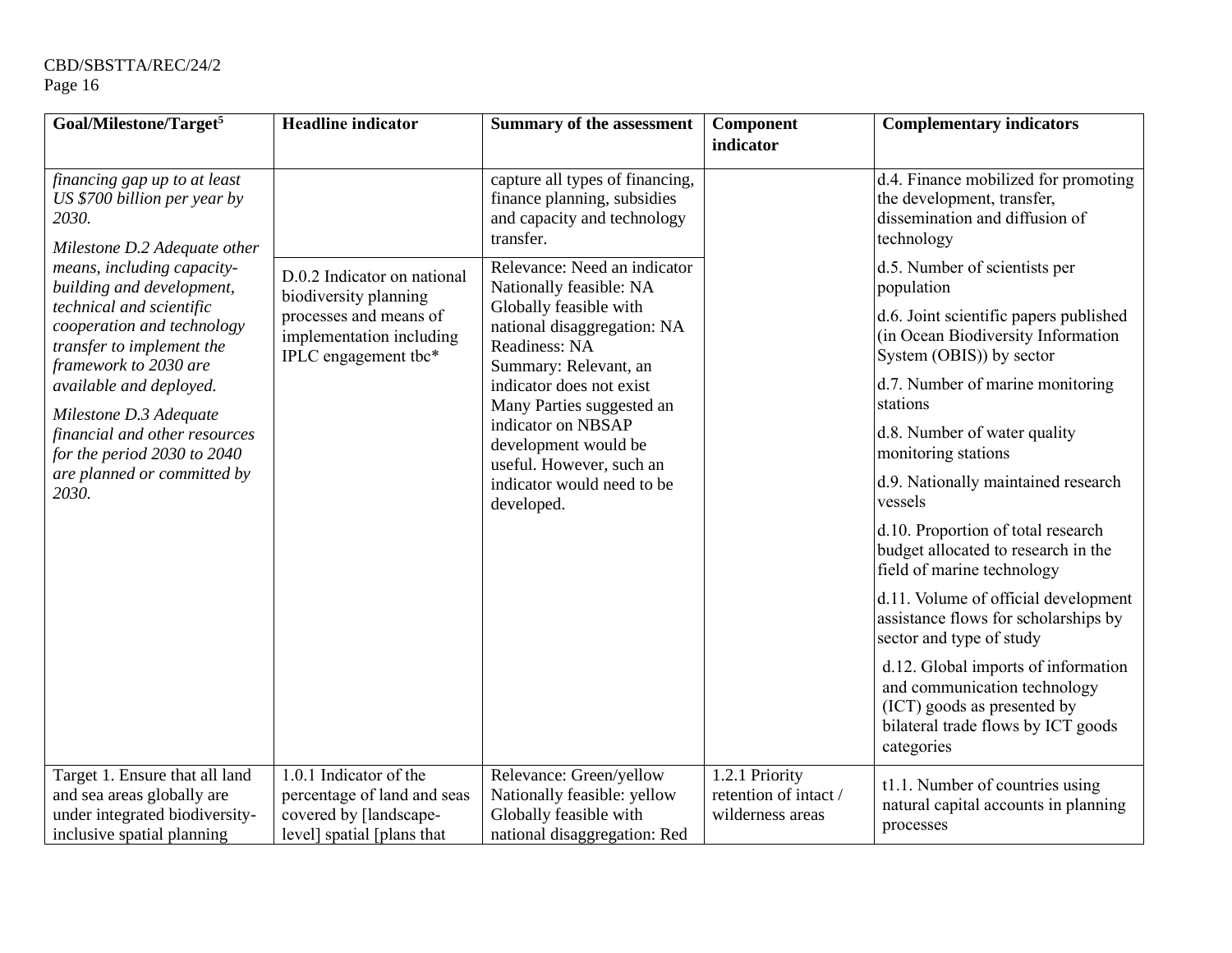| Goal/Milestone/Target <sup>5</sup>                                                                                                                                                                                     | <b>Headline</b> indicator                                                                                                | <b>Summary of the assessment</b>                                                                                                                                                                                                                                                                | Component                                                                        | <b>Complementary indicators</b>                                                                                                                                                                                                                                                                                     |
|------------------------------------------------------------------------------------------------------------------------------------------------------------------------------------------------------------------------|--------------------------------------------------------------------------------------------------------------------------|-------------------------------------------------------------------------------------------------------------------------------------------------------------------------------------------------------------------------------------------------------------------------------------------------|----------------------------------------------------------------------------------|---------------------------------------------------------------------------------------------------------------------------------------------------------------------------------------------------------------------------------------------------------------------------------------------------------------------|
|                                                                                                                                                                                                                        |                                                                                                                          |                                                                                                                                                                                                                                                                                                 | indicator                                                                        |                                                                                                                                                                                                                                                                                                                     |
| addressing land- and sea-use<br>change, retaining existing<br>intact and wilderness areas.                                                                                                                             | integrate] [integral]<br>biodiversity [plans] tbc*                                                                       | Readiness: Yellow<br>Summary: Relevant, not fully<br>operational<br>Many Parties supported<br>having an indicator on spatial<br>planning; however, noted that<br>this indicator would need<br>development. Some Parties<br>suggested this indicator could<br>be a component level               |                                                                                  | t1.2. Percentage of spatial plans<br>utilizing information on key<br>biodiversity areas<br>t1.3. Habitat patches located within<br>marine protected areas or integrated<br>coastal zone management (ICZM)<br>t1.4. Other spatial management<br>plans (not captured as ICZM or<br>marine spatial planning in 14.2.1) |
|                                                                                                                                                                                                                        |                                                                                                                          | indicator. Some Parties noted<br>to the need to capture the<br>issue of habitat loss and<br>land/sea change at the<br>headline level. Some<br>alternative headline<br>indicators were proposed.                                                                                                 |                                                                                  | t1.5. Number of countries using<br>ocean accounts in planning<br>processes<br>t1.6. Proportion of transboundary<br>basin area with an operational<br>arrangement for water cooperation<br>(SDG indicator 6.5.2)                                                                                                     |
|                                                                                                                                                                                                                        |                                                                                                                          |                                                                                                                                                                                                                                                                                                 |                                                                                  | t1.7. Percent of total land area that is<br>under cultivation                                                                                                                                                                                                                                                       |
| Target 2. Ensure that at least<br>20 per cent of degraded<br>freshwater, marine and<br>terrestrial ecosystems are<br>under restoration, ensuring<br>connectivity among them and<br>focusing on priority<br>ecosystems. | 2.0.1 [Percentage][Area] of<br>degraded [and] [or]<br>converted ecosystems that<br>are under [ecological]<br>restoration | Relevance: Green<br>Nationally feasible:<br>Yellow/red<br>Globally feasible with<br>national disaggregation:<br>Red/yellow<br>Readiness: Yellow/red<br>Summary: Relevant, not fully<br>operational<br>Many Parties mentioned the<br>need to capture restoration at<br>the headline level. A few | 2.2.1 Maintenance<br>and restoration of<br>connectivity of<br>natural ecosystems | t2.1. Habitat distributional range<br>t2.2. Index of Species Rarity Sites,<br>High Biodiversity Areas, Large<br>Mammal Landscapes, Intact<br>Wilderness and Climate<br><b>Stabilization Areas</b><br>t2.3. Increase in secondary natural<br>forest cover<br>t2.4. Annual Tropical Primary Tree<br><b>Cover Loss</b> |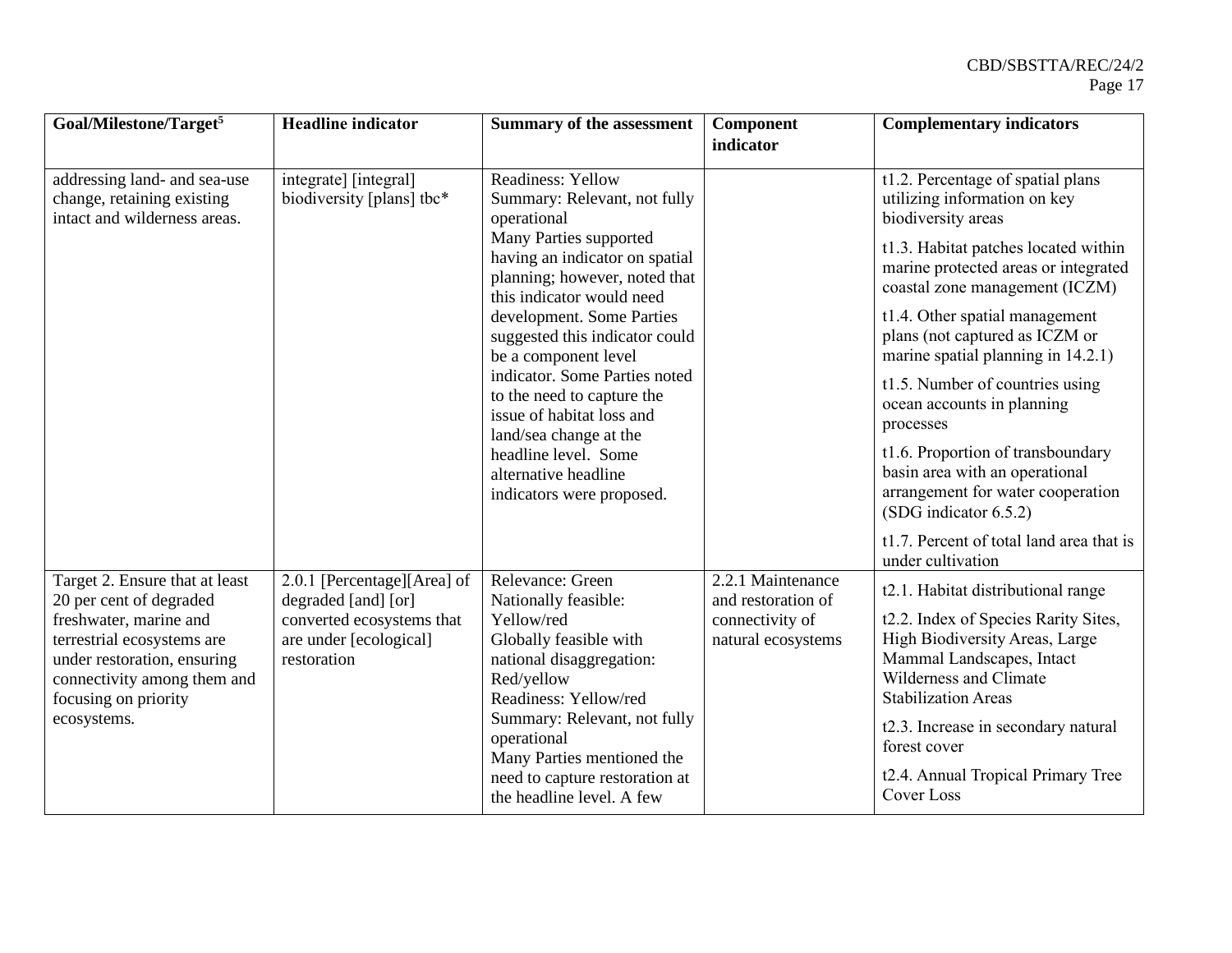| Goal/Milestone/Target <sup>5</sup>                                                                                          | <b>Headline indicator</b>                                                                         | <b>Summary of the assessment</b>                                                               | Component                                                                             | <b>Complementary indicators</b>                                                                                                     |
|-----------------------------------------------------------------------------------------------------------------------------|---------------------------------------------------------------------------------------------------|------------------------------------------------------------------------------------------------|---------------------------------------------------------------------------------------|-------------------------------------------------------------------------------------------------------------------------------------|
|                                                                                                                             |                                                                                                   |                                                                                                | indicator                                                                             |                                                                                                                                     |
|                                                                                                                             |                                                                                                   | alternative indicators were<br>proposed.                                                       |                                                                                       | t2.5. Forest Landscape Integrity<br>Index                                                                                           |
|                                                                                                                             |                                                                                                   |                                                                                                |                                                                                       | t2.6. Global Ecosystem Restoration<br>Index                                                                                         |
|                                                                                                                             |                                                                                                   |                                                                                                |                                                                                       | t2.7. Cumulative human impacts on<br>marine ecosystems.                                                                             |
|                                                                                                                             |                                                                                                   |                                                                                                |                                                                                       | t2.8. Physical damage to seafloor<br>habitats                                                                                       |
|                                                                                                                             |                                                                                                   |                                                                                                |                                                                                       | t2.9. Free flowing rivers                                                                                                           |
|                                                                                                                             |                                                                                                   |                                                                                                |                                                                                       | t2.10. Percentage of cropped<br>landscapes with at least 10 %<br>natural land                                                       |
|                                                                                                                             |                                                                                                   |                                                                                                |                                                                                       | t2.11. Bioclimatic Ecosystem<br>Resilience Index (BERI)                                                                             |
| Target 3. Ensure that at least<br>30 per cent globally of land<br>areas and of sea areas,<br>especially areas of particular | 3.0.1 [Percentage]<br>[Coverage] of protected<br>areas and OECMS, by<br>effectiveness, [ecosystem | Relevance: Green/yellow<br>Nationally feasible:<br>green/yellow<br>Globally feasible with      | 3.2.1 Protected area<br>coverage of key<br>biodiversity areas<br>[and/or ecologically | t3.1. Protected area downgrading,<br>downsizing and degazettement<br>(PADDD)                                                        |
| importance for biodiversity                                                                                                 | type,] [KBA/EBSA status]                                                                          | national disaggregation:                                                                       | or biologically                                                                       | t3.2. Status of key biodiversity areas                                                                                              |
| and its contributions to people,<br>are conserved through<br>effectively and equitably                                      |                                                                                                   | green/yellow<br>Readiness: green/yellow<br>Summary: Relevant, mostly                           | significant<br>$areas$ ](SDG 14.5.1,<br>15.1.2 and 15.4.1)                            | t3.3. Protected area coverage of key<br>biodiversity areas                                                                          |
| managed, ecologically<br>representative and well-                                                                           |                                                                                                   | ready to use<br>While Parties noted the                                                        | 3.3.1 Protected Area                                                                  | t3.4. Protected area coverage of<br>coral reefs                                                                                     |
| connected systems of<br>protected areas and other<br>effective area-based                                                   |                                                                                                   | importance of tracking<br>protected areas, many Parties<br>stressed the need to capture        | Management<br>Effectiveness<br>(PAME)                                                 | t3.5. IUCN Green List of Protected<br>and Conserved Areas                                                                           |
| conservation measures, and<br>integrated into the wider<br>landscapes and seascapes.                                        |                                                                                                   | effectiveness,<br>implementation,<br>representativeness and other<br>aspects of protected area | 3.4.1 Species<br><b>Protection Index</b>                                              | t3.6. Number of hectares of<br>UNESCO designated sites (natural<br>and mixed World Heritage sites and<br><b>Biosphere Reserves)</b> |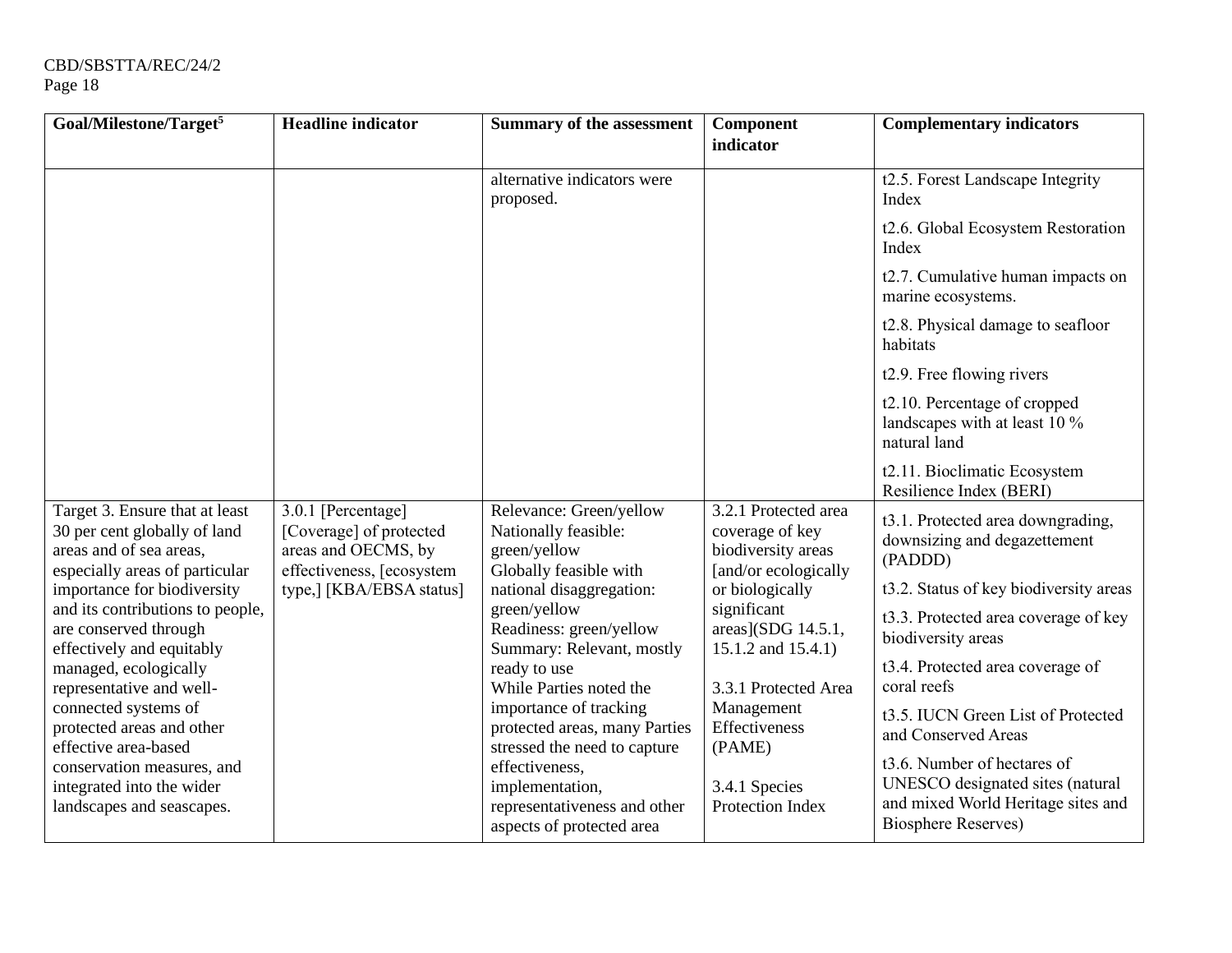| Goal/Milestone/Target <sup>5</sup>                                                                                     | <b>Headline</b> indicator                                                                                           | <b>Summary of the assessment</b>                        | Component                              | <b>Complementary indicators</b>                                                                                                                                                  |
|------------------------------------------------------------------------------------------------------------------------|---------------------------------------------------------------------------------------------------------------------|---------------------------------------------------------|----------------------------------------|----------------------------------------------------------------------------------------------------------------------------------------------------------------------------------|
|                                                                                                                        |                                                                                                                     |                                                         | indicator                              |                                                                                                                                                                                  |
|                                                                                                                        |                                                                                                                     | coverage. A few additional<br>indicators were proposed. |                                        | t3.7. Proportion of terrestrial,<br>freshwater and marine ecological<br>regions which are conserved by<br>protected areas or other effective<br>area-based conservation measures |
|                                                                                                                        |                                                                                                                     |                                                         |                                        | t3.8. Species Protection Index                                                                                                                                                   |
|                                                                                                                        |                                                                                                                     |                                                         |                                        | t3.9. Protected Area Connectedness<br>Index (PARC-Connectedness)                                                                                                                 |
|                                                                                                                        |                                                                                                                     |                                                         |                                        | t3.10. Ramsar Management<br>Effectiveness Tracking Tool (R-<br>METT)                                                                                                             |
|                                                                                                                        |                                                                                                                     |                                                         |                                        | t3.11. Number of protected areas<br>that have completed a site-level<br>assessment of governance and<br>equity (SAGE)                                                            |
|                                                                                                                        |                                                                                                                     |                                                         |                                        | t3.12. Number of certified forest<br>areas under sustainable management<br>with verified impacts on<br>biodiversity conservation                                                 |
|                                                                                                                        |                                                                                                                     |                                                         |                                        | t3.13. Percentage of biosphere<br>reserves that have a positive<br>conservation outcome and effective<br>management                                                              |
|                                                                                                                        |                                                                                                                     |                                                         |                                        | t3.14. Extent of indigenous peoples<br>and local communities' lands hat<br>have some form of recognition                                                                         |
| Target 4. Ensure active<br>management actions to enable<br>the recovery and conservation<br>of species and the genetic | 4.0.1 Proportion of species<br>populations that are<br>affected by human wildlife<br>conflict [requiring intensive] | Relevance: Yellow<br>Nationally feasible: Red           | 4.1.1 Green Status of<br>Species Index | t4.1. Species threat abatement and<br>restoration metric                                                                                                                         |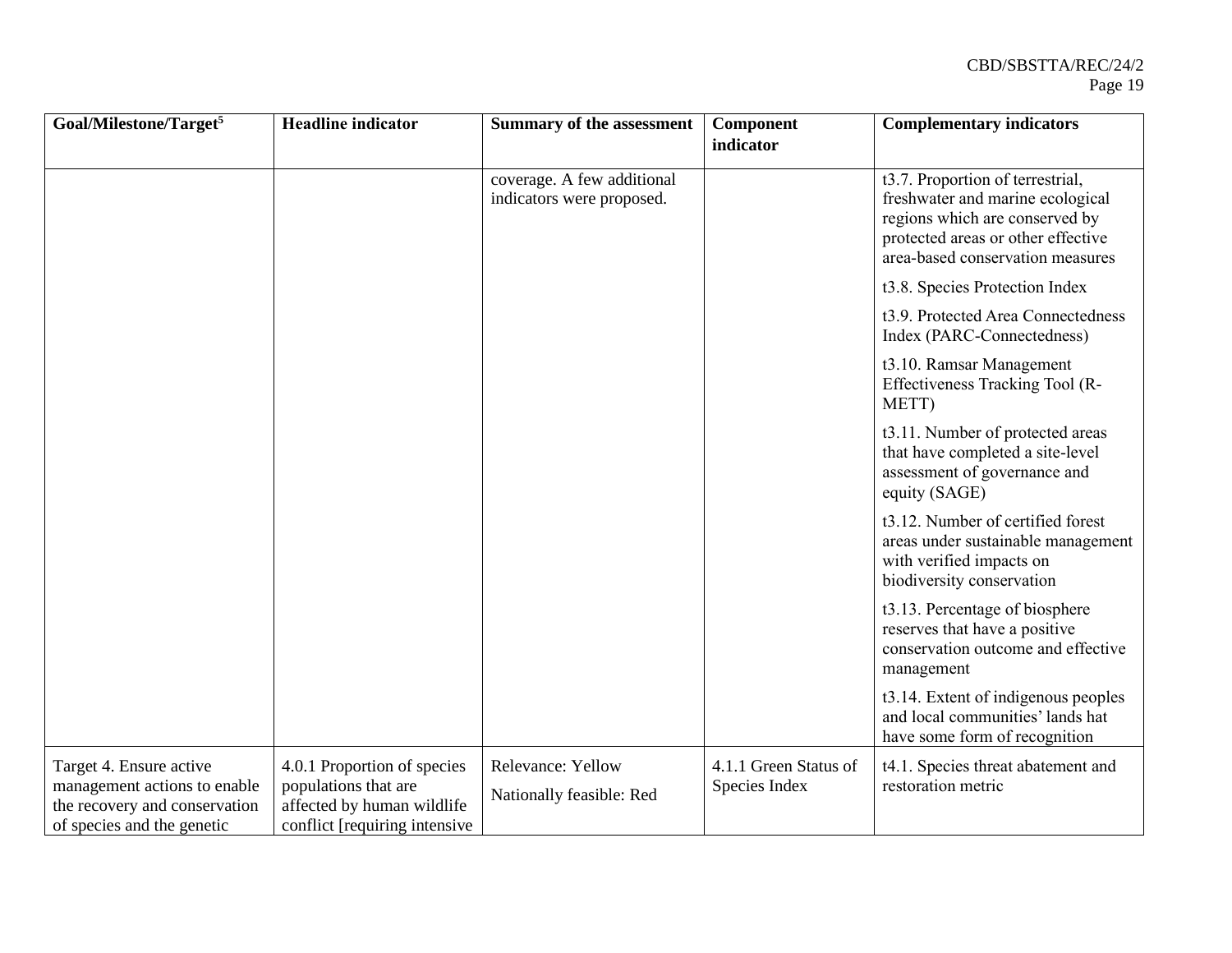| Goal/Milestone/Target <sup>5</sup>                                                                                                                                                                   | <b>Headline</b> indicator                                                                                                                                          | <b>Summary of the assessment</b>                                                                                                                                                                                                                                                                                                                                                                                                                          | Component | <b>Complementary indicators</b>                                                                                                                                                                                                                                                             |
|------------------------------------------------------------------------------------------------------------------------------------------------------------------------------------------------------|--------------------------------------------------------------------------------------------------------------------------------------------------------------------|-----------------------------------------------------------------------------------------------------------------------------------------------------------------------------------------------------------------------------------------------------------------------------------------------------------------------------------------------------------------------------------------------------------------------------------------------------------|-----------|---------------------------------------------------------------------------------------------------------------------------------------------------------------------------------------------------------------------------------------------------------------------------------------------|
|                                                                                                                                                                                                      |                                                                                                                                                                    |                                                                                                                                                                                                                                                                                                                                                                                                                                                           | indicator |                                                                                                                                                                                                                                                                                             |
| diversity of wild and<br>domesticated species,<br>including through ex situ<br>conservation, and effectively<br>manage human-wildlife<br>interactions to avoid or reduce<br>human-wildlife conflict. | recovery due to human<br>wildlife conflict]                                                                                                                        | Globally feasible with<br>national disaggregation: Red<br>Readiness: Red<br>Summary: Medium relevant,<br>not fully operational<br>Many Parties expressed that<br>the indicators under this<br>target depended on the final<br>wording of the target.<br><b>Additionally, many Parties</b><br>expressed that this indicator<br>may not be feasible.                                                                                                        |           | t4.2. IUCN Green Status of Species<br>Index by sub-indicators<br>t4.3. Changing status of<br>evolutionary distinct and globally<br>endangered species (EDGE Index)<br>t4.4. Percentage of threatened<br>species that are improving in status.<br>t4.5. Number of CMS daughter<br>agreements |
|                                                                                                                                                                                                      | 4.0.2 Number of plant [and<br>animal] genetic resources<br>[for food and agriculture]<br>secured in medium or long-<br>term conservation facilities<br>(SDG 2.5.1) | Relevance: Yellow<br>Nationally feasible: Yellow<br>Globally feasible with<br>national disaggregation:<br>Green/yellow<br>Readiness: Green/yellow<br>Summary: Medium relevant,<br>mostly ready to use<br>Many Parties expressed that<br>this indicator would be more<br>relevant with the inclusion of<br>animal resources. This<br>indicator is an existing SDG<br>indicator. Some additional<br>indicators were proposed by<br>Parties for this target. |           |                                                                                                                                                                                                                                                                                             |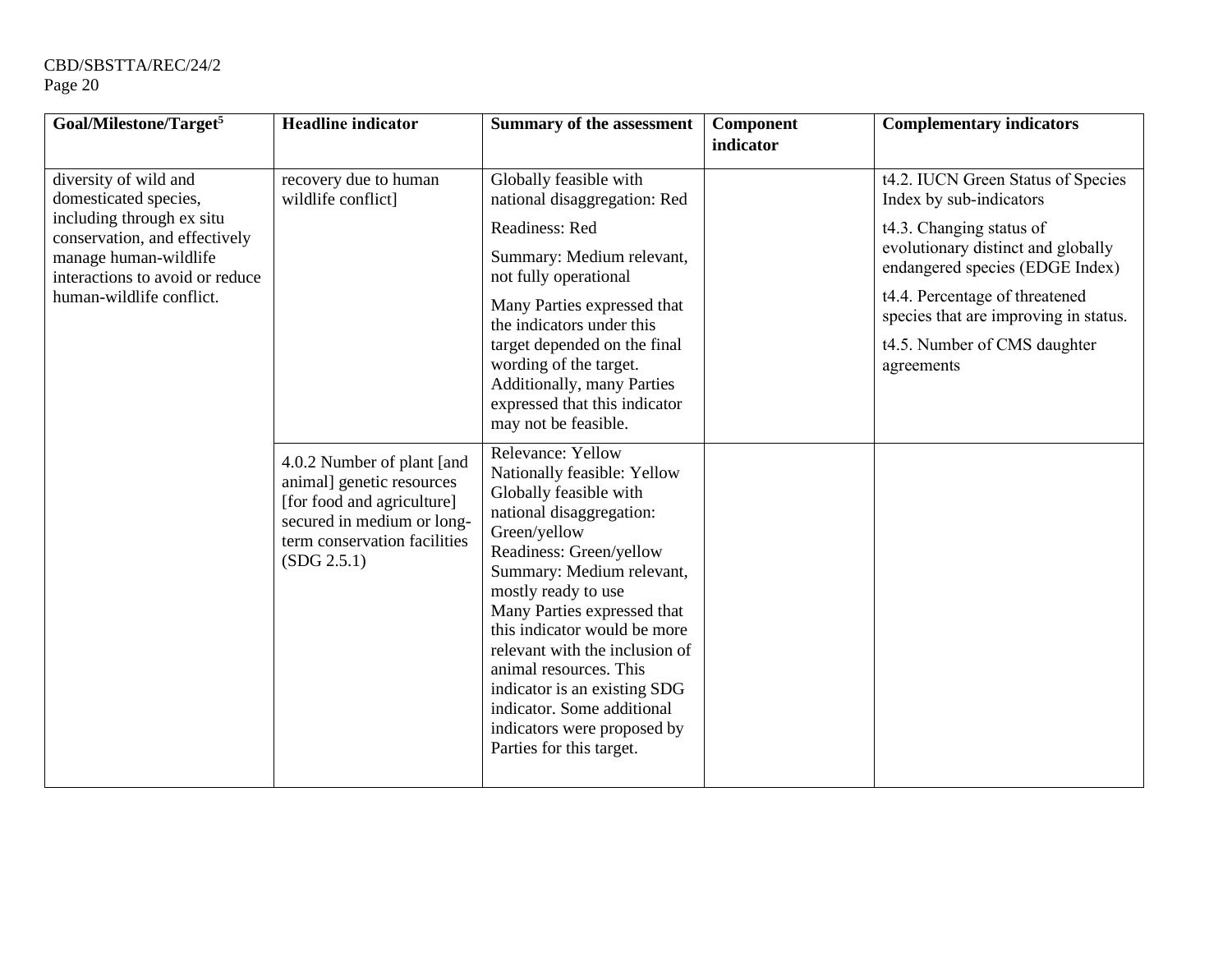| Goal/Milestone/Target <sup>5</sup>                                                                                                | <b>Headline</b> indicator                                                                                                      | <b>Summary of the assessment</b>                                                                                                                                                                                                                                                                                                                     | Component<br>indicator | <b>Complementary indicators</b>                                                                                                                                                                                                                                                                                                                                                                                                                                                                                                                                                                                                                                                                                                                                                                                                                                                                               |
|-----------------------------------------------------------------------------------------------------------------------------------|--------------------------------------------------------------------------------------------------------------------------------|------------------------------------------------------------------------------------------------------------------------------------------------------------------------------------------------------------------------------------------------------------------------------------------------------------------------------------------------------|------------------------|---------------------------------------------------------------------------------------------------------------------------------------------------------------------------------------------------------------------------------------------------------------------------------------------------------------------------------------------------------------------------------------------------------------------------------------------------------------------------------------------------------------------------------------------------------------------------------------------------------------------------------------------------------------------------------------------------------------------------------------------------------------------------------------------------------------------------------------------------------------------------------------------------------------|
| Target 5. Ensure that the<br>harvesting, trade and use of<br>wild species is sustainable,<br>legal, and safe for human<br>health. | 5.0.1 Proportion of<br>[wildlife] [wild<br>species][wood and plant]<br>that is harvested and traded<br>legally and sustainably | Relevance: Green<br>Nationally feasible: Yellow<br>Globally feasible with<br>national disaggregation:<br>Yellow<br>Readiness: Green/yellow<br>Summary: Relevant, not fully<br>operational<br>Many Parties felt this<br>indicator could be<br>operationalized even though<br>it is not available yet. Some<br>additional indicators were<br>proposed. |                        | t5.1. Sustainable watershed and<br>inland fisheries index<br>t5.2. Marine Stewardship Council<br>Fish catch<br>t5.3. Total catch of cetaceans under<br>International Convention for the<br>Regulation of Whaling<br>t5.4. By catch of vulnerable and<br>non-target species<br>t5.5 Degree of implementation of<br>international instruments aiming to<br>combat illegal, unreported and<br>unregulated fishing (SDG indicator<br>$14.6.1$ ).<br>t5.6. Proportion of legal and illegal<br>wildlife trade consisting of species<br>threatened with extinction<br>t5.7. Illegal trade by CITES species<br>classification<br>t5.8. Number of countries<br>incorporating trade in their national<br>biodiversity policy<br>t5.9. The conservation status of<br>species listed in the CITES<br>Appendices has stabilized or<br>improved<br>t5.10. Implementation of measures<br>designed to minimize the impacts of |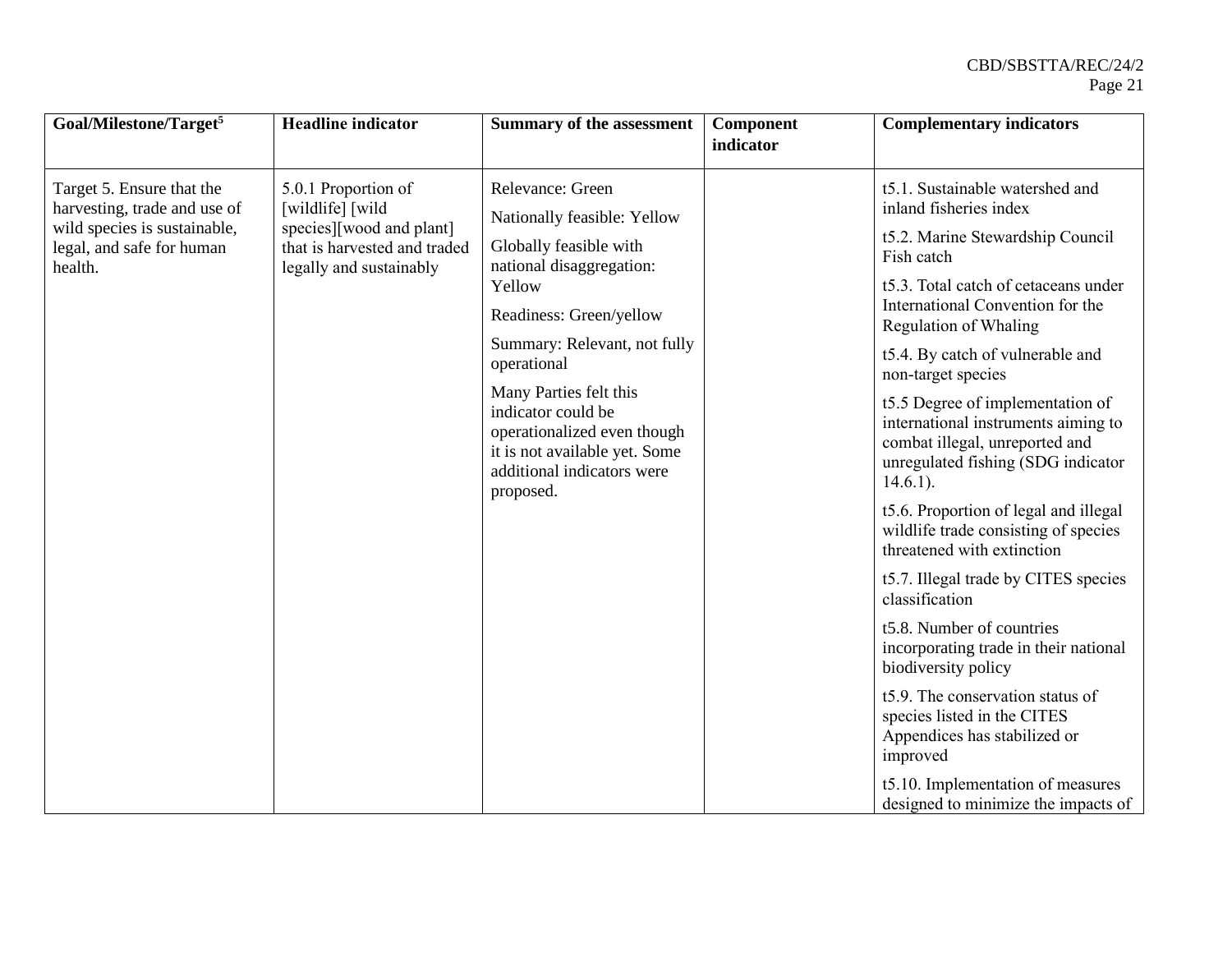| Goal/Milestone/Target <sup>5</sup>                                                                               | <b>Headline indicator</b>                                              | <b>Summary of the assessment</b>                                                                                                                                                                             | Component<br>indicator                         | <b>Complementary indicators</b>                                                                                                        |
|------------------------------------------------------------------------------------------------------------------|------------------------------------------------------------------------|--------------------------------------------------------------------------------------------------------------------------------------------------------------------------------------------------------------|------------------------------------------------|----------------------------------------------------------------------------------------------------------------------------------------|
|                                                                                                                  |                                                                        |                                                                                                                                                                                                              |                                                | fisheries and hunting on migratory<br>species and their habitats                                                                       |
|                                                                                                                  | 5.0.2 Proportion of fish                                               | Relevance: Green                                                                                                                                                                                             |                                                |                                                                                                                                        |
|                                                                                                                  | stocks within biologically<br>sustainable levels (SDG<br>14.4.1)       | Nationally feasible:<br>Green/yellow                                                                                                                                                                         |                                                |                                                                                                                                        |
|                                                                                                                  |                                                                        | Globally feasible with<br>national disaggregation:<br>Green/yellow                                                                                                                                           |                                                |                                                                                                                                        |
|                                                                                                                  |                                                                        | Readiness: Green                                                                                                                                                                                             |                                                |                                                                                                                                        |
|                                                                                                                  |                                                                        | Summary: Relevant and<br>ready to use                                                                                                                                                                        |                                                |                                                                                                                                        |
|                                                                                                                  |                                                                        | Parties expressed that this<br>indicator is relevant at the<br>headline level. However,<br>many Parties noted that a<br>broader indicator capturing<br>freshwater fish or other<br>species would be relevant |                                                |                                                                                                                                        |
| Target 6. Manage pathways<br>for the introduction of<br>invasive alien species,<br>preventing, or reducing their | 6.0.1 Rate of invasive alien<br>species spread [and rate of<br>impact] | Relevance: Yellow / Green if<br>impact included*<br>Nationally feasible: Yellow                                                                                                                              | 6.3.1 Rate of invasive<br>alien species impact | t6.1. Number of invasive alien<br>species in national lists as per the<br>Global Register of Introduced and<br><b>Invasive Species</b> |
| rate of introduction and<br>establishment by at least 50<br>per cent, and control or                             |                                                                        | Globally feasible with<br>national disaggregation:<br>Green/yellow*                                                                                                                                          |                                                | t6.2. Proportion of countries<br>adopting relevant national<br>legislation and adequately                                              |
| eradicate invasive alien<br>species to eliminate or reduce                                                       |                                                                        | Readiness: Yellow                                                                                                                                                                                            |                                                | resourcing the prevention or control                                                                                                   |
| their impacts, focusing on                                                                                       |                                                                        | Summary: Relevant, mostly<br>ready to use                                                                                                                                                                    |                                                | of invasive alien species                                                                                                              |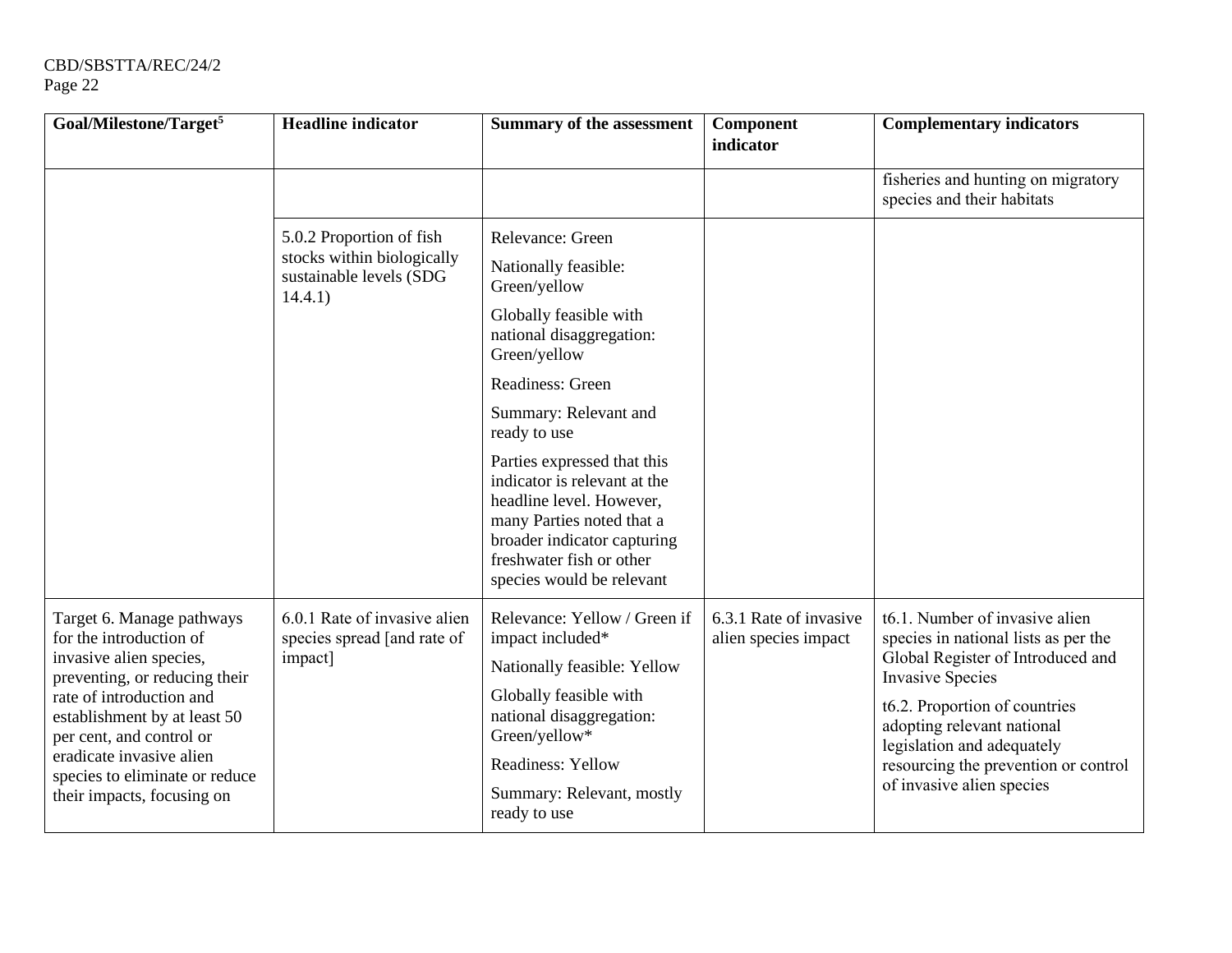| Goal/Milestone/Target <sup>5</sup>                                                                                                                                                                                                                                                                                              | <b>Headline</b> indicator                                                                                                                                                              | <b>Summary of the assessment</b>                                                                                                                                                                                                                                                                                                                                                                                                                                                                           | Component<br>indicator                                                                                                                                                                                                                                                                              | <b>Complementary indicators</b>                                 |
|---------------------------------------------------------------------------------------------------------------------------------------------------------------------------------------------------------------------------------------------------------------------------------------------------------------------------------|----------------------------------------------------------------------------------------------------------------------------------------------------------------------------------------|------------------------------------------------------------------------------------------------------------------------------------------------------------------------------------------------------------------------------------------------------------------------------------------------------------------------------------------------------------------------------------------------------------------------------------------------------------------------------------------------------------|-----------------------------------------------------------------------------------------------------------------------------------------------------------------------------------------------------------------------------------------------------------------------------------------------------|-----------------------------------------------------------------|
| priority species and priority<br>sites.                                                                                                                                                                                                                                                                                         |                                                                                                                                                                                        | Some Parties note that this<br>indicator should address the<br>impact of invasive alien<br>species and not only their<br>spread. Alternative indicators<br>were proposed by Parties.                                                                                                                                                                                                                                                                                                                       |                                                                                                                                                                                                                                                                                                     |                                                                 |
| Target 7. Reduce pollution<br>from all sources to levels that<br>are not harmful to biodiversity<br>and ecosystem functions and<br>human health, including by<br>reducing nutrients lost to the<br>environment by at least half,<br>and pesticides by at least two<br>thirds and eliminating the<br>discharge of plastic waste. | 7.0.1 Index of coastal<br>eutrophication potential<br>(excess nitrogen and<br>phosphate loading,<br>exported from national<br>boundaries) [by<br>waterbody][by basin] (SDG<br>14.1.1a) | Relevance: Green/yellow<br>Nationally feasible:<br>Green/yellow<br>Globally feasible with<br>national disaggregation:<br>Green/yellow<br>Readiness: Green<br>Summary: Medium relevant<br>and mostly ready to use<br>Some Parties felt that this<br>indicator missed key aspects<br>of eutrophication, including<br>impacts on terrestrial<br>ecosystems and proposed<br>additional or alternative<br>indicators. Other Parties felt<br>that this indicator should be<br>included at the headline<br>level. | 7.1.1 Fertilizer use<br>7.1.2 Proportion of<br>domestic and<br>industrial wastewater<br>flow safely treated<br>(SDG 6.3.1)<br>7.4.1 Municipal solid<br>waste collected and<br>managed (SDG<br>11.6.1)<br>7.4.2 Underwater<br>noise pollution<br>7.4.3 Hazardous<br>waste generation<br>(SDG 12.4.2) | t7.1 Trends in Loss of Reactive<br>Nitrogen to the Environment. |
|                                                                                                                                                                                                                                                                                                                                 | 7.0.2 Floating plastic debris<br>density [by micro and<br>macro plastics] (SDG<br>14.1.1 <sub>b</sub>                                                                                  | Relevance: Yellow<br>Nationally feasible: Yellow                                                                                                                                                                                                                                                                                                                                                                                                                                                           |                                                                                                                                                                                                                                                                                                     |                                                                 |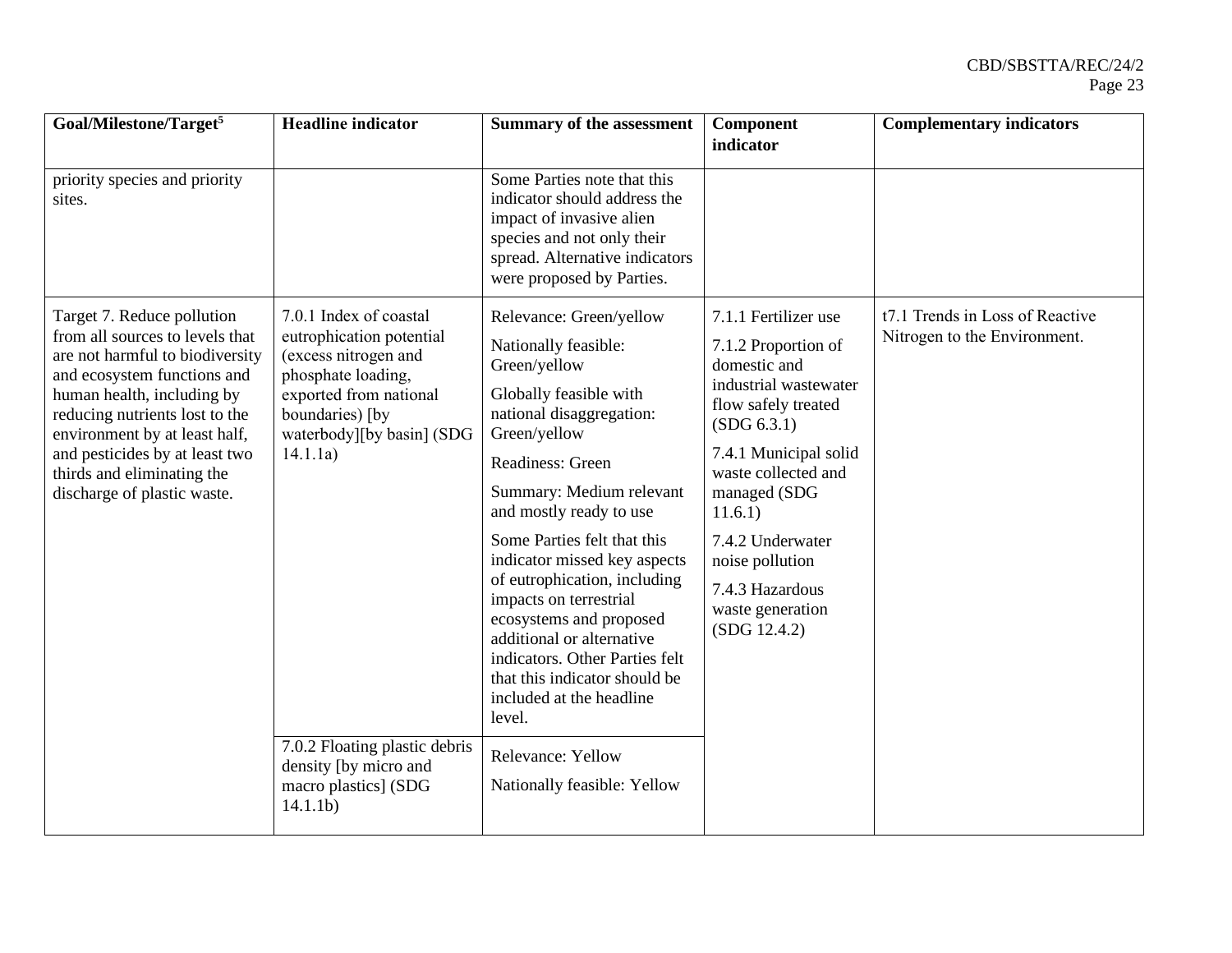| Goal/Milestone/Target <sup>5</sup> | <b>Headline</b> indicator                             | Summary of the assessment                                                                                                                                                                                               | Component<br>indicator | <b>Complementary indicators</b> |
|------------------------------------|-------------------------------------------------------|-------------------------------------------------------------------------------------------------------------------------------------------------------------------------------------------------------------------------|------------------------|---------------------------------|
|                                    |                                                       | Globally feasible with<br>national disaggregation:<br>Yellow                                                                                                                                                            |                        |                                 |
|                                    |                                                       | Readiness: Yellow                                                                                                                                                                                                       |                        |                                 |
|                                    |                                                       | Summary: Medium relevant,<br>not fully operational                                                                                                                                                                      |                        |                                 |
|                                    |                                                       | Some Parties felt that other<br>indicators related to impacts<br>or other aspects of pollution<br>would be better suited for use<br>at the headline level. Other<br>Parties supported the use of<br>this indicator.     |                        |                                 |
|                                    | 7.0.3 [Most hazardous]<br>Pesticide [use] [load] [per | Relevance: Red/yellow                                                                                                                                                                                                   |                        |                                 |
|                                    | area of cropland]                                     | Nationally feasible: Yellow                                                                                                                                                                                             |                        |                                 |
|                                    |                                                       | Globally feasible with<br>national disaggregation: Red                                                                                                                                                                  |                        |                                 |
|                                    |                                                       | <b>Readiness: Yellow</b>                                                                                                                                                                                                |                        |                                 |
|                                    |                                                       | Summary: Less relevant, not<br>fully operational                                                                                                                                                                        |                        |                                 |
|                                    |                                                       | While many Parties noted the<br>need for either one indicator<br>or a number of indicators to<br>capture different types of<br>pollution, many Parties noted<br>that this indicator would not<br>capture the impacts on |                        |                                 |
|                                    |                                                       | biodiversity and that<br>alternative indicators were                                                                                                                                                                    |                        |                                 |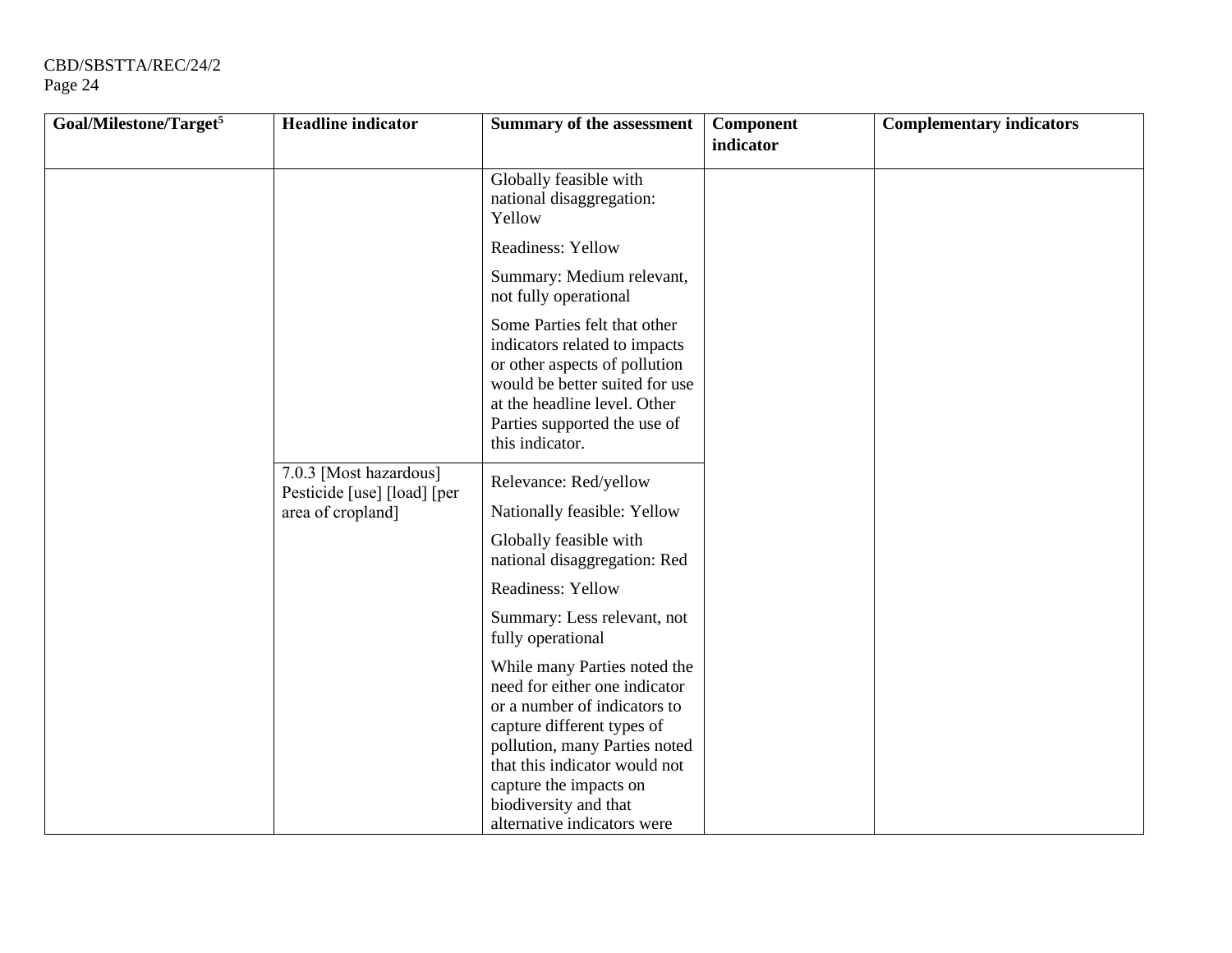| Goal/Milestone/Target <sup>5</sup>                                                                                                                                                                                                                                                                                                                              | <b>Headline</b> indicator                                                                                                                                                                              | <b>Summary of the assessment</b>                                                                                                                                                                                                                                                                                                                                                                                                                                                                                                                                                                               | Component                                                                                                                                                                                                                                                                                                                                                                                                                                                                                                                                                      | <b>Complementary indicators</b>                                                                                                                                                                                                                                                                                                                                                                                                                                                                                                                                                                                                                                                                                                                                                                  |
|-----------------------------------------------------------------------------------------------------------------------------------------------------------------------------------------------------------------------------------------------------------------------------------------------------------------------------------------------------------------|--------------------------------------------------------------------------------------------------------------------------------------------------------------------------------------------------------|----------------------------------------------------------------------------------------------------------------------------------------------------------------------------------------------------------------------------------------------------------------------------------------------------------------------------------------------------------------------------------------------------------------------------------------------------------------------------------------------------------------------------------------------------------------------------------------------------------------|----------------------------------------------------------------------------------------------------------------------------------------------------------------------------------------------------------------------------------------------------------------------------------------------------------------------------------------------------------------------------------------------------------------------------------------------------------------------------------------------------------------------------------------------------------------|--------------------------------------------------------------------------------------------------------------------------------------------------------------------------------------------------------------------------------------------------------------------------------------------------------------------------------------------------------------------------------------------------------------------------------------------------------------------------------------------------------------------------------------------------------------------------------------------------------------------------------------------------------------------------------------------------------------------------------------------------------------------------------------------------|
|                                                                                                                                                                                                                                                                                                                                                                 |                                                                                                                                                                                                        |                                                                                                                                                                                                                                                                                                                                                                                                                                                                                                                                                                                                                | indicator                                                                                                                                                                                                                                                                                                                                                                                                                                                                                                                                                      |                                                                                                                                                                                                                                                                                                                                                                                                                                                                                                                                                                                                                                                                                                                                                                                                  |
|                                                                                                                                                                                                                                                                                                                                                                 |                                                                                                                                                                                                        | needed Some Parties<br>suggested that perhaps an<br>alternative indicator which<br>captures all of target 7 could<br>be identified.                                                                                                                                                                                                                                                                                                                                                                                                                                                                            |                                                                                                                                                                                                                                                                                                                                                                                                                                                                                                                                                                |                                                                                                                                                                                                                                                                                                                                                                                                                                                                                                                                                                                                                                                                                                                                                                                                  |
| Target 8. Minimize the impact<br>of climate change on<br>biodiversity, contribute to<br>mitigation and adaptation<br>through ecosystem-based<br>approaches, contributing at<br>least 10 GtCO <sub>2</sub> e per year to<br>global mitigation efforts, and<br>ensure that all mitigation and<br>adaptation efforts avoid<br>negative impacts on<br>biodiversity. | 8.0.1 National [net] green-<br>house[emissions] [gas]<br>inventories] from land use<br>and land use change [by<br>land use and land use<br>change category,<br>subcategory, [and]<br>natural/modified] | Relevance: High/low<br>Nationally feasible:<br>Green/yellow<br>Globally feasible with<br>national disaggregation:<br>Green/yellow<br>Readiness: Green<br>Summary: Relevance cannot<br>be assessed until the target is<br>agreed.<br>Many Parties noted that the<br>indicator on this target will<br>need to align with the final<br>wording of the target. Some<br>Parties were supportive of<br>this indicator. However,<br>some Parties did not believe<br>that it was relevant to<br>biodiversity and/or was<br>outside the scope of the<br>Convention. Several<br>alternative indicators were<br>suggested | 8.1.1 Number of<br>countries with<br>nationally determined<br>contributions, long-<br>term strategies,<br>national adaptation<br>plans and adaptation<br>communications that<br>reflect biodiversity<br>(based on information<br>from UNFCCC and<br>SDG 13.2.1)<br>8.2.1. Total climate<br>regulation services<br>provided by<br>ecosystems by<br>ecosystem type<br>(System of<br>Environmental<br>Economic Accounts)<br>8.3.1 Number of<br>countries that adopt<br>and implement<br>national disaster risk<br>reduction strategies in<br>line with the Sendai | t8.1. Above-ground biomass stock in<br>forest (tonnes/ha)<br>t8.2. Number of countries that adopt<br>and implement national disaster risk<br>reduction strategies in line with the<br>Sendai Framework for Disaster Risk<br>Reduction 2015-2030 (SDG<br>indicator $13.1.2$ )<br>t8.3. Proportion of local<br>governments that adopt and<br>implement local disaster risk<br>reduction strategies in line with<br>national disaster risk reduction<br>strategies (SDG indicator 13.1.3)<br>t8.4. Number of least developed<br>countries and small island<br>developing States with nationally<br>determined contributions, long-term<br>strategies, national adaptation plans,<br>strategies as reported in adaptation<br>communications and national<br>communications (SDG indicator<br>13.b.1) |
|                                                                                                                                                                                                                                                                                                                                                                 |                                                                                                                                                                                                        |                                                                                                                                                                                                                                                                                                                                                                                                                                                                                                                                                                                                                | Framework for                                                                                                                                                                                                                                                                                                                                                                                                                                                                                                                                                  |                                                                                                                                                                                                                                                                                                                                                                                                                                                                                                                                                                                                                                                                                                                                                                                                  |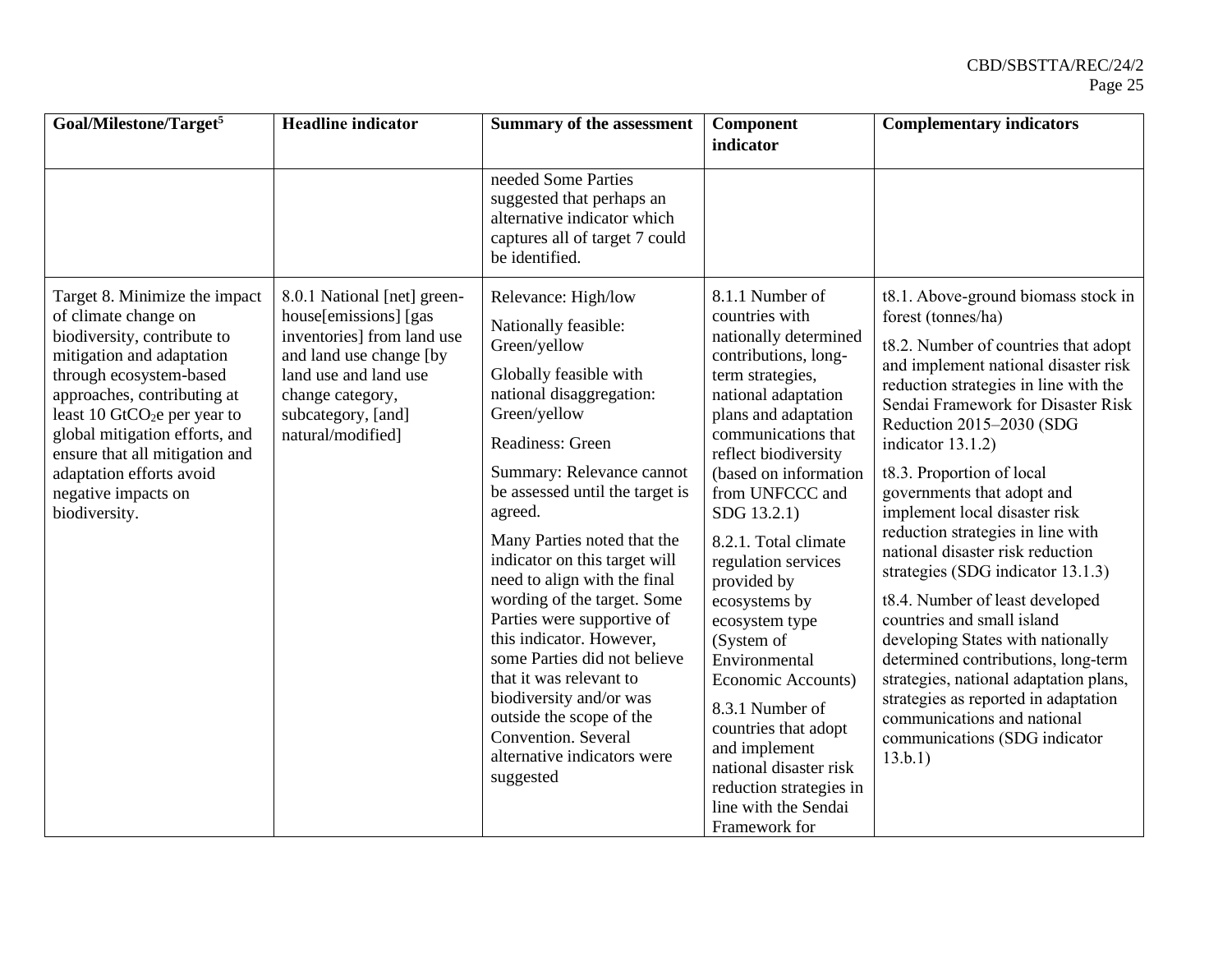| Goal/Milestone/Target <sup>5</sup>                                                                                                                                                                                                                                                                                 | <b>Headline indicator</b>                                                      | <b>Summary of the assessment</b>                                                                                                                                                                                                                                                                                                                                                                                | Component<br>indicator                                                                                                                                                                                                                                                                                                                                    | <b>Complementary indicators</b>                                                                                                                                                                                                                                                                                                                                                                                                                                                                                                                                                                                                                                                           |
|--------------------------------------------------------------------------------------------------------------------------------------------------------------------------------------------------------------------------------------------------------------------------------------------------------------------|--------------------------------------------------------------------------------|-----------------------------------------------------------------------------------------------------------------------------------------------------------------------------------------------------------------------------------------------------------------------------------------------------------------------------------------------------------------------------------------------------------------|-----------------------------------------------------------------------------------------------------------------------------------------------------------------------------------------------------------------------------------------------------------------------------------------------------------------------------------------------------------|-------------------------------------------------------------------------------------------------------------------------------------------------------------------------------------------------------------------------------------------------------------------------------------------------------------------------------------------------------------------------------------------------------------------------------------------------------------------------------------------------------------------------------------------------------------------------------------------------------------------------------------------------------------------------------------------|
| Target 9. Ensure benefits,                                                                                                                                                                                                                                                                                         | 9.0.1 National                                                                 | Relevance: Yellow                                                                                                                                                                                                                                                                                                                                                                                               | Disaster Risk<br>Reduction 2015-2030<br>which include<br>biodiversity (based on<br>SDG 13.2.1)<br>9.1.1 Number of                                                                                                                                                                                                                                         | t9.1. Proportion of fish stocks within                                                                                                                                                                                                                                                                                                                                                                                                                                                                                                                                                                                                                                                    |
| including nutrition, food<br>security, medicines, and<br>livelihoods for people<br>especially for the most<br>vulnerable through sustainable<br>management of wild<br>terrestrial, freshwater and<br>marine species and protecting<br>customary sustainable use by<br>indigenous peoples and local<br>communities. | environmental-economic<br>accounts of benefits from<br>the use of wild species | Nationally feasible:<br>Yellow/Red*<br>Globally feasible with<br>national disaggregation:<br>Yellow<br>Readiness: Yellow/Red<br>Summary: Medium relevant,<br>not fully operational<br>A number of Parties noted<br>that this indicator would be<br>difficult to operationalize at<br>the national level and that an<br>alternative indicator may be<br>useful. Several alternative<br>indicators were suggested | people using wild<br>resources for energy,<br>food or culture<br>(including firewood<br>collection, hunting<br>and fishing,<br>gathering, medicinal<br>use, craft making,<br>$etc.$ )<br>9.1.2 Percentage of<br>the population in<br>traditional<br>employment (ILO)<br>9.1.3 Spawning stock<br>biomass (related to<br>commercially<br>exploited species) | biologically sustainable levels (SDG<br>indicator 14.4.1)<br>t9.2. Degree of implementation of<br>international instruments aiming to<br>combat illegal, unreported and<br>unregulated fishing (SDG indicator<br>14.6.1)<br>t9.3. Spawning stock biomass<br>(related to commercially exploited<br>species)<br>t9.4. Number of plant and animal<br>genetic resources for food and<br>agriculture secured in medium- or<br>long-term conservation facilities<br>(SDG indicator 2.5.1)<br>t9.5. Red List Index (species used<br>for food and medicine)<br>t9.6. Volume of production per<br>labour unit by classes of<br>farming/pastoral/ forestry enterprise<br>size (SDG indicator 2.3.1) |
| Target 10. Ensure all areas<br>under agriculture, aquaculture                                                                                                                                                                                                                                                      | 10.0.1 Proportion of<br>agricultural area under                                | Relevance: Green<br>Nationally feasible: Green                                                                                                                                                                                                                                                                                                                                                                  | 10.1.1. Average<br>income of small-scale                                                                                                                                                                                                                                                                                                                  |                                                                                                                                                                                                                                                                                                                                                                                                                                                                                                                                                                                                                                                                                           |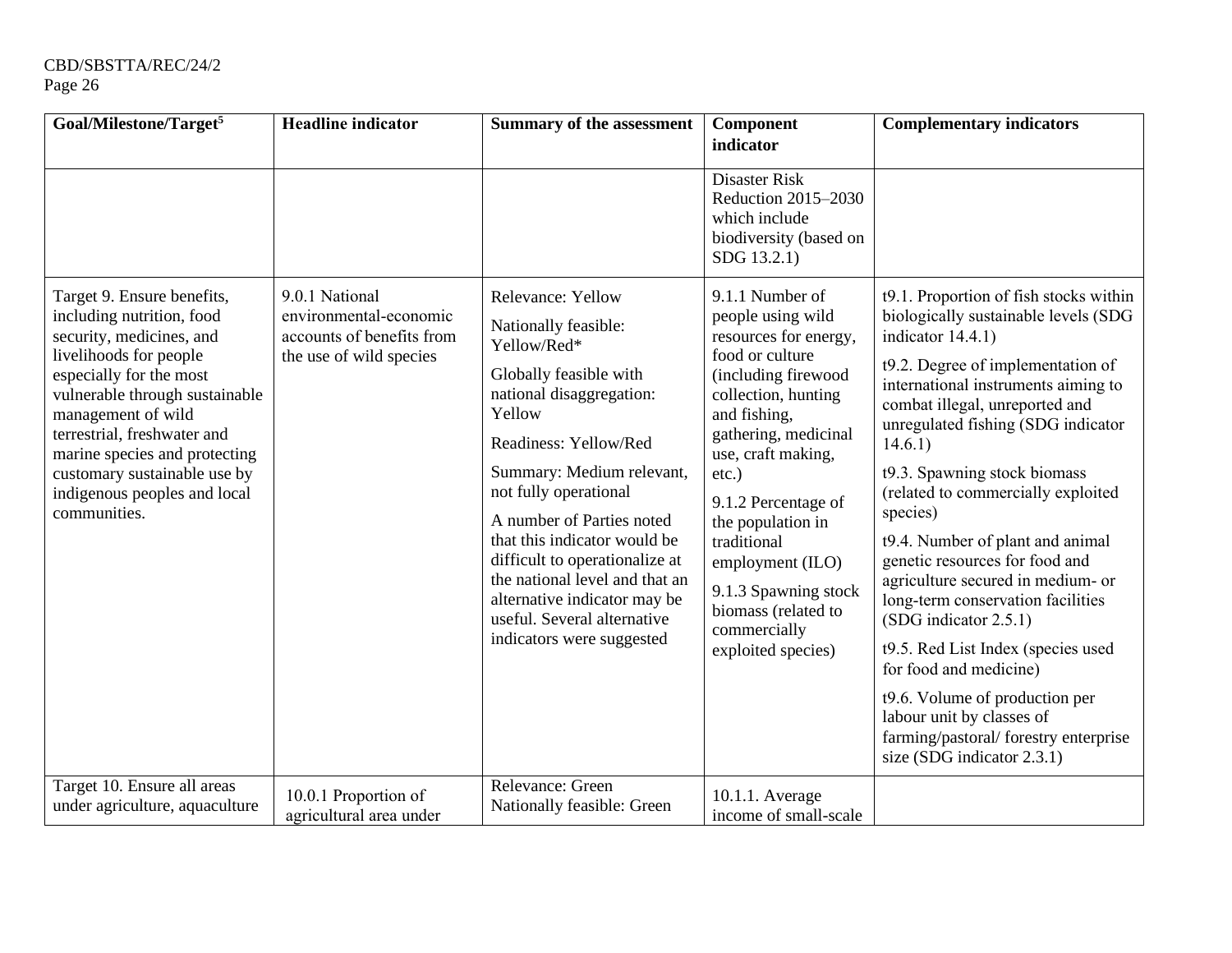| Goal/Milestone/Target <sup>5</sup>                                                                                                                                                                          | <b>Headline</b> indicator                                                                                                                                                                                                       | <b>Summary of the assessment</b>                                                                                                                                                                                                                                                                                                                                                                                                                                                                                                                                                                         | Component                                                                                                                                                                                                                                                                                       | <b>Complementary indicators</b>                                                                                                                                                                                                                                                                                                                   |
|-------------------------------------------------------------------------------------------------------------------------------------------------------------------------------------------------------------|---------------------------------------------------------------------------------------------------------------------------------------------------------------------------------------------------------------------------------|----------------------------------------------------------------------------------------------------------------------------------------------------------------------------------------------------------------------------------------------------------------------------------------------------------------------------------------------------------------------------------------------------------------------------------------------------------------------------------------------------------------------------------------------------------------------------------------------------------|-------------------------------------------------------------------------------------------------------------------------------------------------------------------------------------------------------------------------------------------------------------------------------------------------|---------------------------------------------------------------------------------------------------------------------------------------------------------------------------------------------------------------------------------------------------------------------------------------------------------------------------------------------------|
|                                                                                                                                                                                                             |                                                                                                                                                                                                                                 |                                                                                                                                                                                                                                                                                                                                                                                                                                                                                                                                                                                                          | indicator                                                                                                                                                                                                                                                                                       |                                                                                                                                                                                                                                                                                                                                                   |
| and forestry are managed<br>sustainably, in particular<br>through the conservation and<br>sustainable use of biodiversity,<br>increasing the productivity and<br>resilience of these production<br>systems. | productive and sustainable<br>agriculture (add SDG<br>(2.4.1)<br>10.0.2 Progress towards<br>sustainable forest<br>management (Proportion<br>of forest area under a long-<br>term forest management<br>plan) (add SDG 15.2.1(4)) | Globally feasible with<br>national disaggregation:<br>Green/yellow*<br>Readiness: Green/yellow<br>Summary: Relevant, near<br>ready to use<br>The use of this SDG<br>indicator as a headline level<br>was supported by most<br>Parties.<br>Relevance: Green<br>Nationally feasible: Green<br>Globally feasible with<br>national disaggregation:<br>Green/yellow*<br>Readiness: Green/yellow<br>Summary: Relevant, near<br>ready to use<br>The use of this SDG<br>indicator as a headline level<br>was supported by most<br>Parties. Some Parties<br>suggested some further<br>disaggregation of elements. | food producers, by<br>sex and indigenous<br>status (SDG indicator<br>2.3.2)<br>10.3.1 Area of forest<br>under sustainable<br>management: total<br>forest management<br>certification by Forest<br>Stewardship Council<br>and Programme for<br>the Endorsement of<br><b>Forest Certification</b> | t10.1. Changes in soil organic<br>carbon stocks<br>t10.2. Red List Index (wild relatives<br>of domesticated animals)<br>t10.3. Red List Index (pollinating<br>species)<br>t10.4. Proportion of local breeds<br>classified as being at risk of<br>extinction<br>t10.5. Progress towards sustainable<br>forest management (SDG indicator<br>15.2.1) |
| Target 11. Maintain and<br>enhance nature's contributions<br>to regulation of air quality,                                                                                                                  | 11.0.1 National<br>environmental-economic<br>accounts of regulation of                                                                                                                                                          | Relevance: Yellow                                                                                                                                                                                                                                                                                                                                                                                                                                                                                                                                                                                        | 11.1.1 Annual mean<br>levels of fine<br>particulate matter                                                                                                                                                                                                                                      | t11.1. Air emission accounts<br>t11.2. Proportion of local<br>administrative units with established                                                                                                                                                                                                                                               |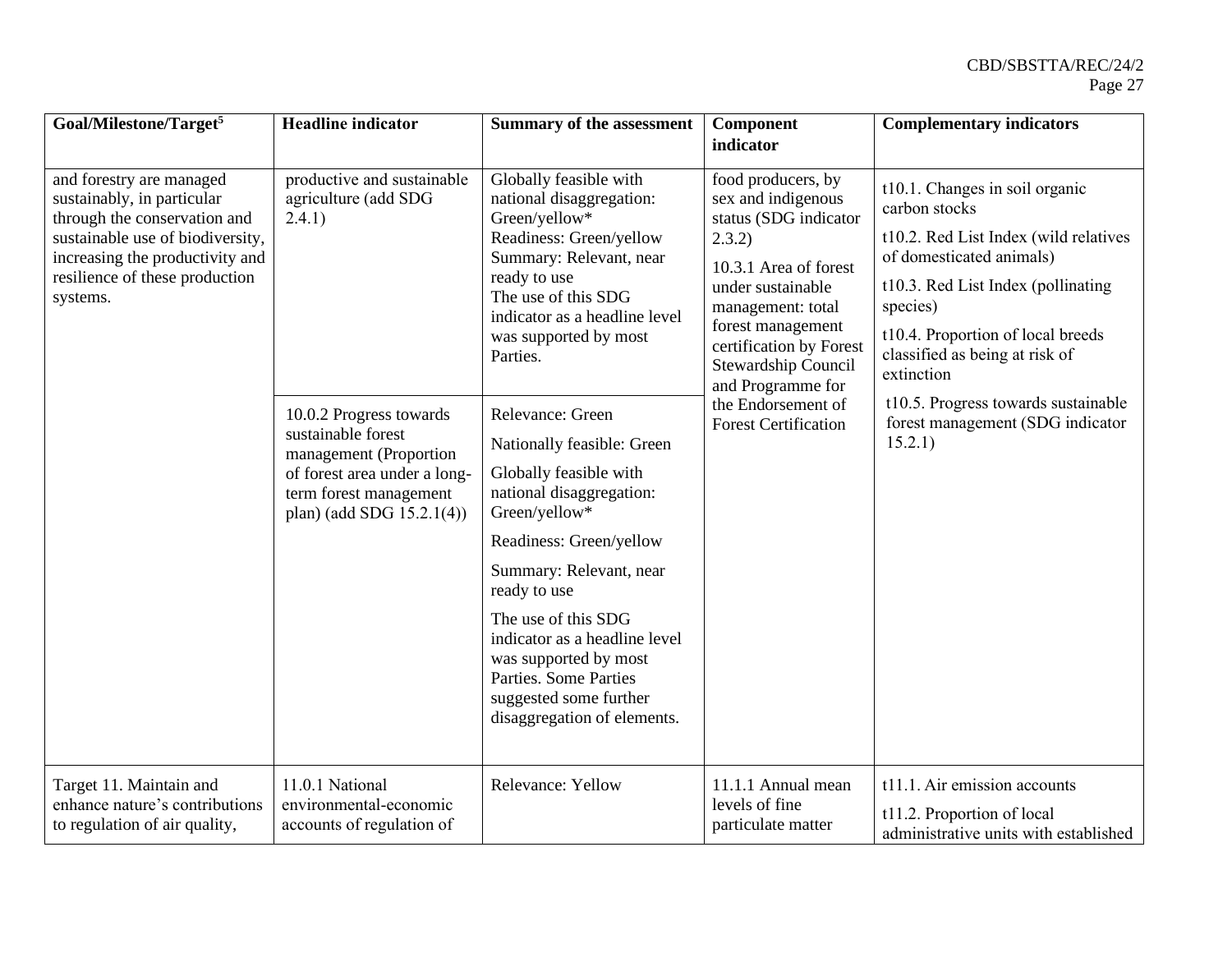| Goal/Milestone/Target <sup>5</sup>                                                                     | <b>Headline</b> indicator                                                                                                                                                                              | <b>Summary of the assessment</b>                                                                                                                                                                                                                                                                                                                           | Component                                                                                                                                                                                                                                                                                                                                                                                                                                                                                                                                                                                                                                                           | <b>Complementary indicators</b>                                                                                                                                                                                                                              |
|--------------------------------------------------------------------------------------------------------|--------------------------------------------------------------------------------------------------------------------------------------------------------------------------------------------------------|------------------------------------------------------------------------------------------------------------------------------------------------------------------------------------------------------------------------------------------------------------------------------------------------------------------------------------------------------------|---------------------------------------------------------------------------------------------------------------------------------------------------------------------------------------------------------------------------------------------------------------------------------------------------------------------------------------------------------------------------------------------------------------------------------------------------------------------------------------------------------------------------------------------------------------------------------------------------------------------------------------------------------------------|--------------------------------------------------------------------------------------------------------------------------------------------------------------------------------------------------------------------------------------------------------------|
|                                                                                                        |                                                                                                                                                                                                        |                                                                                                                                                                                                                                                                                                                                                            | indicator                                                                                                                                                                                                                                                                                                                                                                                                                                                                                                                                                                                                                                                           |                                                                                                                                                                                                                                                              |
| quality and quantity of water,<br>and protection from hazards<br>and extreme events for all<br>people. | air quality, quality and<br>quantity of water, and<br>protection from hazards<br>and extreme events for all<br>people, [from<br>ecosystems][to maintain or<br>increase relevant ecosystem<br>services] | Nationally feasible:<br>Yellow/Red*<br>Globally feasible with<br>national disaggregation:<br>Yellow<br>Readiness: Yellow<br>Summary: Medium relevant,<br>not fully operational<br>A number of Parties noted<br>that this indicator would be<br>difficult to operationalize at<br>the national level and that an<br>alternative indicator may be<br>useful. | (e.g. PM2.5 and<br>PM10) in cities (SDG<br>11.6.2)<br>11.1.2 Mortality rate<br>attributed to<br>household and<br>ambient air pollution<br>(SDG indicator 3.9.1)<br>11.2.1 Proportion of<br>bodies of water with<br>good ambient water<br>quality (SDG 6.3.2)<br>11.2.2 Mortality rate<br>attributed to unsafe<br>water, unsafe<br>sanitation and lack of<br>hygiene (exposure to<br>unsafe Water,<br>Sanitation and<br>Hygiene for All<br>(WASH) services)<br>(SDG indicator 3.9.2)<br>11.2.3 Level of water<br>stress (SDG $6.4.2$ )<br>11.2.1. Number of<br>deaths, missing<br>persons and directly<br>affected persons<br>attributed to disasters<br>per 100,000 | and operational policies and<br>procedures for participation of local<br>communities in water and sanitation<br>management (SDG indicator 6.b.1)<br>t11.3. Proportion of population<br>using safely managed drinking<br>water services (SDG indicator 6.1.1) |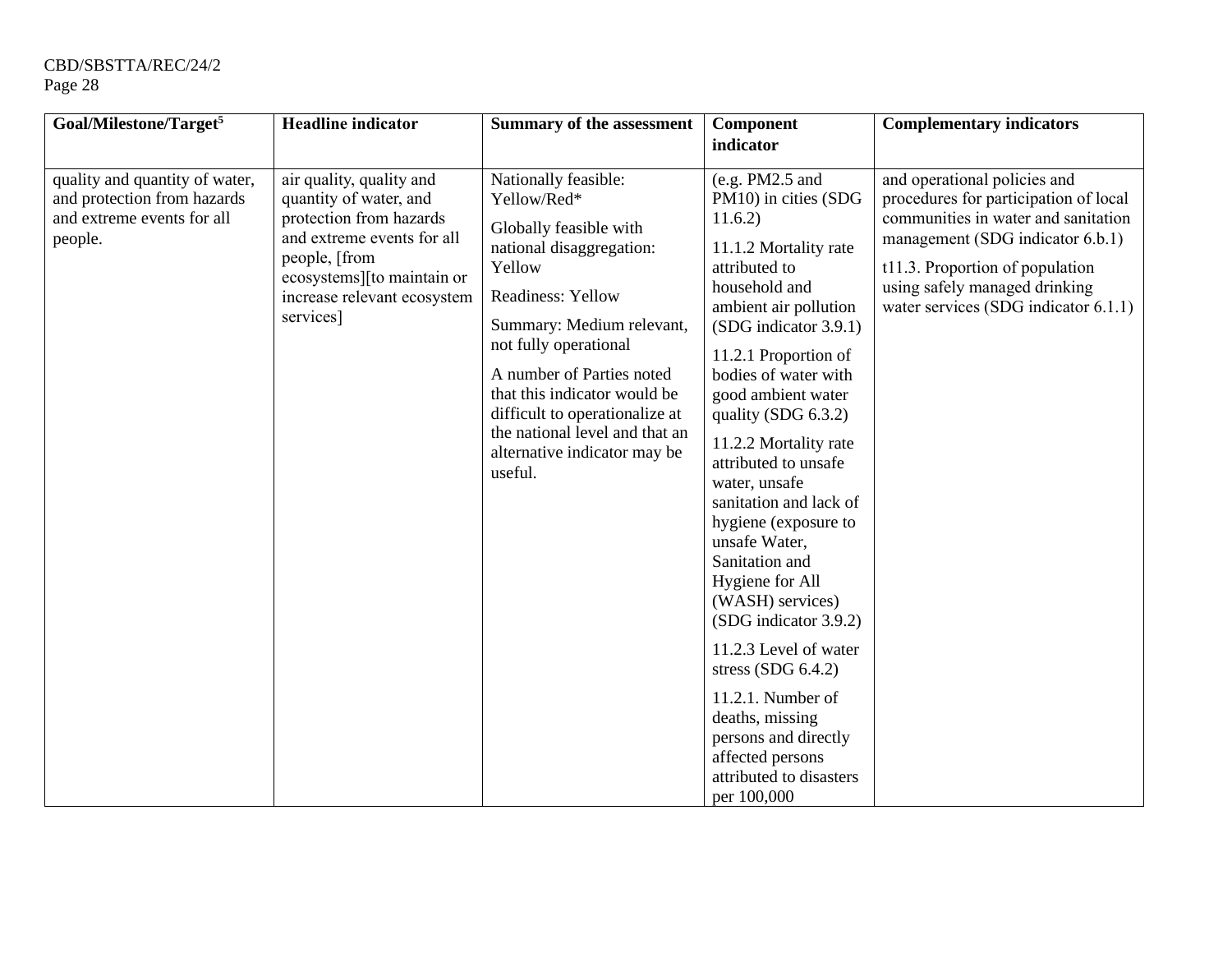| Goal/Milestone/Target <sup>5</sup>                                                                                                                                                                                                                                                                                  | <b>Headline</b> indicator                                                                                                                                                                                                                                                   | <b>Summary of the assessment</b>                                                                                                                                                                                                                                                           | Component<br>indicator                                                                                                                                            | <b>Complementary indicators</b>                                                                                                                                                                                                                                                                                     |
|---------------------------------------------------------------------------------------------------------------------------------------------------------------------------------------------------------------------------------------------------------------------------------------------------------------------|-----------------------------------------------------------------------------------------------------------------------------------------------------------------------------------------------------------------------------------------------------------------------------|--------------------------------------------------------------------------------------------------------------------------------------------------------------------------------------------------------------------------------------------------------------------------------------------|-------------------------------------------------------------------------------------------------------------------------------------------------------------------|---------------------------------------------------------------------------------------------------------------------------------------------------------------------------------------------------------------------------------------------------------------------------------------------------------------------|
|                                                                                                                                                                                                                                                                                                                     |                                                                                                                                                                                                                                                                             |                                                                                                                                                                                                                                                                                            | population (SDG<br>indicator $11.5.1$ )                                                                                                                           |                                                                                                                                                                                                                                                                                                                     |
| Target 12. Increase the area of,<br>access to, and benefits from<br>green and blue spaces, for<br>human health and well-being<br>in urban areas and other<br>densely populated areas.                                                                                                                               | 12.0.1 Average share of the<br>built-up area of cities that is<br>green/blue space for public<br>use for all $(SDG 11.7.1)$                                                                                                                                                 | <b>Relevance: Yellow</b><br>Nationally feasible: Yellow<br>Globally feasible with<br>national disaggregation:<br>Green/yellow*<br><b>Readiness: Yellow</b>                                                                                                                                 | 12.2.1 National<br>environmental-<br>economic accounts of<br>recreation and<br>cultural services                                                                  |                                                                                                                                                                                                                                                                                                                     |
|                                                                                                                                                                                                                                                                                                                     |                                                                                                                                                                                                                                                                             | Summary: Medium relevant,<br>not fully operational                                                                                                                                                                                                                                         |                                                                                                                                                                   |                                                                                                                                                                                                                                                                                                                     |
|                                                                                                                                                                                                                                                                                                                     |                                                                                                                                                                                                                                                                             | Many Parties expressed that<br>this indicator may not be the<br>most relevant for the target.<br>However, other Parties noted<br>its use in the SDG process.<br>Some supported the indicator<br>at the component level. A<br>number of Parties suggested<br>the Cities Biodiversity Index. |                                                                                                                                                                   |                                                                                                                                                                                                                                                                                                                     |
| Target 13. Implement<br>measures at global level and in<br>all countries to facilitate<br>access to genetic resources<br>and to ensure the fair and<br>equitable sharing of benefits<br>arising from the use of genetic<br>resources, and as relevant, of<br>associated traditional<br>knowledge, including through | 13.0.1 [Percentage of<br>countries that have]<br>[Indicator[s] of] operational<br>legislative, administrative<br>or policy frameworks<br>which [facilitate access to<br>and] ensure fair and<br>equitable sharing of<br>benefits[, including those<br>based on PIC and MAT] | Relevance: Green*<br>Nationally feasible: Yellow<br>Globally feasible with<br>national disaggregation:<br>Yellow<br>Readiness: Green*<br>Summary: Relevant, not fully<br>operational                                                                                                       | $13.1.1$ . Number of<br>permits or their<br>equivalents for<br>genetic resources<br>(including those<br>related to traditional<br>knowledge) by type<br>of permit | t13.1. Total number of transfers of<br>crop material from the Multilateral<br>System of the International Treaty<br>on Plant Genetic Resources for Food<br>and Agriculture (ITPGRFA)<br>received in a country<br>t13.2. Total number of permits, or<br>their equivalent, granted for access<br>to genetic resources |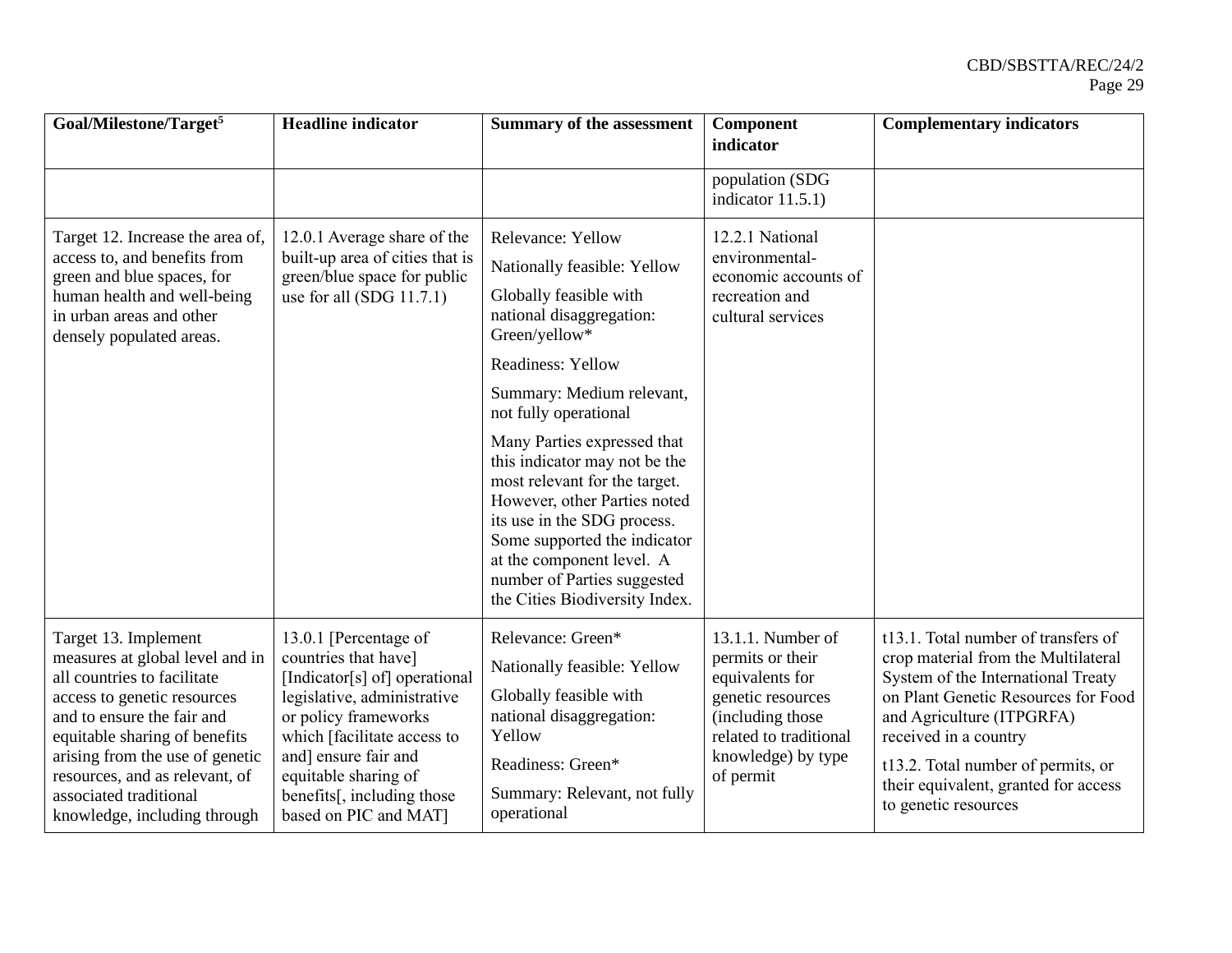| Goal/Milestone/Target <sup>5</sup>                       | <b>Headline</b> indicator                  | <b>Summary of the assessment</b>                                                                                                                                                                                                                                 | Component<br>indicator | <b>Complementary indicators</b>                                                                                                                                                                                                                                                                                                                                                                                                                                                                                                                                                                                                                                                                                                                                                                                                        |
|----------------------------------------------------------|--------------------------------------------|------------------------------------------------------------------------------------------------------------------------------------------------------------------------------------------------------------------------------------------------------------------|------------------------|----------------------------------------------------------------------------------------------------------------------------------------------------------------------------------------------------------------------------------------------------------------------------------------------------------------------------------------------------------------------------------------------------------------------------------------------------------------------------------------------------------------------------------------------------------------------------------------------------------------------------------------------------------------------------------------------------------------------------------------------------------------------------------------------------------------------------------------|
| mutually agreed terms and<br>prior and informed consent. | [shared in the ABS<br>Clearing-House] tbc* | While this indicator would<br>need to be developed, most<br>Parties supported having an<br>indicator on this topic noting<br>that the final wording and<br>methodology would need to<br>be developed. Parties<br>suggested a number of<br>alternative indicators |                        | t13.3. Total number of<br>internationally recognized<br>certificates of compliance published<br>in the ABS Clearing-House<br>t13.4. Number of countries that<br>require prior informed consent that<br>have published legislative,<br>administrative or policy measures<br>on access and benefit-sharing in the<br>ABS Clearing-House<br>t13.5. Number of countries that<br>require prior informed consent that<br>have published information on ABS<br>procedures in the ABS Clearing-<br>House<br>t13.6. Number of countries that have<br>adopted legislative, administrative<br>and policy frameworks to ensure fair<br>and equitable sharing of benefits<br>(SDG Indicator 15.6.1)<br>t13.7. Estimated percentage of<br>monetary and non-monetary benefits<br>directed towards conservation and<br>sustainable use of biodiversity |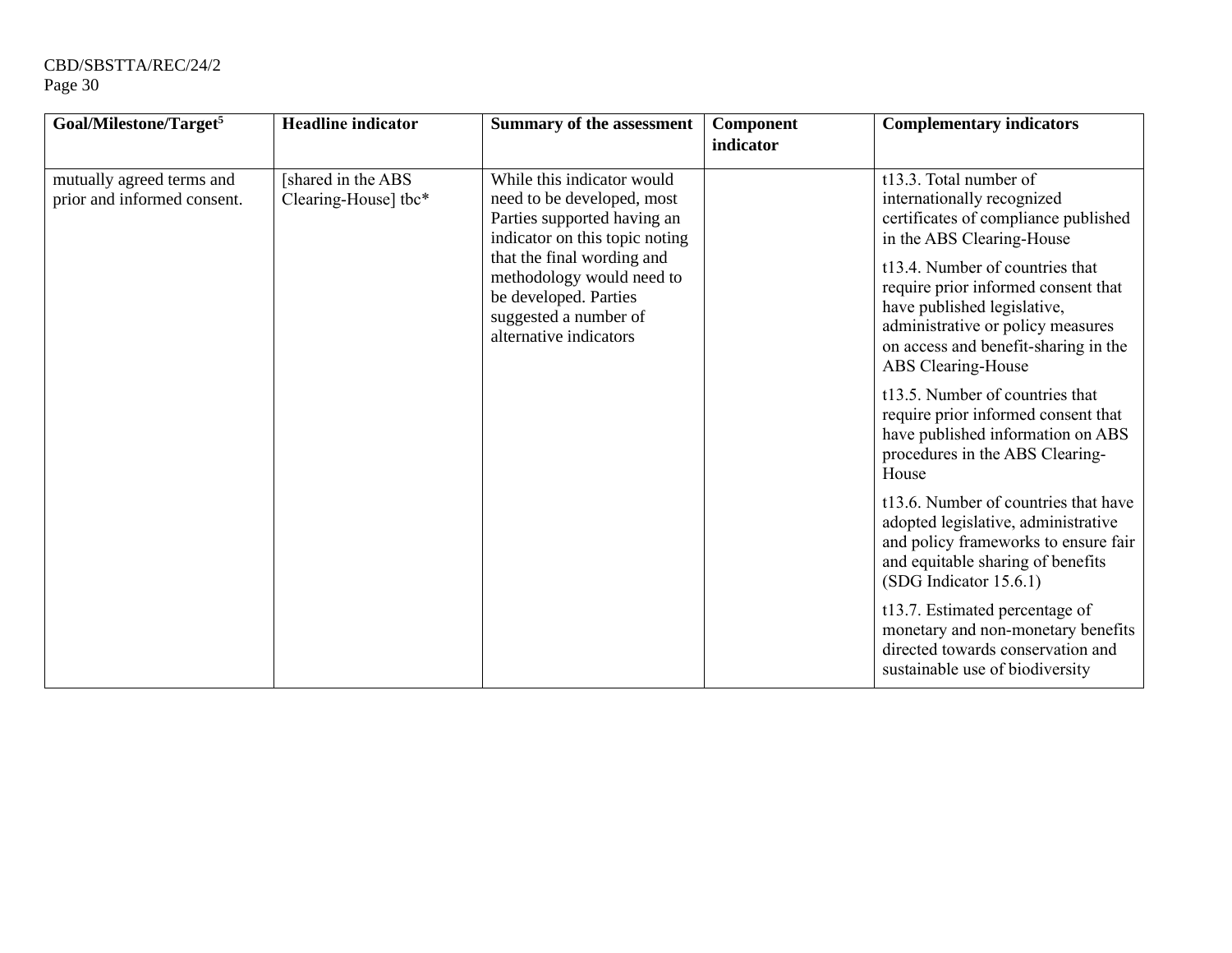| Goal/Milestone/Target <sup>5</sup>                                                                                                                                                                                                                                                                                                                                                         | <b>Headline</b> indicator                                                                                                                                                                                                                                                                                                                                                                                                                                     | <b>Summary of the assessment</b>                                                                                                                                                                                                                                                                                                                                                                                                                                                                                          | Component<br>indicator                                                                                                                                                | <b>Complementary indicators</b>                                                                                                                              |
|--------------------------------------------------------------------------------------------------------------------------------------------------------------------------------------------------------------------------------------------------------------------------------------------------------------------------------------------------------------------------------------------|---------------------------------------------------------------------------------------------------------------------------------------------------------------------------------------------------------------------------------------------------------------------------------------------------------------------------------------------------------------------------------------------------------------------------------------------------------------|---------------------------------------------------------------------------------------------------------------------------------------------------------------------------------------------------------------------------------------------------------------------------------------------------------------------------------------------------------------------------------------------------------------------------------------------------------------------------------------------------------------------------|-----------------------------------------------------------------------------------------------------------------------------------------------------------------------|--------------------------------------------------------------------------------------------------------------------------------------------------------------|
| Target 14. Fully integrate<br>biodiversity values into<br>policies, regulations, planning,<br>development processes,<br>poverty reduction strategies,<br>accounts, and assessments of<br>environmental impacts at all<br>levels of government and<br>across all sectors of the<br>economy, ensuring that all<br>activities and financial flows<br>are aligned with biodiversity<br>values. | 14.0.1 Extent to which<br>national targets [have been<br>adopted] for integrating<br>biodiversity values [as<br>cornerstones for<br>implementation] into<br>policies, regulations,<br>planning, development<br>processes, poverty<br>reduction strategies [and<br>accounts] [are established]<br>at all levels, ensuring that<br>biodiversity values are<br>mainstreamed across all<br>sectors and integrated into<br>assessments of<br>environmental impacts | Relevance: Green/yellow*<br>Nationally feasible: Green<br>Globally feasible with<br>national disaggregation:<br>Yellow*<br>Readiness: Green<br>Summary: Relevant not fully<br>operational<br>Some Parties expressed<br>support and noted its link to<br>the Strategic Plan for<br>Biodiversity 2011-2020 and<br>the Aichi Biodiversity<br><b>Targets. Some Parties</b><br>proposed that the indicator<br>would be acceptable with<br>some modifications, but<br>some Parties did not support<br>the use of the indicator. | 14.3.1 Existing<br>legislation for<br>environmental impact<br>assessment<br>Tbc (will align with<br>the Task Force for<br>Nature-related<br>Financial<br>Disclosures) | t14.1. Human Appropriation of Net<br>Primary Production (HANPP)<br>t14.2. Number of MSC Chain of<br>Custody Certification holders by<br>distribution country |
|                                                                                                                                                                                                                                                                                                                                                                                            | 14.0.2 [Number of<br>countries with]<br>Implementation of the<br>System of Environmental-<br><b>Economic Accounting</b><br>[(SDG 15.9.1b)]                                                                                                                                                                                                                                                                                                                    | Relevance: Yellow*<br>Nationally feasible: Green<br>Globally feasible with<br>national disaggregation:<br>Yellow*<br>Readiness: Green<br>Summary: Medium, not fully<br>operational                                                                                                                                                                                                                                                                                                                                        |                                                                                                                                                                       |                                                                                                                                                              |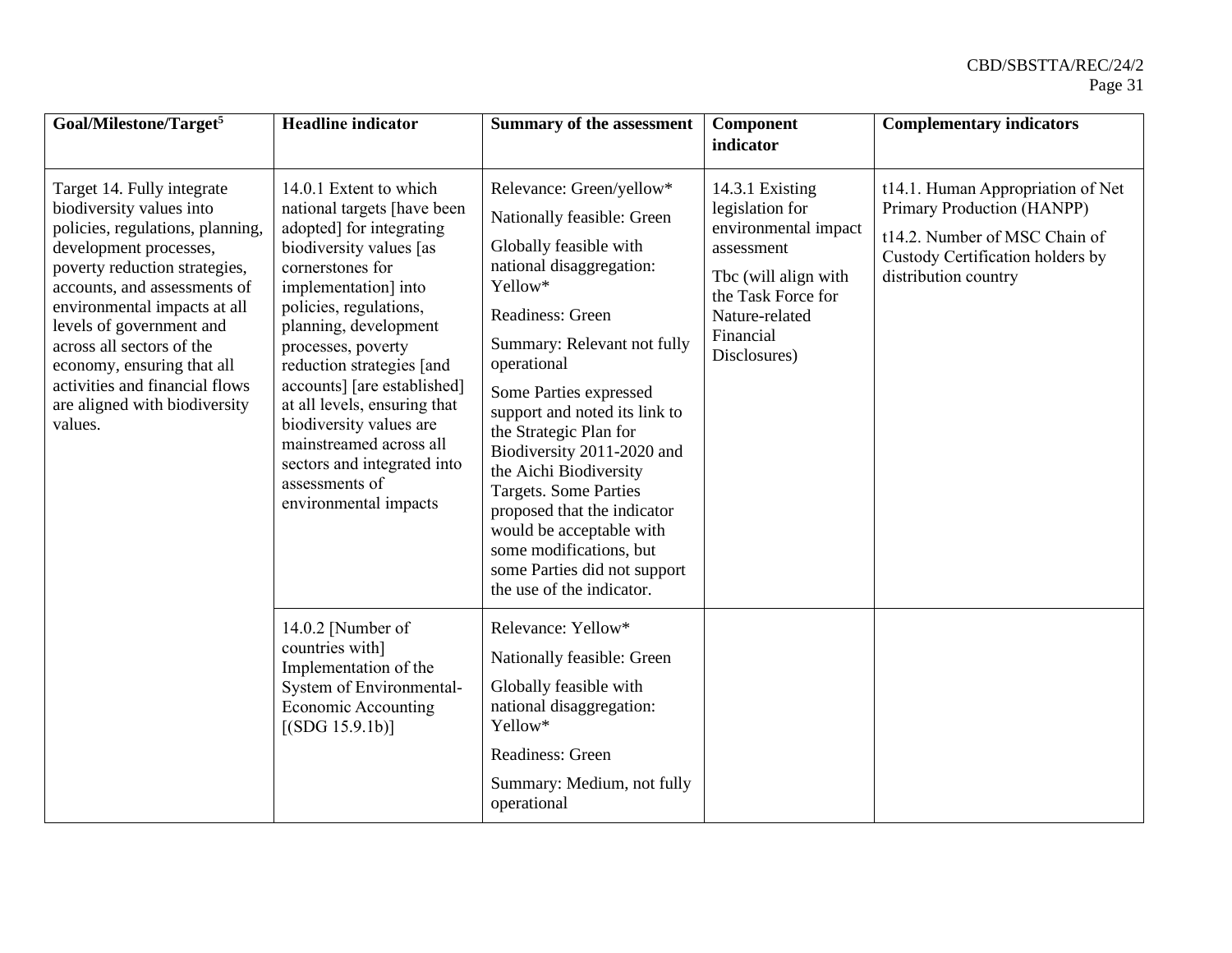| Goal/Milestone/Target <sup>5</sup>                                                                                                                                                                                                                                                                                                                                                                                                                                                             | <b>Headline indicator</b>                                                                                                                                                                                                    | <b>Summary of the assessment</b>                                                                                                                                                                                                                                                                                                                                                                                                                                  | Component<br>indicator                                                                                                                               | <b>Complementary indicators</b>                                                                                                                       |
|------------------------------------------------------------------------------------------------------------------------------------------------------------------------------------------------------------------------------------------------------------------------------------------------------------------------------------------------------------------------------------------------------------------------------------------------------------------------------------------------|------------------------------------------------------------------------------------------------------------------------------------------------------------------------------------------------------------------------------|-------------------------------------------------------------------------------------------------------------------------------------------------------------------------------------------------------------------------------------------------------------------------------------------------------------------------------------------------------------------------------------------------------------------------------------------------------------------|------------------------------------------------------------------------------------------------------------------------------------------------------|-------------------------------------------------------------------------------------------------------------------------------------------------------|
|                                                                                                                                                                                                                                                                                                                                                                                                                                                                                                |                                                                                                                                                                                                                              | Some Parties noted that this<br>indicator could be moved to<br>the component level or<br>revised in order to be more<br>relevant. Other Parties<br>supported using SDG<br>indicator 15.9.1b.                                                                                                                                                                                                                                                                      |                                                                                                                                                      |                                                                                                                                                       |
| Target 15. All businesses<br>(public and private, large,<br>medium and small) assess and<br>report on their dependencies<br>and impacts on biodiversity,<br>from local to global, and<br>progressively reduce negative<br>impacts, by at least half and<br>increase positive impacts,<br>reducing biodiversity-related<br>risks to businesses and moving<br>towards the full sustainability<br>of extraction and production<br>practices, sourcing and supply<br>chains, and use and disposal. | 15.0.1 [Number of<br>companies assessing and<br>reporting on<br>their][Quantified volumes<br>of ] Dependencies [and]<br>impacts[, risks and<br>opportunities] of businesses<br>on biodiversity [and related<br>human rights] | Relevance: Green<br>Nationally feasible: Yellow<br>Globally feasible with<br>national disaggregation:<br>Yellow<br>Readiness: Red<br>Summary: Relevant, not fully<br>operational<br>Most Parties felt that an<br>indicator on dependencies<br>and impacts was relevant;<br>however, such an indicator<br>would need to be further<br>defined and elaborated.<br>Parties suggested a number<br>of adjustments to the<br>indicator and/or alternative<br>indicators | Tbc (will align with<br>the Task Force for<br>Nature-related<br>Financial<br>Disclosures)<br>15.4.1 Ecological<br>footprint<br>15.4.2 Recycling rate | t15.1. $CO2$ emission per unit of<br>value added (SDG indicator 9.4.1)<br>t15.2. Change in water-use<br>efficiency over time (SDG indicator<br>6.4.1) |
| Target 16. Ensure that people<br>are encouraged and enabled to<br>make responsible choices and                                                                                                                                                                                                                                                                                                                                                                                                 | 16.0.2 Material footprint<br>per capita (SDG<br>8.4.1/12.2.1)                                                                                                                                                                | Relevance: Yellow<br>Nationally feasible:<br>Green/yellow                                                                                                                                                                                                                                                                                                                                                                                                         | $(15.4.2$ Recycling<br>rate)                                                                                                                         |                                                                                                                                                       |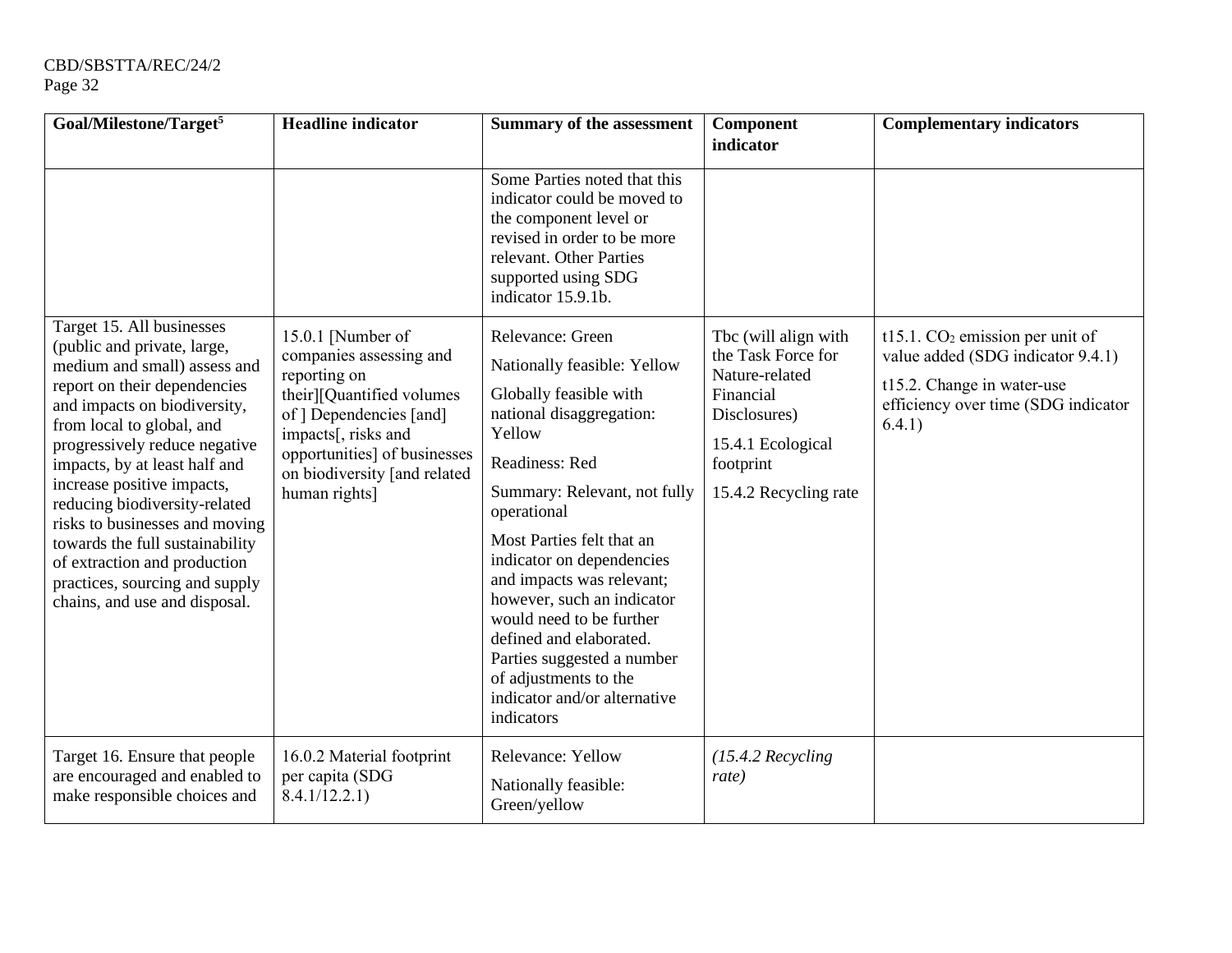| Goal/Milestone/Target <sup>5</sup>                                                                                                                          | <b>Headline</b> indicator | <b>Summary of the assessment</b>                                                                                                                                                                                                 | Component | <b>Complementary indicators</b> |
|-------------------------------------------------------------------------------------------------------------------------------------------------------------|---------------------------|----------------------------------------------------------------------------------------------------------------------------------------------------------------------------------------------------------------------------------|-----------|---------------------------------|
|                                                                                                                                                             |                           |                                                                                                                                                                                                                                  | indicator |                                 |
| have access to relevant<br>information and alternatives,<br>taking into account cultural<br>preferences, to reduce by at<br>least half the waste and, where |                           | Globally feasible with<br>national disaggregation:<br>Green/yellow<br>Readiness: Green                                                                                                                                           |           |                                 |
| relevant the overconsumption,<br>of food and other materials.                                                                                               |                           | Summary: Mostly relevant<br>and ready to use                                                                                                                                                                                     |           |                                 |
|                                                                                                                                                             |                           | While this indicator is<br>available through the SDG<br>process, some Parties noted<br>that a more relevant indicator<br>could be selected. A number<br>of Parties suggested the<br>ecological footprint or other<br>indicators. |           |                                 |
|                                                                                                                                                             | 16.0.1 Food waste index   | Relevance: Yellow                                                                                                                                                                                                                |           |                                 |
|                                                                                                                                                             | (SDG 12.3.1b)             | Nationally feasible: Yellow                                                                                                                                                                                                      |           |                                 |
|                                                                                                                                                             |                           | Globally feasible with<br>national disaggregation:<br>Yellow                                                                                                                                                                     |           |                                 |
|                                                                                                                                                             |                           | Readiness: Yellow                                                                                                                                                                                                                |           |                                 |
|                                                                                                                                                             |                           | Summary: Mostly relevant,<br>not fully operational                                                                                                                                                                               |           |                                 |
|                                                                                                                                                             |                           | Some Parties suggested that<br>additional indicators on<br>waste or other aspects of the<br>target should be captured and<br>that this could be a                                                                                |           |                                 |
|                                                                                                                                                             |                           | component indicator. Other<br>Parties supported the use of                                                                                                                                                                       |           |                                 |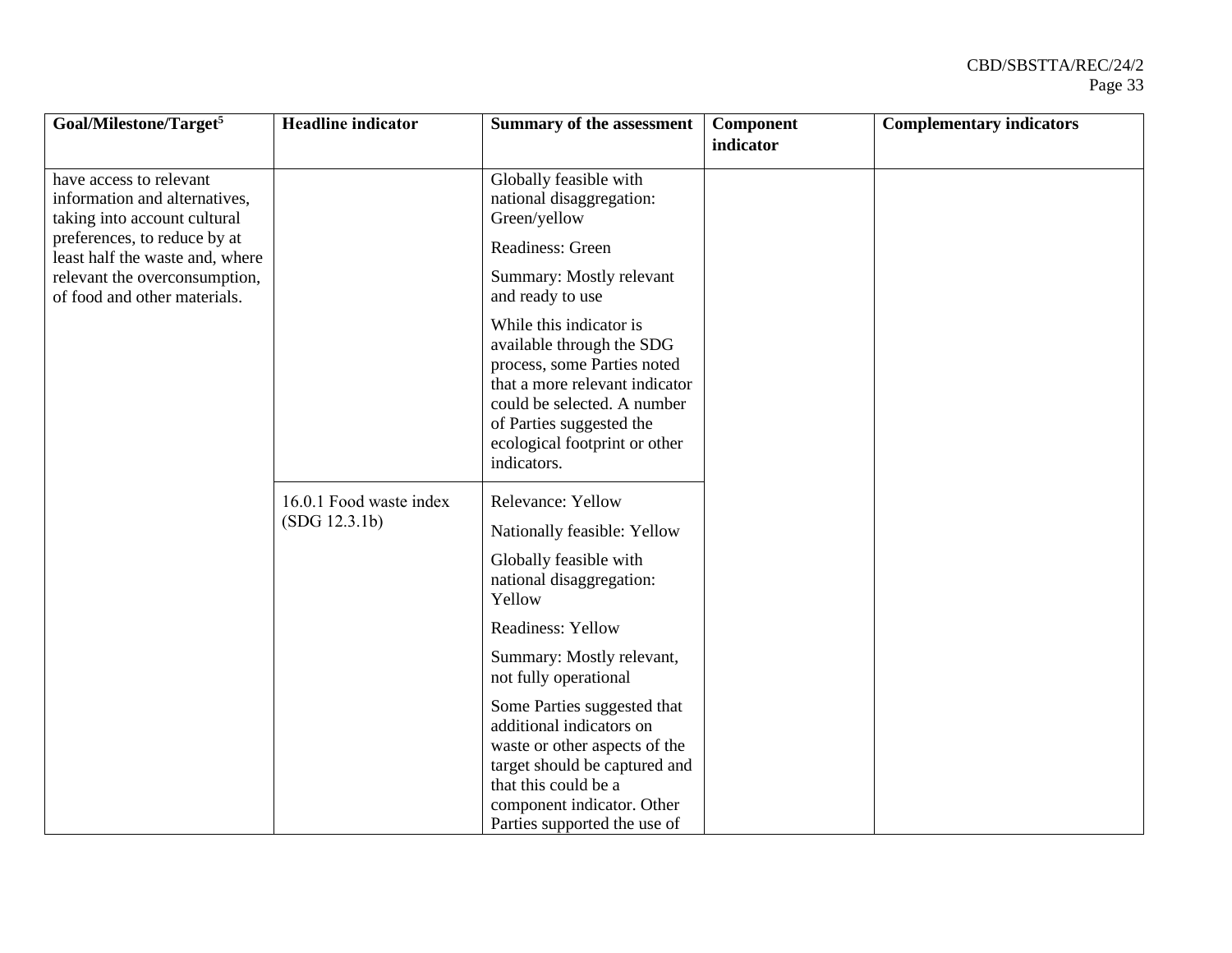| Goal/Milestone/Target <sup>5</sup>                                                                                                                                                                                                                            | <b>Headline</b> indicator                                                                                                                                                                                                                                                                                                                                                                                                              | <b>Summary of the assessment</b>                                                                                                                                                                                                                                                                                                                                                                                                                                                                       | Component<br>indicator                                                                                                                                                                                                                                                               | <b>Complementary indicators</b>                                                                                                                                                                                                                                                                                                                                                                                                                                                                                                            |
|---------------------------------------------------------------------------------------------------------------------------------------------------------------------------------------------------------------------------------------------------------------|----------------------------------------------------------------------------------------------------------------------------------------------------------------------------------------------------------------------------------------------------------------------------------------------------------------------------------------------------------------------------------------------------------------------------------------|--------------------------------------------------------------------------------------------------------------------------------------------------------------------------------------------------------------------------------------------------------------------------------------------------------------------------------------------------------------------------------------------------------------------------------------------------------------------------------------------------------|--------------------------------------------------------------------------------------------------------------------------------------------------------------------------------------------------------------------------------------------------------------------------------------|--------------------------------------------------------------------------------------------------------------------------------------------------------------------------------------------------------------------------------------------------------------------------------------------------------------------------------------------------------------------------------------------------------------------------------------------------------------------------------------------------------------------------------------------|
| Target 17. Establish,<br>strengthen capacity for, and<br>implement measures in all<br>countries to prevent, manage<br>or control potential adverse<br>impacts of biotechnology on<br>biodiversity and human health,<br>reducing the risk of these<br>impacts. | 17.0.1 Indicator of<br>[capacity and] measures in<br>place to [prevent] manage<br>[or] [and control] potential<br>[adverse] impacts of<br>[LMOs and other products]<br>from the sustainable use of<br>biodiversity] [LMOS<br>resulting from modern]<br>biotechnology on<br>biodiversity taking into<br>account [conservation]<br>[cultural and social<br>economic considerations<br>and] human health [and<br>environment safety] tbc* | this indicator at the headline<br>level. A number of<br>alternative indicators were<br>proposed for this target.<br>Relevance: Green/yellow<br>Nationally feasible: Yellow<br>Globally feasible with<br>national disaggregation:<br>Yellow<br>Readiness: Yellow<br>Summary: Relevant, not<br>fully operational<br>While this indicator would<br>need to be developed, most<br>Parties supported having an<br>indicator on this topic noting<br>that the final wording and<br>methodology would need to | 17.1.1 Number of<br>countries that carry<br>out scientifically<br>sound risk<br>assessments to<br>support biosafety<br>decision-making<br>17.1.2 Number of<br>countries that<br>establish and<br>implement risk<br>management<br>measures<br>1.7.1.3 Percentage of<br>countries with | t17.1. Number of countries that have<br>the necessary biosafety legal and<br>administrative measures in place<br>t17.2. Number of countries that<br>implement their biosafety measures<br>t17.3. Number of countries that have<br>the necessary measures and means<br>for detection and identification of<br>products of biotechnology<br>t17.4. Number of countries that<br>carry out scientifically sound risk<br>assessments to support biosafety<br>decision-making<br>t17.5. Number of countries that<br>establish and implement risk |
|                                                                                                                                                                                                                                                               |                                                                                                                                                                                                                                                                                                                                                                                                                                        | be developed. Many Parties<br>suggested changes to the<br>wording of this indicator.                                                                                                                                                                                                                                                                                                                                                                                                                   | mechanisms to<br>facilitate the sharing<br>of and access to<br>information on<br>potential adverse<br>impacts of<br>biotechnology on<br>biodiversity and<br>human health<br>17.1.4 Percentage of<br>counties with systems<br>in place for                                            | management measures<br>t17.6. Percentage of Parties to the<br>Cartagena Protocol on Biosafety<br>implementing the relevant<br>provisions of the Protocol<br>t17.7. Number of countries with<br>legal and technical measures for<br>restoration and compensation<br>t17.8. Percentage of Parties to the<br>Nagoya - Kuala Lumpur<br><b>Supplementary Protocol</b>                                                                                                                                                                           |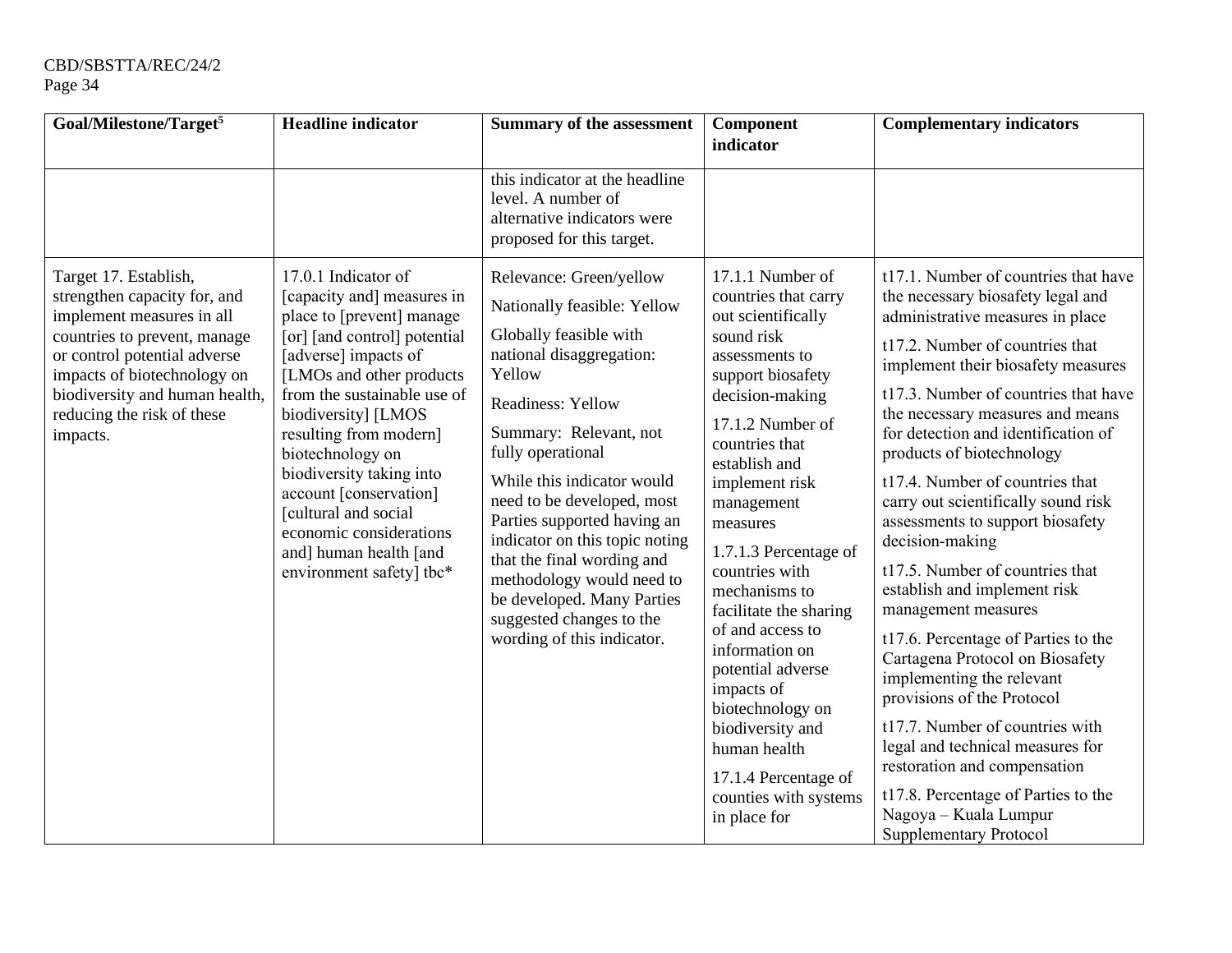| Goal/Milestone/Target <sup>5</sup>                                                                                                                                                                                                                                                                                    | <b>Headline</b> indicator                                                                                                                                                  | <b>Summary of the assessment</b>                                                                            | Component                                                                                                         | <b>Complementary indicators</b>                                                                                                         |
|-----------------------------------------------------------------------------------------------------------------------------------------------------------------------------------------------------------------------------------------------------------------------------------------------------------------------|----------------------------------------------------------------------------------------------------------------------------------------------------------------------------|-------------------------------------------------------------------------------------------------------------|-------------------------------------------------------------------------------------------------------------------|-----------------------------------------------------------------------------------------------------------------------------------------|
|                                                                                                                                                                                                                                                                                                                       |                                                                                                                                                                            |                                                                                                             | indicator                                                                                                         |                                                                                                                                         |
|                                                                                                                                                                                                                                                                                                                       |                                                                                                                                                                            |                                                                                                             | restoration and<br>compensation of<br>damage to<br>conservation and<br>sustainable use of<br>biological diversity | implementing the relevant<br>provisions of the Supplementary<br>Protocol                                                                |
| Target 18. Redirect,<br>repurpose, reform or eliminate<br>incentives harmful for                                                                                                                                                                                                                                      | 18.0.1 [Percentage<br>reduction in] [Value of]<br>subsidies and other                                                                                                      | Relevance: Green<br>Nationally feasible: Yellow                                                             | 18.1.1 [Positive<br>incentives]<br>[Economic incentives]                                                          | t18.1. Number of countries with<br>biodiversity-relevant taxes                                                                          |
| biodiversity, in a just and<br>equitable way, reducing them<br>by at least US\$ 500 billion per<br>year, including all of the most<br>harmful subsidies, and ensure<br>that incentives, including<br>public and private economic<br>and regulatory incentives, are<br>either positive or neutral for<br>biodiversity. | incentives harmful to<br>biodiversity, that are<br>[redirected, repurposed<br>or][consistent with WTO<br>rules] [or] eliminated [as a<br>proportion of total<br>subsidies] | Globally feasible with<br>national disaggregation:<br>Yellow                                                | in place to promote<br>biodiversity<br>conservation and                                                           | t18.2. Number of countries with<br>biodiversity-relevant charges and<br>fees                                                            |
|                                                                                                                                                                                                                                                                                                                       |                                                                                                                                                                            | <b>Readiness: Yellow</b><br>Summary: Relevant, not fully                                                    | sustainable use]                                                                                                  | t18.3. Number of countries with<br>biodiversity-relevant tradable permit<br>schemes                                                     |
|                                                                                                                                                                                                                                                                                                                       |                                                                                                                                                                            | operational<br>Many Parties noted the need<br>for an indicator on both<br>subsidies and positive            |                                                                                                                   | t18.4. Trends in potentially<br>environmentally harmful elements<br>of government support to agriculture<br>(producer support estimate) |
|                                                                                                                                                                                                                                                                                                                       |                                                                                                                                                                            | incentives. Many Parties<br>suggested the use of the<br>indicator 18.1.1 The OECD<br>noted that the correct |                                                                                                                   | t18.5. Trends in the number and<br>value of government fossil fuel<br>support measures                                                  |
|                                                                                                                                                                                                                                                                                                                       |                                                                                                                                                                            | wording of this indicator and<br>this is reflected. A number of<br>other indicators were<br>suggested.      |                                                                                                                   | t18.6. Amount of fossil-fuel<br>subsidies per unit of GDP<br>(production and consumption) (SDG<br>indicator 12.c.1)                     |
| Target 19. Increase financial<br>resources from all sources to<br>at least US\$ 200 billion per                                                                                                                                                                                                                       | 19.0.1 Official<br>development assistance for<br>biodiversity (SDG 15.a.1)                                                                                                 | Relevance: Green<br>Nationally feasible: Green                                                              |                                                                                                                   | t19.1. Amount of funding provided<br>through the Global Environment<br>Facility and allocated to the                                    |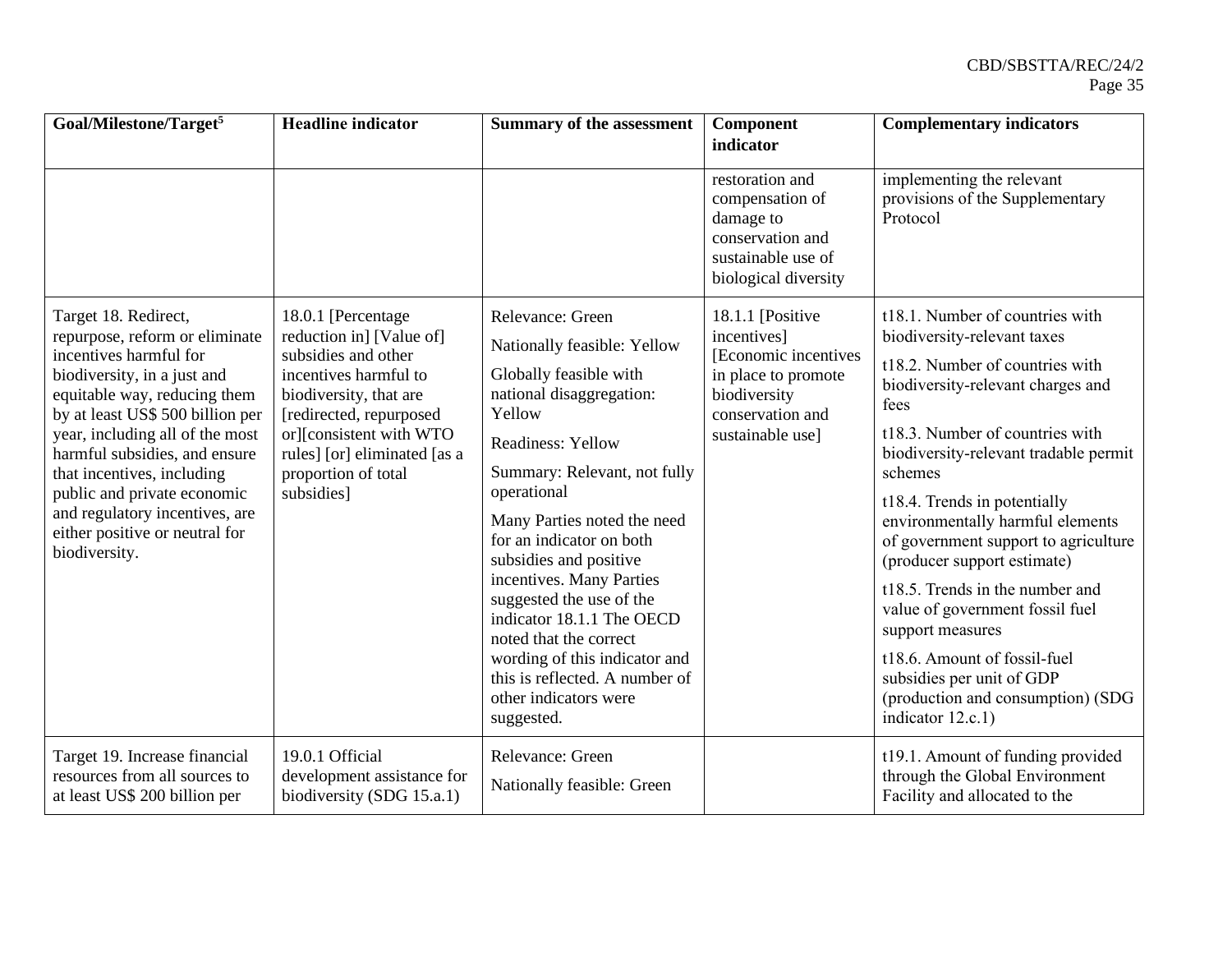| Goal/Milestone/Target <sup>5</sup>                                                                                                                                                                                                                                                                                                                                                                                                                                                                         | <b>Headline</b> indicator                                                                                                                                                              | <b>Summary of the assessment</b>                                                                                                                                                                                                                                                     | Component | <b>Complementary indicators</b>                                                                                                                                                                                                                                                                                                                                                  |
|------------------------------------------------------------------------------------------------------------------------------------------------------------------------------------------------------------------------------------------------------------------------------------------------------------------------------------------------------------------------------------------------------------------------------------------------------------------------------------------------------------|----------------------------------------------------------------------------------------------------------------------------------------------------------------------------------------|--------------------------------------------------------------------------------------------------------------------------------------------------------------------------------------------------------------------------------------------------------------------------------------|-----------|----------------------------------------------------------------------------------------------------------------------------------------------------------------------------------------------------------------------------------------------------------------------------------------------------------------------------------------------------------------------------------|
|                                                                                                                                                                                                                                                                                                                                                                                                                                                                                                            |                                                                                                                                                                                        |                                                                                                                                                                                                                                                                                      | indicator |                                                                                                                                                                                                                                                                                                                                                                                  |
| year, including new, additional<br>and effective financial                                                                                                                                                                                                                                                                                                                                                                                                                                                 | 19.0.2 Public [funding]<br>[expenditure] and private<br>[funding] [expenditure] on                                                                                                     | Globally feasible with<br>national disaggregation:                                                                                                                                                                                                                                   |           | biodiversity focal area (decision<br>X/3                                                                                                                                                                                                                                                                                                                                         |
| resources, increasing by at<br>least US\$ 10 billion per year<br>international financial flows to<br>developing countries,<br>leveraging private finance, and<br>increasing domestic resource<br>mobilization, taking into<br>account national biodiversity<br>finance planning, and<br>strengthen capacity-building<br>and technology transfer and<br>scientific cooperation, to meet<br>the needs for implementation,<br>commensurate with the<br>ambition of the goals and<br>targets of the framework. |                                                                                                                                                                                        | Green<br>Readiness: Green<br>Summary: Relevant and<br>ready to use<br>This indicator was supported<br>by most Parties. However, a<br>number of Parties noted the<br>need to capture domestic and<br>international public and<br>private expenditure, either as<br>a single indicator |           | t19.2. Amount and composition of<br>biodiversity-related finance reported<br>to the OECD Creditor reporting<br>system<br>t19.3. Dollar value of financial and<br>technical assistance (including<br>through North-South, South-South<br>and triangular cooperation)<br>committed to developing countries<br>t19.4. Dollar value of all resources<br>made available to strengthen |
|                                                                                                                                                                                                                                                                                                                                                                                                                                                                                                            |                                                                                                                                                                                        | disaggregated by<br>domestic/international and<br>public/private or as four<br>indicators. Some alternative<br>indicators were proposed.                                                                                                                                             |           | statistical capacity in developing<br>countries (SDG indicator 17.19.1)<br>t19.5. Amount of biodiversity-<br>related philanthropic funding<br>t19.6. Proportion of total research                                                                                                                                                                                                |
|                                                                                                                                                                                                                                                                                                                                                                                                                                                                                                            |                                                                                                                                                                                        | Relevance: Green<br>Nationally feasible: Yellow                                                                                                                                                                                                                                      |           | budget allocated to research in the<br>field of marine technology                                                                                                                                                                                                                                                                                                                |
|                                                                                                                                                                                                                                                                                                                                                                                                                                                                                                            | conservation and<br>sustainable use of<br>biodiversity and<br>ecosystems [as well as<br>development and access to<br>innovation, technology<br>transfer and research on<br>innovation] | Globally feasible with<br>national disaggregation:<br>Yellow/Red<br><b>Readiness: Yellow</b><br>Summary: Relevant, not fully<br>operational<br>While Parties noted that this<br>indicator is less feasible,<br>especially for private                                                |           | t19.7. Total amount of approved<br>funding for developing countries to<br>promote the development, transfer,<br>dissemination and diffusion of<br>environmentally sound technologies<br>(SDG indicator 17.7.1)                                                                                                                                                                   |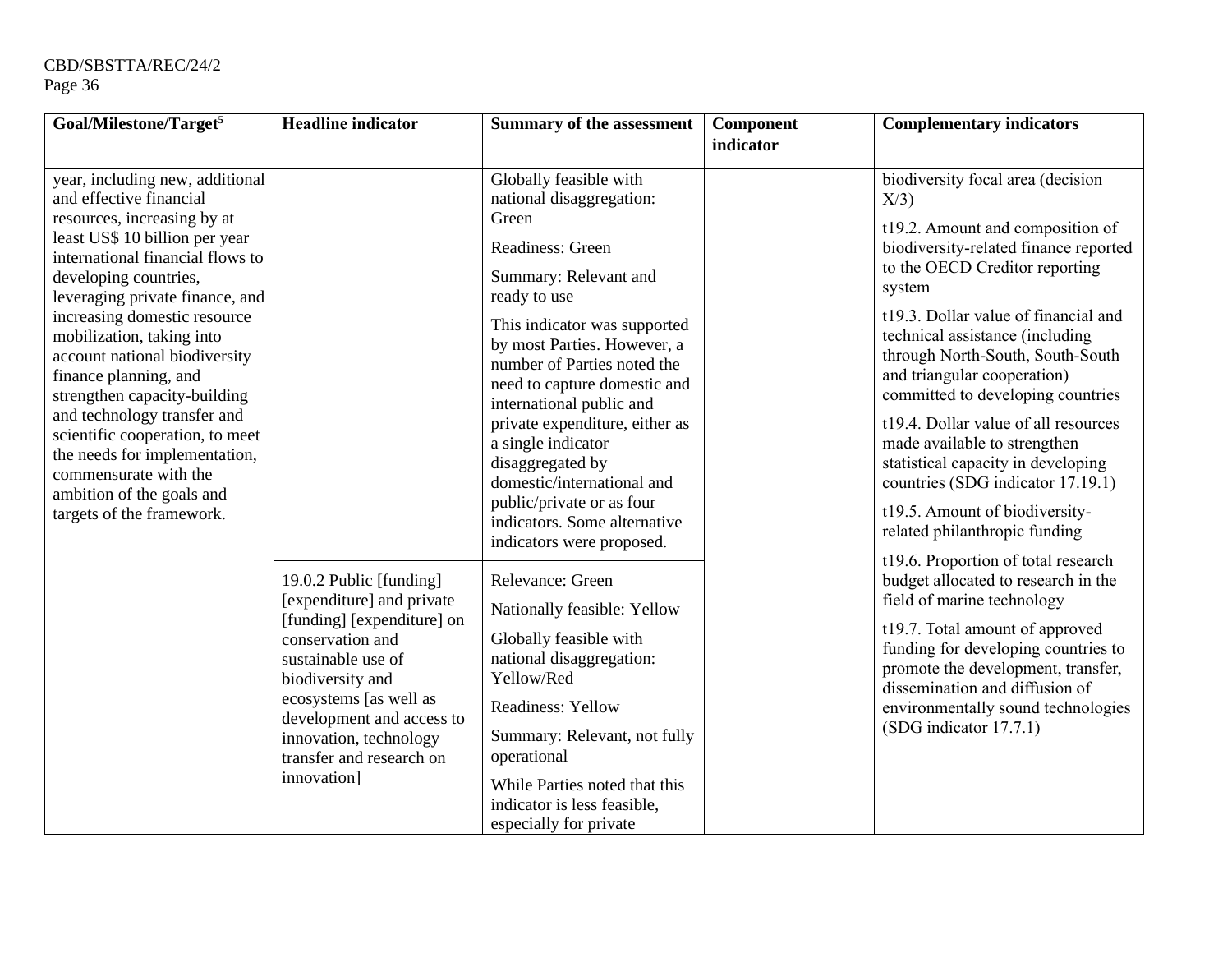| Goal/Milestone/Target <sup>5</sup>                                                                                                                                                                                                                                                                                                                                                    | <b>Headline</b> indicator                                                                                                                                                                                                                                | <b>Summary of the assessment</b>                                                                                                                                                                                                                                                                                                                                                                                         | Component<br>indicator                                                                                                                                                                                                                                                                                                                            | <b>Complementary indicators</b>                                                                                                                                                                                                                                                                                                                                                                                                                                                                       |
|---------------------------------------------------------------------------------------------------------------------------------------------------------------------------------------------------------------------------------------------------------------------------------------------------------------------------------------------------------------------------------------|----------------------------------------------------------------------------------------------------------------------------------------------------------------------------------------------------------------------------------------------------------|--------------------------------------------------------------------------------------------------------------------------------------------------------------------------------------------------------------------------------------------------------------------------------------------------------------------------------------------------------------------------------------------------------------------------|---------------------------------------------------------------------------------------------------------------------------------------------------------------------------------------------------------------------------------------------------------------------------------------------------------------------------------------------------|-------------------------------------------------------------------------------------------------------------------------------------------------------------------------------------------------------------------------------------------------------------------------------------------------------------------------------------------------------------------------------------------------------------------------------------------------------------------------------------------------------|
|                                                                                                                                                                                                                                                                                                                                                                                       |                                                                                                                                                                                                                                                          | funding, most Parties<br>expressed support for<br>capturing these elements of<br>funding.                                                                                                                                                                                                                                                                                                                                |                                                                                                                                                                                                                                                                                                                                                   |                                                                                                                                                                                                                                                                                                                                                                                                                                                                                                       |
| Target 20. Ensure that relevant<br>knowledge, including the<br>traditional knowledge,<br>innovations and practices of<br>indigenous peoples and local<br>communities with their free,<br>prior, and informed consent,<br>guides decision-making for the<br>effective management of<br>biodiversity, enabling<br>monitoring, and by promoting<br>awareness, education and<br>research. | 20.0.1 Indicator on<br>biodiversity information<br>and monitoring, including<br>traditional knowledge [with<br>FPIC][and scientific<br>knowledge], for<br>management tbc*                                                                                | Relevance: Green<br>Nationally feasible: Yellow<br>Globally feasible with<br>national disaggregation:<br>Yellow<br>Readiness: Green<br>Summary: Relevant, not fully<br>operational<br>While this indicator would<br>need to be developed, most<br>Parties supported having<br>such an indicator on<br>information and monitoring,<br>including on traditional<br>knowledge. Some additional<br>indicators were proposed. | 20.2.1 Extent to<br>which (i) global<br>citizenship education<br>and (ii) education for<br>sustainable<br>development,<br>including gender<br>equality and human<br>rights, are<br>mainstreamed at all<br>levels in: (a) national<br>education policies, (b)<br>curricula, (c) teacher<br>education and (d)<br>student assessments<br>(SDG 4.7.1) | t20.1. Growth in number of records<br>and species in the Living Planet<br>Index database<br>t20.2. Growth in marine species<br>occurrence records accessible<br>through OBIS*<br>t20.3. Proportion of known species<br>assessed through the IUCN Red<br>List.<br>t20.4. Number of assessments on the<br><b>IUCN</b> Red List of threatened species<br>t20.5. World Association of Zoos<br>and Aquariums (WAZA) bio-<br>literacy survey (Biodiversity literacy<br>in global zoo and aquarium visitors) |
| Target 21. Ensure equitable<br>and effective participation in<br>decision-making related to<br>biodiversity by indigenous<br>peoples and local<br>communities, and respect their<br>rights over lands, territories<br>and resources, as well as by<br>women and girls, and youth.                                                                                                     | 21.0.1 [Mechanisms for the<br>full, equitable participation<br>of] [Indicator on [the<br>degree to which]]<br>indigenous peoples and<br>local communities<br>[respecting all their rights]<br>in particular of land, waters<br>and resources], women and | Relevance: Green<br>Nationally feasible: Yellow<br>Globally feasible with<br>national disaggregation:<br>Yellow<br>Readiness: Yellow                                                                                                                                                                                                                                                                                     |                                                                                                                                                                                                                                                                                                                                                   | t21.1. Percentage of population who<br>believe decision-making is inclusive<br>and responsive, by sex, age,<br>disability and population group<br>(SDG indicator 16.7.2).<br>t21.2. Percentage of positions in<br>national and local institutions,<br>including (a) the legislatures; (b) the<br>public service; and (c) the judiciary,                                                                                                                                                               |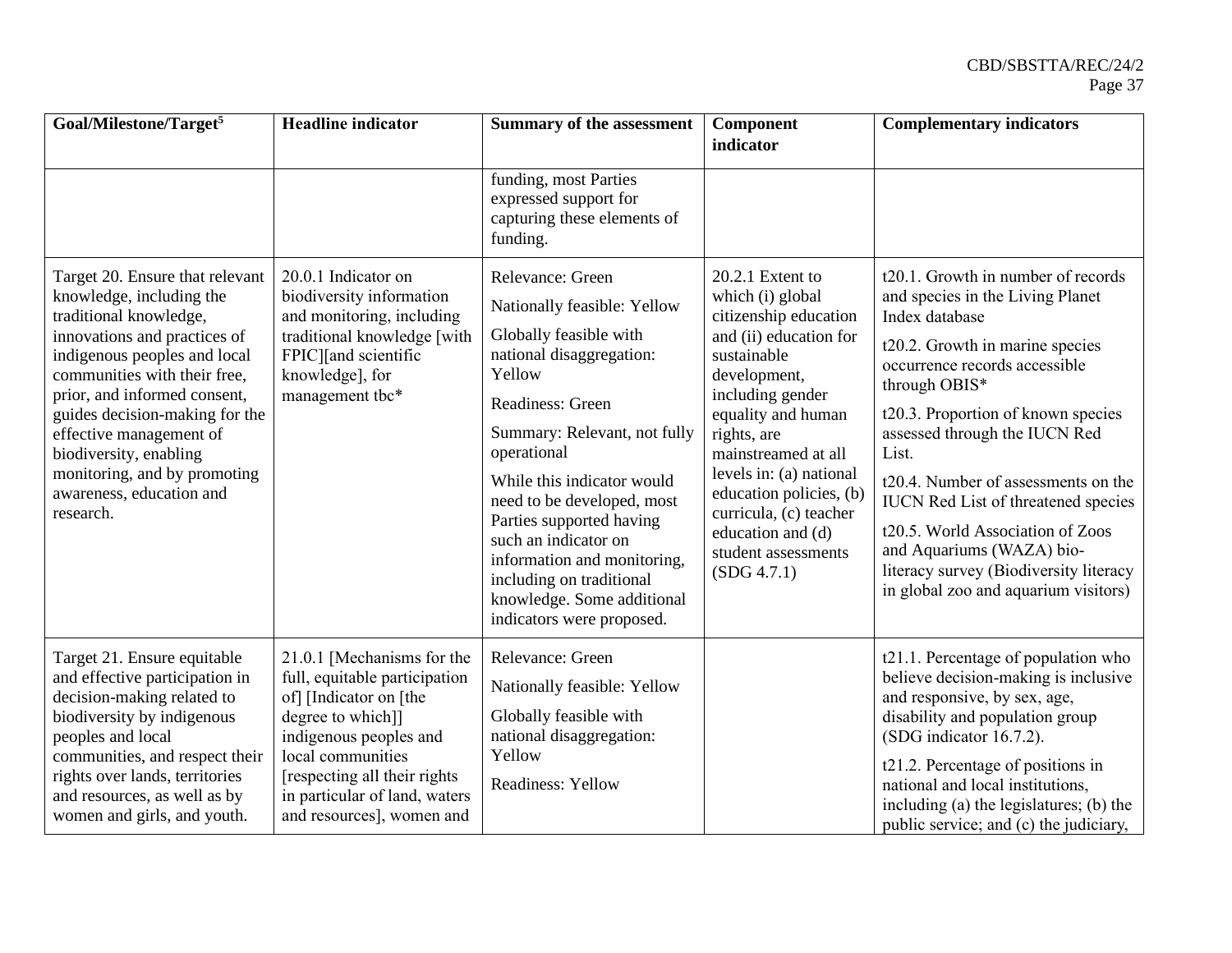| Goal/Milestone/Target <sup>5</sup> | <b>Headline</b> indicator                                                                                                                                    | <b>Summary of the assessment</b>                                                                                                                                                                                           | Component | <b>Complementary indicators</b>                                                                                                                                                                                                         |
|------------------------------------|--------------------------------------------------------------------------------------------------------------------------------------------------------------|----------------------------------------------------------------------------------------------------------------------------------------------------------------------------------------------------------------------------|-----------|-----------------------------------------------------------------------------------------------------------------------------------------------------------------------------------------------------------------------------------------|
|                                    |                                                                                                                                                              |                                                                                                                                                                                                                            | indicator |                                                                                                                                                                                                                                         |
|                                    | girls [in all their diversity]<br>as well as youth [and<br>human rights defenders]<br>participate[ion] in decision-<br>making related to<br>biodiversity tbc | Summary: Relevant, not fully<br>operational<br>Parties noted that this<br>indicator would need to be<br>defined and proposed a<br>number of changes to the<br>indicator wording. Some<br>alternative indicators were       |           | compared to national distributions,<br>by sex, age, persons with disabilities<br>and population groups<br>t21.3. Proportion of seats held by<br>women in (a) national parliaments<br>and (b) local governments (SDG<br>indicator 5.5.1) |
|                                    |                                                                                                                                                              | proposed.                                                                                                                                                                                                                  |           | t21.4. Number of countries with<br>systems to track and make public                                                                                                                                                                     |
|                                    | 21.0.2 [Land use change<br>and] Land tenure [in the<br>traditional territories] of                                                                           | Relevance: Green<br>Nationally feasible: Yellow                                                                                                                                                                            |           | allocations for gender equality and<br>women's empowerment (SDG<br>indicator 5.c.1)                                                                                                                                                     |
|                                    | indigenous peoples and<br>local communities [by sex<br>and type of tenure]                                                                                   | Globally feasible with<br>national disaggregation:<br>Yellow                                                                                                                                                               |           | t21.5. (a) Proportion of total<br>agricultural population with<br>ownership or secure rights over                                                                                                                                       |
|                                    |                                                                                                                                                              | Readiness: Yellow                                                                                                                                                                                                          |           | agricultural land, by sex; and (b)<br>share of women among owners or                                                                                                                                                                    |
|                                    |                                                                                                                                                              | Summary: Relevant, not fully<br>operational                                                                                                                                                                                |           | rights-bearers of agricultural land,<br>by type of tenure                                                                                                                                                                               |
|                                    |                                                                                                                                                              | Many Parties suggested the<br>use of land use and land<br>tenure indicators for target 21<br>and other targets across the<br>framework. Noting that<br>indicator would require<br>further work to be fully<br>operational. |           | t21.6 Number of countries where the<br>legal framework (including<br>customary law) guarantees women's<br>equal rights to land ownership<br>and/or control                                                                              |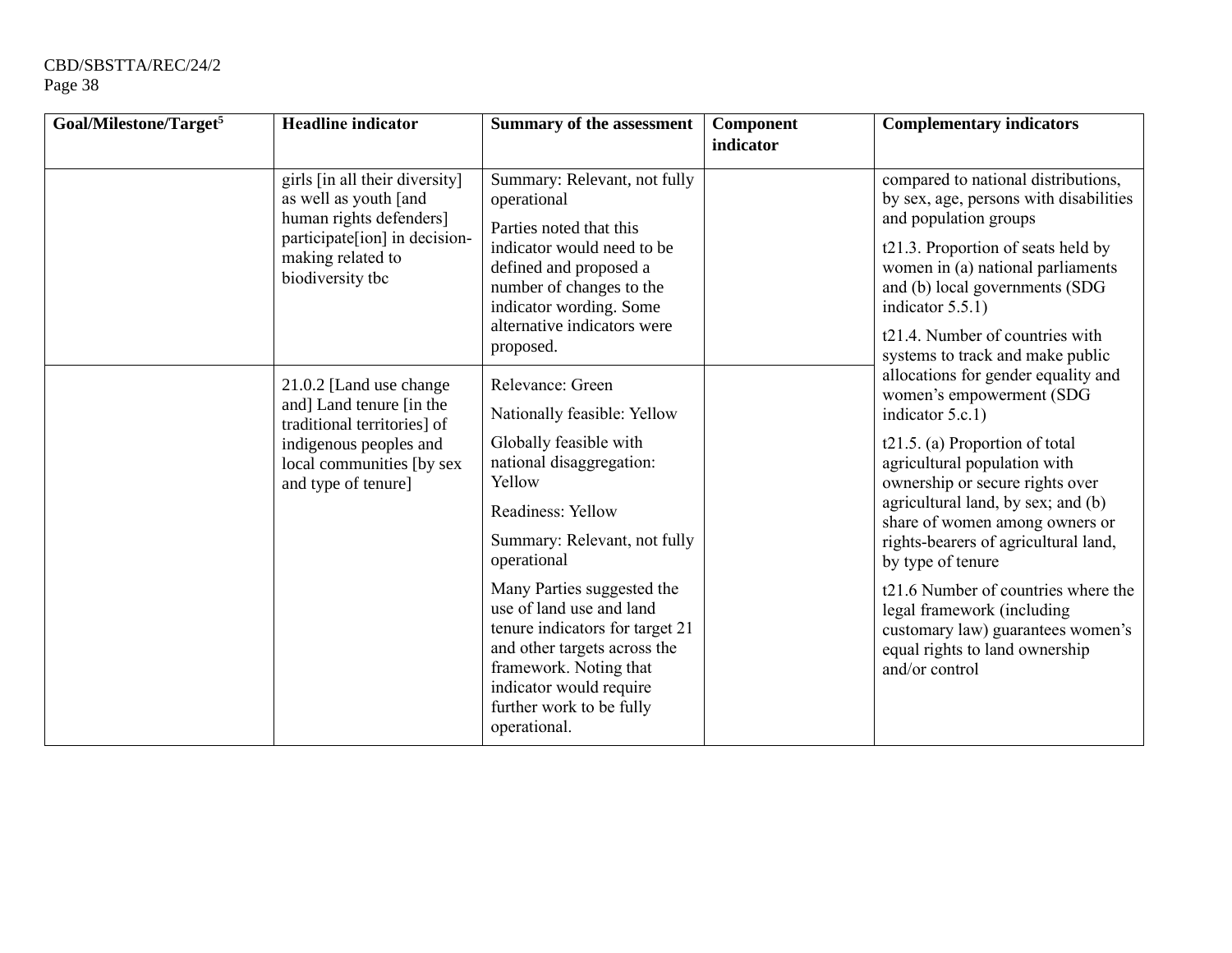# *Appendix 2*

#### **LIST OF PROPOSED INDICATORS FOR POTENTIAL INCLUSION AS HEADLINE INDICATORS FOR THE POST-2020 GLOBAL BIODIVERSITY FRAMEWORK**

#### **Table 1. Alternative or additional indicators suggested for draft Goals**

| 1. Draft<br>Goal | 2. Indicator proposed from the Contact Group                                                                                                                                         | 3. Links to previous non-<br>paper and the SDG<br>framework |
|------------------|--------------------------------------------------------------------------------------------------------------------------------------------------------------------------------------|-------------------------------------------------------------|
|                  | Change in the extent of water-related ecosystems over time                                                                                                                           | Complementary indicator<br>a.11 (SDG indicator $6.6.1$ )    |
|                  | Comprehensiveness of conservation of socioeconomically as<br>well as culturally valuable species.                                                                                    | Complementary indicator<br>a.51                             |
|                  | Conservation status of migratory species (disaggregated from<br>existing indices), as a proxy indicator of connectivity (CMS<br>Indicator)                                           | Component indicator A.2.1                                   |
|                  | Ecosystem Integrity Index                                                                                                                                                            | Component indicator A.3.1                                   |
|                  | Ecosystem Intactness Index                                                                                                                                                           | Component indicator A.32                                    |
|                  | Changing status of evolutionary distinct and globally<br>endangered species (EDGE Index)                                                                                             | Complementary indicator<br>a.40                             |
|                  | Forest area as a proportion of total land area                                                                                                                                       | Complementary indicator a.1<br>(SDG indicator 15.1.1)       |
| $\mathbf{A}$     | Live coral cover in restored coral reef areas.                                                                                                                                       | Complementary indicator<br>a.13                             |
|                  | Living Planet Index (LPI)                                                                                                                                                            | Component indicator A.4.2                                   |
|                  | Marine habitat indicator                                                                                                                                                             |                                                             |
|                  | Proportion of populations maintained within species                                                                                                                                  | Component indicator A.8.1                                   |
|                  | Red list of Ecosystems                                                                                                                                                               | Complementary indicator<br>a.8.                             |
|                  | UN SEEA on ecosystem condition                                                                                                                                                       |                                                             |
|                  | Proportion of genetically distinct populations maintained<br>within species.                                                                                                         |                                                             |
|                  | Extent of selected natural ecosystems (i.e. forest, savannahs<br>and grasslands, wetlands, mangroves, saltmarshes, coral reef,<br>seagrass, macroalgae and intertidal habitats)      |                                                             |
|                  | Extent of selected semi-natural ecosystems (i.e. forest,<br>savannahs and grasslands, wetlands, mangroves, saltmarshes,<br>coral reef, seagrass, macroalgae and intertidal habitats) |                                                             |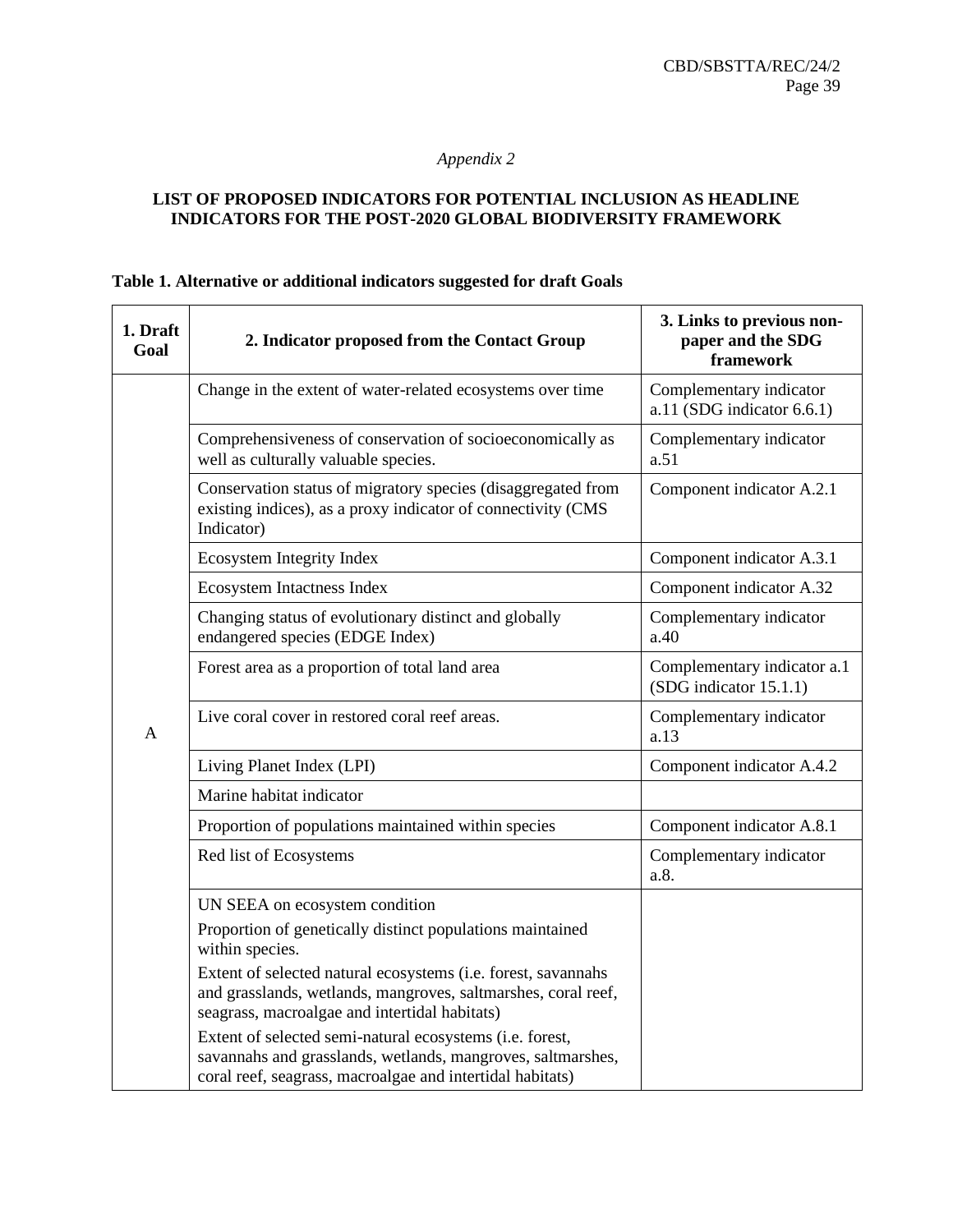|              | Extent of selected modified ecosystems (i.e. forest, savannahs<br>and grasslands, wetlands, mangroves, saltmarshes, coral reef,<br>seagrass, macroalgae and intertidal habitats)<br>Extent of sustainably managed ecosystems<br>UN SEEA ecosystem condition<br>Ecosystem intactness index and connectivity<br>The proportion of genetically distinct populations maintained<br>within species |                                                                                                                                          |
|--------------|-----------------------------------------------------------------------------------------------------------------------------------------------------------------------------------------------------------------------------------------------------------------------------------------------------------------------------------------------------------------------------------------------|------------------------------------------------------------------------------------------------------------------------------------------|
|              | Change in the extent of water-related ecosystems over time                                                                                                                                                                                                                                                                                                                                    | Complementary indicator<br>(SDG indicator 6.6.1)                                                                                         |
|              | Ecological footprint                                                                                                                                                                                                                                                                                                                                                                          | Component indicator 15.4.1                                                                                                               |
|              | <b>Expected loss of Phylogenetic Diversity</b>                                                                                                                                                                                                                                                                                                                                                | Complementary indicator b.1<br>(IPBES assessment<br>phylogenetic diversity<br>indicator)                                                 |
|              | National and local level implementation on customary and<br>sustainable use                                                                                                                                                                                                                                                                                                                   |                                                                                                                                          |
| $\, {\bf B}$ | Number of countries with national constitution or legislation<br>recognizing a right to a healthy environment                                                                                                                                                                                                                                                                                 |                                                                                                                                          |
|              | Percentage of use of biological diversity that is sustainable                                                                                                                                                                                                                                                                                                                                 |                                                                                                                                          |
|              | Processes and tools to monitor the implementation of a right to<br>a healthy environment (e.g., included in NBSAPs and reported<br>in national reports)                                                                                                                                                                                                                                       |                                                                                                                                          |
|              | Sustainable agricultural production                                                                                                                                                                                                                                                                                                                                                           | Headline indicator 10.0.1<br>Proportion of agricultural<br>area under productive and<br>sustainable agriculture (SDG<br>indicator 2.4.1) |
|              | Progress towards sustainable forest management (Proportion of<br>forest area under a long-term forest management plan)                                                                                                                                                                                                                                                                        | Headline indicator 10.0.2<br>$(SDG$ indicator $15.2.1)$                                                                                  |
|              | Amount of monetary benefits received under access and<br>benefit-sharing agreements and - allocated to conservation and<br>sustainable use of biodiversity                                                                                                                                                                                                                                    |                                                                                                                                          |
| $\mathsf{C}$ | Amount of monetary benefits received under specialized ABS<br>instruments                                                                                                                                                                                                                                                                                                                     |                                                                                                                                          |
|              | Amount of monetary benefits received by countries from the<br>utilization of genetic resources and their derivatives, as result<br>of an access and benefit-sharing agreement, including its<br>associated traditional knowledge and innovations                                                                                                                                              |                                                                                                                                          |
|              | Amount of monetary benefits received by countries from the<br>utilization of genetic resources and their derivatives,<br>channelled to indigenous peoples and local communities for<br>their stewardship of biodiversity                                                                                                                                                                      |                                                                                                                                          |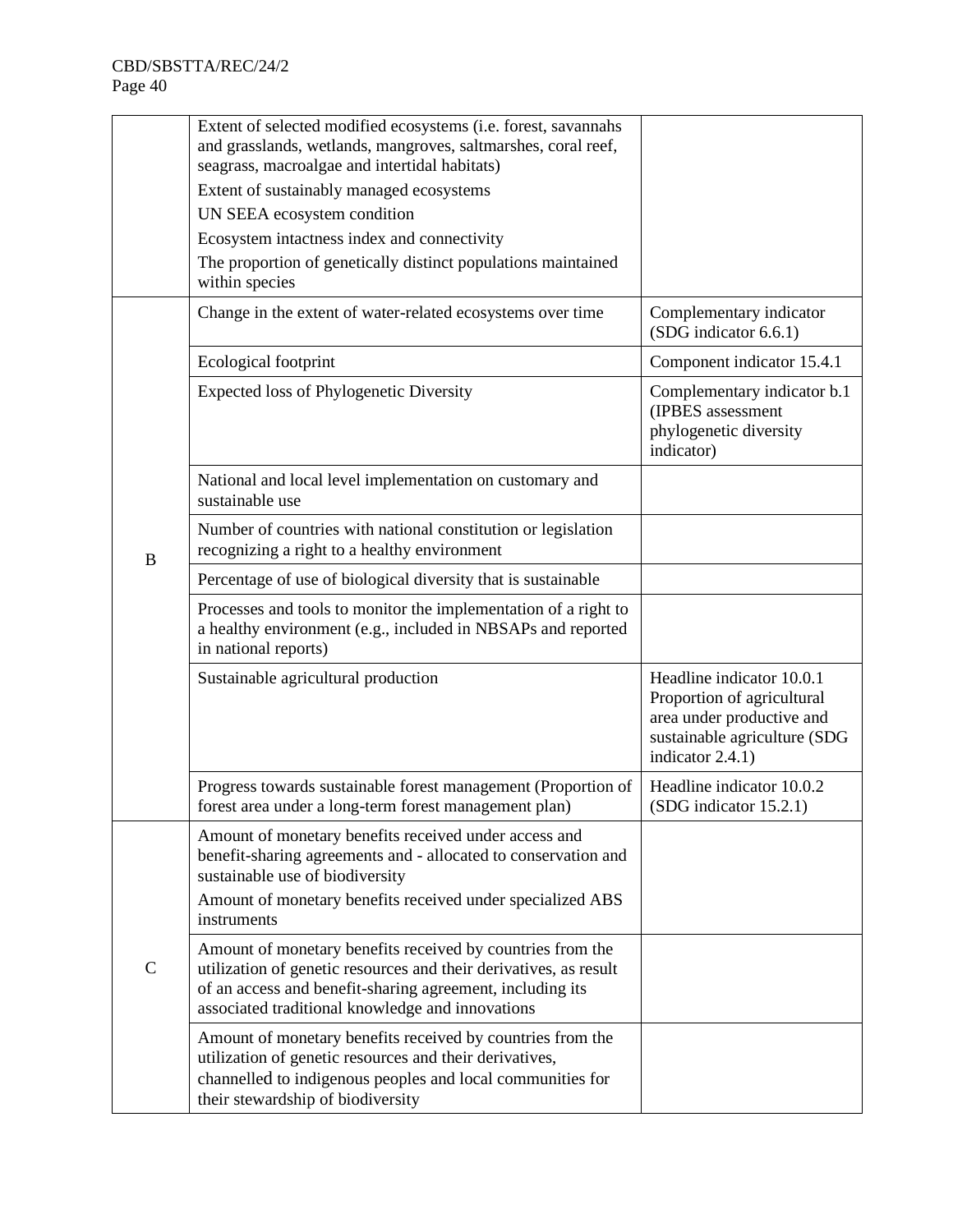|   | Amount of non-monetary benefits generated under access and<br>benefit-sharing agreements                                                                                                                                                                                                                                                                                                                        |                           |
|---|-----------------------------------------------------------------------------------------------------------------------------------------------------------------------------------------------------------------------------------------------------------------------------------------------------------------------------------------------------------------------------------------------------------------|---------------------------|
|   | Amount of non-monetary benefits generated under other<br>specialized agreements,                                                                                                                                                                                                                                                                                                                                |                           |
|   | Amount of non-monetary benefits generated for<br>implementation of the SDGs                                                                                                                                                                                                                                                                                                                                     |                           |
|   | Fairness and equity of the allocation of benefits                                                                                                                                                                                                                                                                                                                                                               |                           |
|   | Indicator on participation of holders of indigenous knowledge<br>regarding the use of access and benefit sharing                                                                                                                                                                                                                                                                                                |                           |
|   | Indicators of operational legislative, administrative or policy<br>frameworks which ensure fair and equitable sharing of<br>benefits, including those based on prior informed consent and<br>mutually agreed terms                                                                                                                                                                                              | Headline indicator 13.0.1 |
|   | Non-monetary benefits generated under access and<br>benefit-sharing agreements                                                                                                                                                                                                                                                                                                                                  |                           |
|   | Number of applications for prior informed consent and<br>mutually agreed terms                                                                                                                                                                                                                                                                                                                                  |                           |
|   | Number of consulted and benefited communities through APV                                                                                                                                                                                                                                                                                                                                                       |                           |
|   | Number of joint research papers from access and benefit<br>sharing agreements contributing to conservation and<br>sustainable use                                                                                                                                                                                                                                                                               |                           |
|   | Number of non-monetary benefits shared under access and<br>benefit sharing agreements as a result of utilization of genetic<br>resources, their derivatives and its associated traditional<br>knowledge, practices and innovations, aimed at the<br>conservation and sustainable use of biodiversity, human well-<br>being, and the strengthening of technical, scientific and human<br>capabilities of Parties |                           |
|   | Technical transfer related to access and benefit-sharing<br>indicator                                                                                                                                                                                                                                                                                                                                           |                           |
|   | Alignment of all public and private financial flows with the<br>goals and targets of the global biodiversity framework                                                                                                                                                                                                                                                                                          |                           |
|   | Efficient use of financial resources for biodiversity                                                                                                                                                                                                                                                                                                                                                           |                           |
|   | Funding for implementation of the global biodiversity<br>framework available and ready to use                                                                                                                                                                                                                                                                                                                   |                           |
| D | Funding for implementation of the global biodiversity<br>framework from all sources                                                                                                                                                                                                                                                                                                                             |                           |
|   | Indicator on capacity                                                                                                                                                                                                                                                                                                                                                                                           |                           |
|   | Indicator on subsidies                                                                                                                                                                                                                                                                                                                                                                                          |                           |
|   | Indicator related to equity                                                                                                                                                                                                                                                                                                                                                                                     |                           |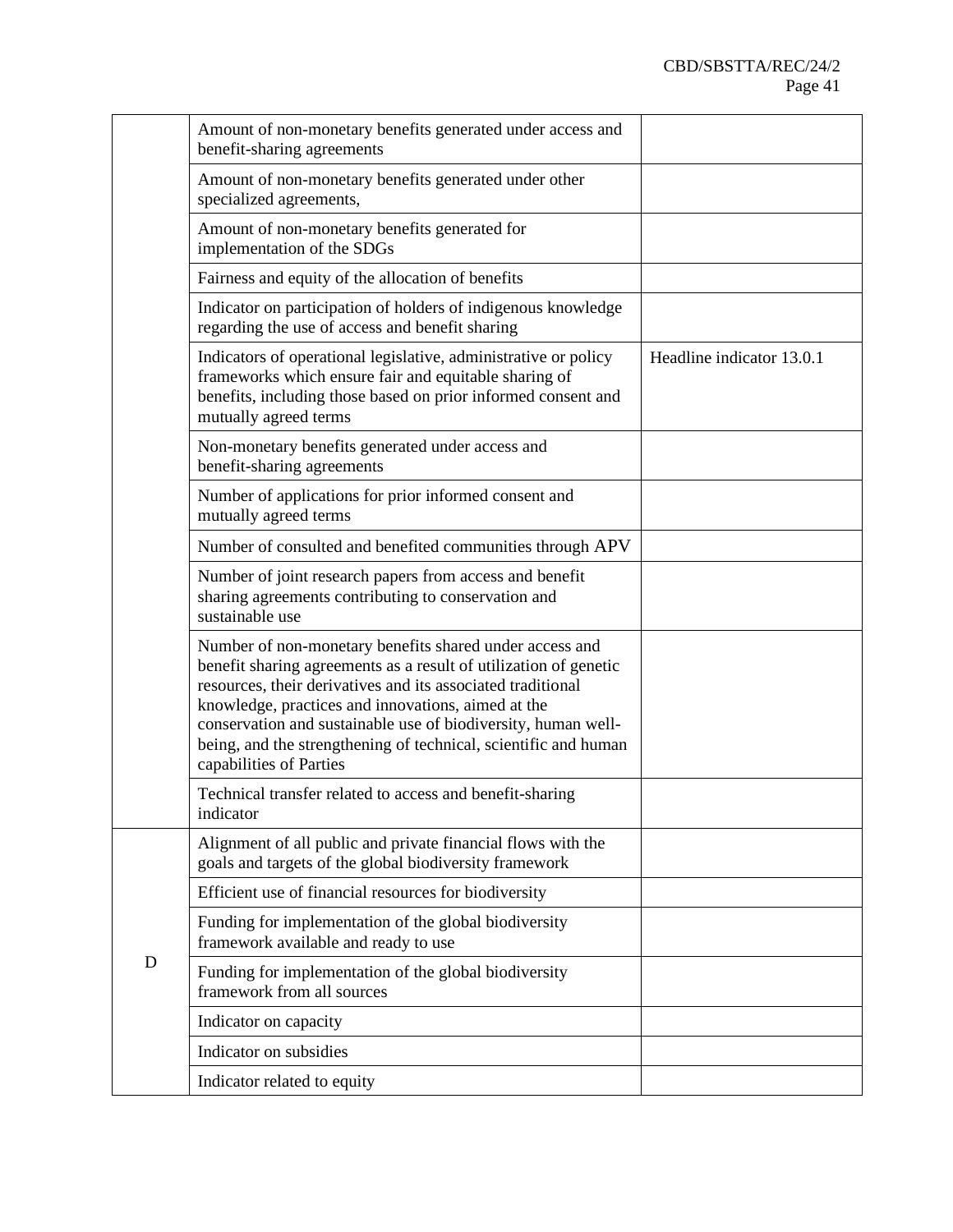|  | Number of countries with National Biodiversity Finance Plans                                     |  |
|--|--------------------------------------------------------------------------------------------------|--|
|  | National and local implementation of the Global Plan of<br>Action on Customary Sustainable Use   |  |
|  | Number of Parties that have processes and tools to measure the<br>right to a healthy environment |  |

|  | Table 2. Alternative or additional headline indicators suggested for draft targets $1 - 21$ . |  |  |
|--|-----------------------------------------------------------------------------------------------|--|--|
|  |                                                                                               |  |  |

| 1. Draft<br><b>Target</b> | 2. Proposed alternative or additional headline indicator                                                                                                                                                         | 3. Links to previous non-<br>paper and the SDG<br>framework |
|---------------------------|------------------------------------------------------------------------------------------------------------------------------------------------------------------------------------------------------------------|-------------------------------------------------------------|
|                           | Area covered by land and sea use change that is negatively<br>affecting biodiversity                                                                                                                             |                                                             |
| 1                         | Extent of selected natural and modified ecosystems (i.e. forest,<br>savannahs and grasslands, wetlands, mangroves, saltmarshes,<br>coral reef, seagrass, macroalgae, intertidal habitats and alpine<br>habitats) | Headline indicator A.0.1.                                   |
|                           | Habitat loss due to land and sea-use change                                                                                                                                                                      |                                                             |
|                           | Status and trends in land-use change and land tenure in the<br>traditional territories of indigenous peoples and local<br>communities                                                                            |                                                             |
| $\overline{2}$            | Global Ecosystem Restoration Index                                                                                                                                                                               | Complementary indicator<br>T <sub>2.6</sub> .               |
|                           | Percentage of area of degraded or converted carbon-rich<br>ecosystems that are under ecological restoration                                                                                                      |                                                             |
|                           | Coverage and effectiveness of protected areas and other<br>effective area-based conservation measures                                                                                                            |                                                             |
|                           | Coverage and effectiveness of protected areas and other<br>effective area-based conservation measures including extent to<br>which they prohibit harmful activities                                              |                                                             |
| 3                         | Coverage of protected areas and other effective area-based<br>conservation measures in accordance with the human rights<br>approach                                                                              |                                                             |
|                           | Coverage of protected areas and other effective area-based<br>conservation measures and traditional territories (by<br>governance type)                                                                          |                                                             |
|                           | Diversity of governance types and effectiveness in biodiversity<br>conservation                                                                                                                                  |                                                             |
|                           | Number of countries implementing national legislation,<br>policies or other measures regarding free, prior and informed<br>consent related to conservation                                                       |                                                             |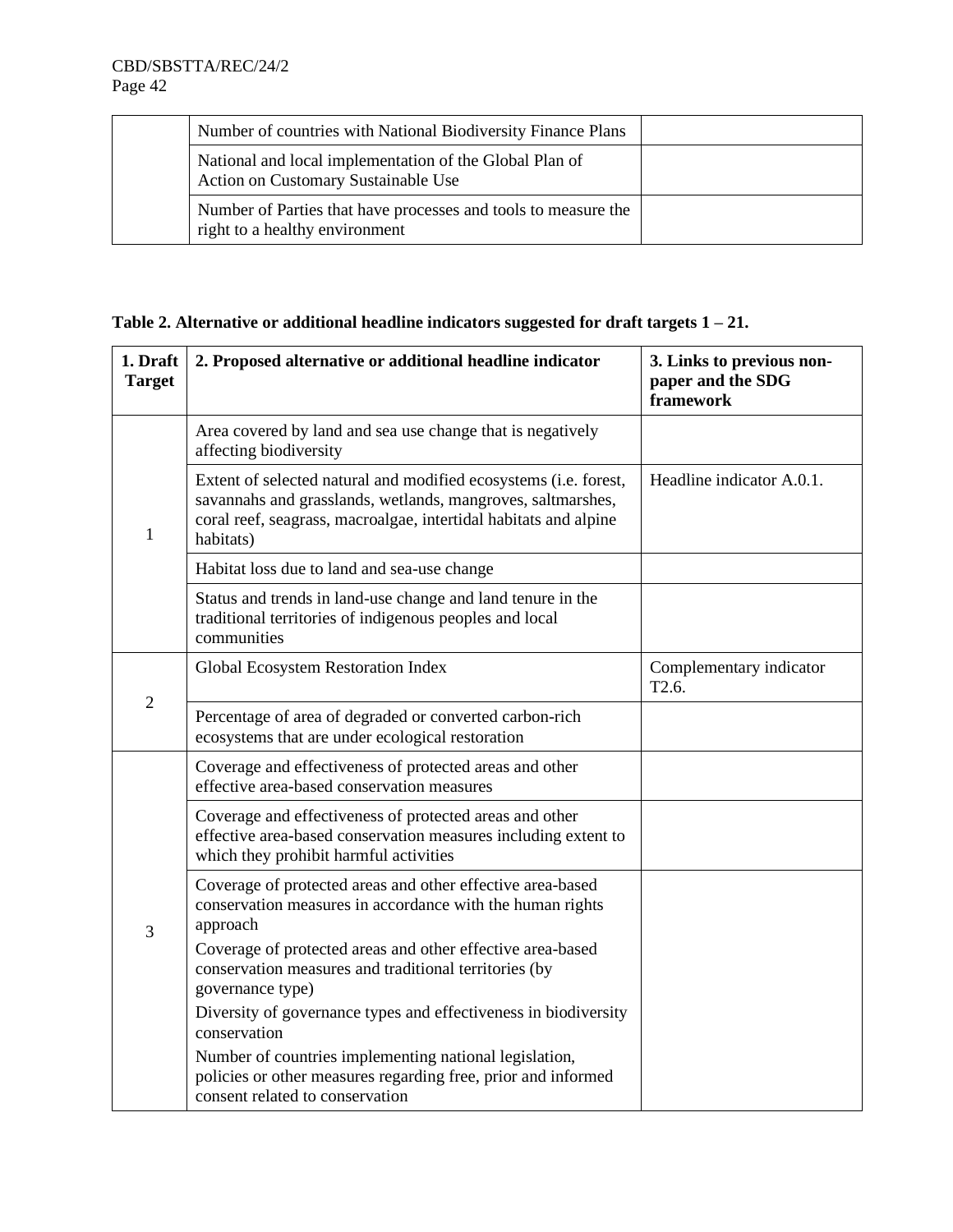|   | Extent of IPLC land and waters that have a form of recognition<br>of tenure                                                                | Headline indicator 21.0.1<br>Indicator on the degree to<br>which indigenous peoples<br>and local communities,<br>women and girls as well as<br>youth participate in decision-<br>making related to<br>biodiversity |
|---|--------------------------------------------------------------------------------------------------------------------------------------------|--------------------------------------------------------------------------------------------------------------------------------------------------------------------------------------------------------------------|
|   | Indicator associated with The Global Standard for the IUCN<br>Green List of Protected and Conserved Areas                                  | Complementary indicator:<br>t3.5. IUCN Green List of<br>Protected and Conserved<br>Areas                                                                                                                           |
|   | Indicator on protected area governance                                                                                                     | Complementary indicator<br>3.11. Number of protected<br>areas that have completed a<br>site-level assessment of<br>governance and equity<br>(SAGE)                                                                 |
|   | Number of people who receive training on human rights in<br>relation to protected and conserved areas                                      |                                                                                                                                                                                                                    |
|   | Protected Area coverage of Key Biodiversity Areas                                                                                          | Component indicator: 3.2.1<br>(SDG indicators 14.5.1 and<br>15.1.2)                                                                                                                                                |
|   | Protected Area Management Effectiveness (PAME) (Protected<br>Planet)                                                                       | Component indicator 3.3.1                                                                                                                                                                                          |
|   | Protected Connected (Protconn) index                                                                                                       | Component indicator 3.1.4.                                                                                                                                                                                         |
|   | <b>Species Protection Index</b>                                                                                                            | Component indicator 3.4.1<br><b>Species Protection Index</b>                                                                                                                                                       |
|   | The number of people to with increased awareness of their<br>rights.                                                                       | Complementary indicator<br>Goal b.27. Index of<br>development of the standard-<br>setting framework for the<br>protection and promotion of<br>culture, cultural rights and<br>cultural diversity                   |
|   | Green Status of Species Index                                                                                                              | Component Indicator 4.1.1                                                                                                                                                                                          |
| 4 | Human wildlife conflict indicator                                                                                                          | Headline indicator 4.0.1<br>Proportion of species<br>populations that are affected<br>by human wildlife conflict                                                                                                   |
|   | Number of plant and animal genetic resources for food and<br>agriculture secured in either medium- or long-term<br>conservation facilities | Complementary indicator<br>t9.4. Number of plant and<br>animal genetic resources for<br>food and agriculture secured<br>in medium- or long-term                                                                    |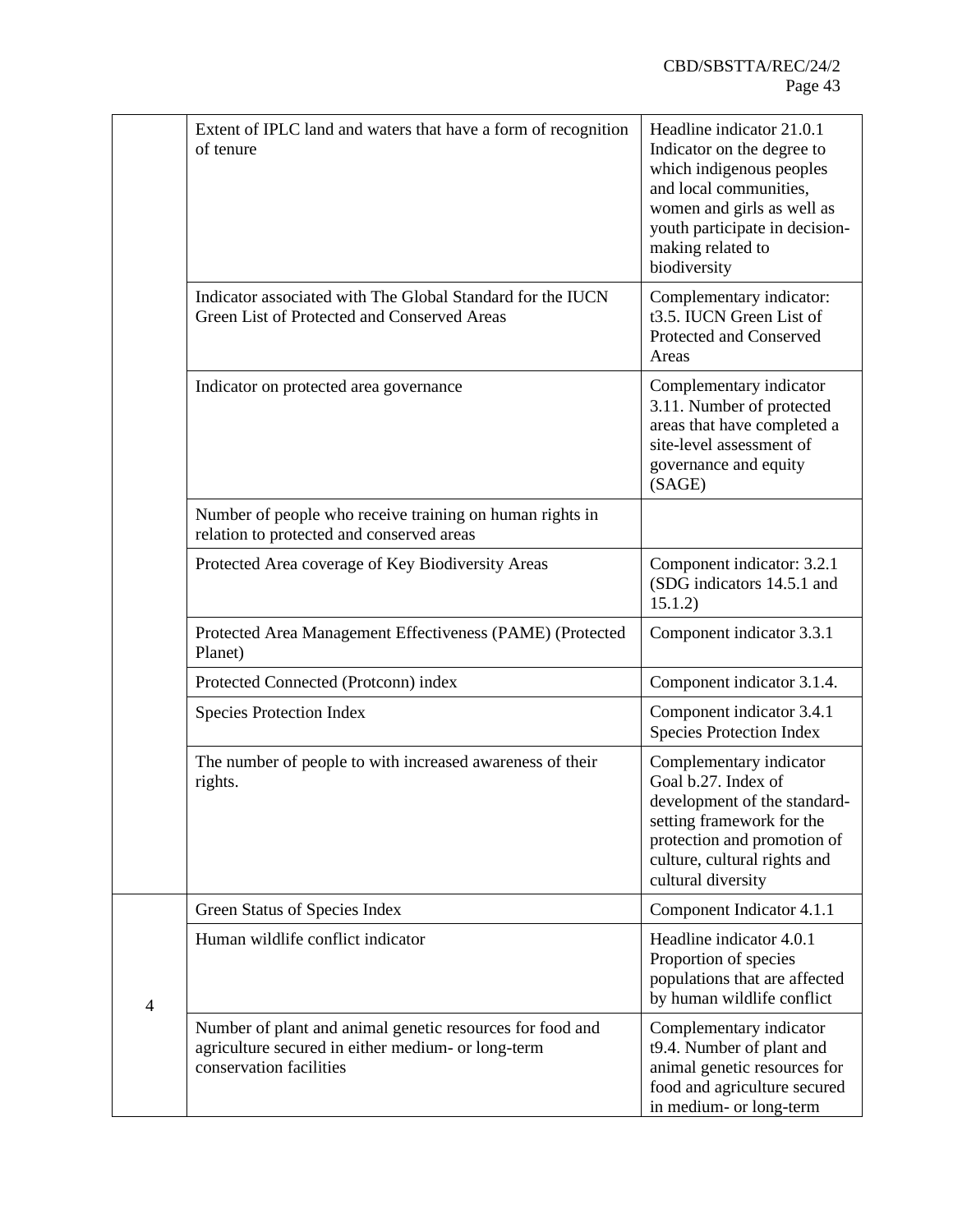|   |                                                                                                                                                                                                                                                                                | conservation facilities (SDG<br>indicator 2.5.1)                                                                     |
|---|--------------------------------------------------------------------------------------------------------------------------------------------------------------------------------------------------------------------------------------------------------------------------------|----------------------------------------------------------------------------------------------------------------------|
|   | Proportion of genetically distinct populations within species<br>with a genetically effective population size $> 500$<br>Proportion of genetically distinct populations maintained<br>within species.                                                                          | Headline indicator A.0.4                                                                                             |
|   | Proportion of species populations known to be negatively<br>affected by human-wildlife conflict that have recovered                                                                                                                                                            |                                                                                                                      |
|   | Proportion of species requiring intensive recovery actions to<br>avoid extinction that are under active recovery management                                                                                                                                                    |                                                                                                                      |
|   | Red List Index                                                                                                                                                                                                                                                                 | Headline indicator A.0.3<br>(SDG Indicator 15.5.1)                                                                   |
|   | Adoption of measures to reduce illegal use                                                                                                                                                                                                                                     |                                                                                                                      |
|   | Extent to which commercial exploitation and domestic and<br>international trade threatens human or animal health                                                                                                                                                               |                                                                                                                      |
|   | Extent to which legal, illegal or otherwise permitted trade or<br>use of wildlife (terrestrial and marine species) is ecologically<br>sustainable                                                                                                                              |                                                                                                                      |
|   | Living Planet Index                                                                                                                                                                                                                                                            | Component Indicator A.4.2                                                                                            |
|   | Proportion of local breeds classified as being at risk of<br>extinction                                                                                                                                                                                                        | Complementary indicator<br>a.53. SDG indicator 2.5.2)                                                                |
|   | Proportion of traded wildlife that was poached or illicitly<br>trafficked                                                                                                                                                                                                      | Component indicator 5.2.1.<br>(SDG indicators 15.7.1 and<br>15.c.1)                                                  |
| 5 | Proportion of wildlife (terrestrial and marine species) that are<br>used of exploited in any way that is illegal, including illegal<br>domestic and international trade                                                                                                        | Component indicator<br>5.2.1. (SDG indicators 15.7.1)<br>and 15.c.1)                                                 |
|   | Red list index on impacts of use                                                                                                                                                                                                                                               | Headline indicator A.0.3<br>(SDG Indicator 15.5.1)                                                                   |
|   | Red list index on the impacts of fisheries                                                                                                                                                                                                                                     | Headline indicator A.0.3<br>(SDG Indicator 15.5.1)                                                                   |
|   | Red List of the conservation status and trends for species that<br>are or may be exploited commercially, including, but not<br>limited to, those potentially in international trade, and the<br>inclusion of species on the CITES and CMS Appendices as<br>headline indicators | A.0.3 Red List Index (for<br>internationally traded species<br>and for migratory species)<br>(SDG indicator 15.5.1.) |
|   | Sustainability of use of all species                                                                                                                                                                                                                                           |                                                                                                                      |
|   | The adoption of legislation and regulations to prohibit trade<br>and markets in certain taxonomic groups, like birds and<br>mammals (due to the nature of the risk of pathogen spill over,<br>that cannot be measured on a species-by-species basis).                          |                                                                                                                      |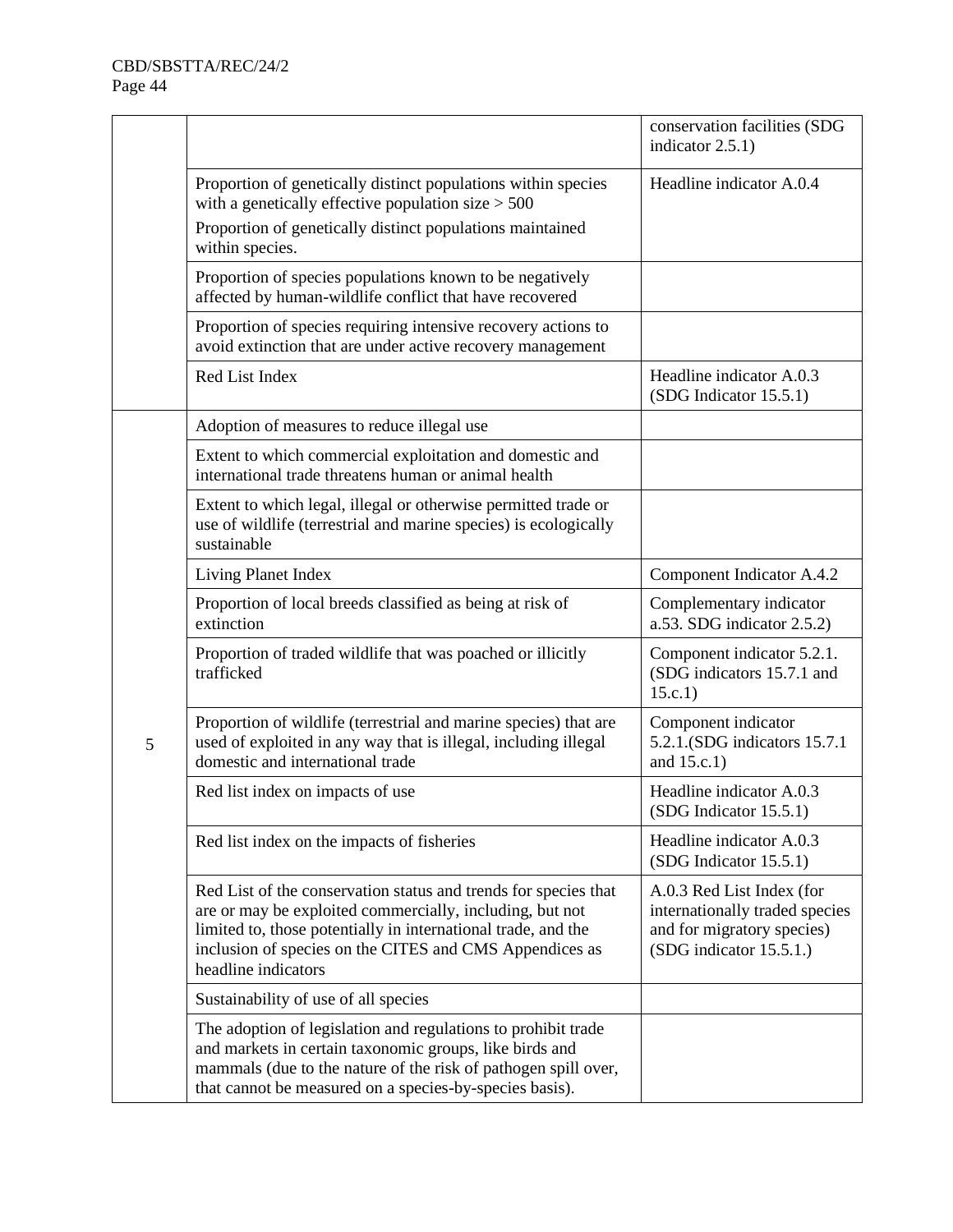|   | Tonnage or number of individuals of wildlife that is harvested<br>and traded illegally and unsustainably                                                                                                                                    | Headline indicator 5.0.1                                                               |
|---|---------------------------------------------------------------------------------------------------------------------------------------------------------------------------------------------------------------------------------------------|----------------------------------------------------------------------------------------|
|   | Zoonotic diseases in wildlife                                                                                                                                                                                                               | Complementary indicator<br>Goal b.6.                                                   |
|   | Extent to which measures are in place and implemented to<br>address invasive alien species                                                                                                                                                  |                                                                                        |
|   | Proportion of countries adopting relevant national legislation<br>and adequately resourcing the prevention or control of invasive<br>alien species                                                                                          | Complementary indicator<br>t5.2 (SDG indicator $15.8.1$ )                              |
|   | Rate of introductions, spread and impact of alien invasive<br>species                                                                                                                                                                       | Component indicator 6.1.1.<br>Numbers of invasive alien<br>species introduction events |
| 6 | Red List Index (impacts of invasive alien species)                                                                                                                                                                                          | Component Indicator 6.3.3,<br>SDG Indicator 15.5.1                                     |
|   | Trends in pathway management of invasive alien species                                                                                                                                                                                      |                                                                                        |
|   | Trends in the impacts of invasive alien species on native<br>species and protected areas                                                                                                                                                    | 6.3.3. Red List Index<br>(impacts of invasive alien<br>species)                        |
|   | Trends in the numbers of invasive alien species introduction<br>events                                                                                                                                                                      | Component indicator 6.1.1.<br>Numbers of invasive alien<br>species introduction events |
|   | Amount and risks from microplastics in water                                                                                                                                                                                                |                                                                                        |
|   | Critical loads / toxic of nutrification and atmospheric nitrogen<br>deposition                                                                                                                                                              |                                                                                        |
|   | Eutrophication of terrestrial, coastal and marine waters                                                                                                                                                                                    |                                                                                        |
|   | Impacts of light and noise pollution                                                                                                                                                                                                        |                                                                                        |
|   | Impact of pollution on biodiversity and ecosystem functions as<br>identified in the IUCN Red List Index of Ecosystems and the<br><b>IUCN Red List of Threatened Species</b>                                                                 |                                                                                        |
| 7 | Name, amount/volume/concentration of highly hazardous<br>pesticides by type (per land/marine area)                                                                                                                                          |                                                                                        |
|   | Number of countries that have phased out highly hazardous<br>pesticides                                                                                                                                                                     |                                                                                        |
|   | Percentage of Parties that establish and implement risk<br>management and mitigation measures that mitigate offsite<br>movement of chemicals, that are harmful to the environment, to<br>edge-of-field waterbodies and terrestrial habitats |                                                                                        |
|   | Proportion of land at or below critical nitrogen deposition load<br>levels                                                                                                                                                                  |                                                                                        |
|   | Red List Index                                                                                                                                                                                                                              | A.0.3 Red List Index (SDG<br>indicator $15.5.1$ .)                                     |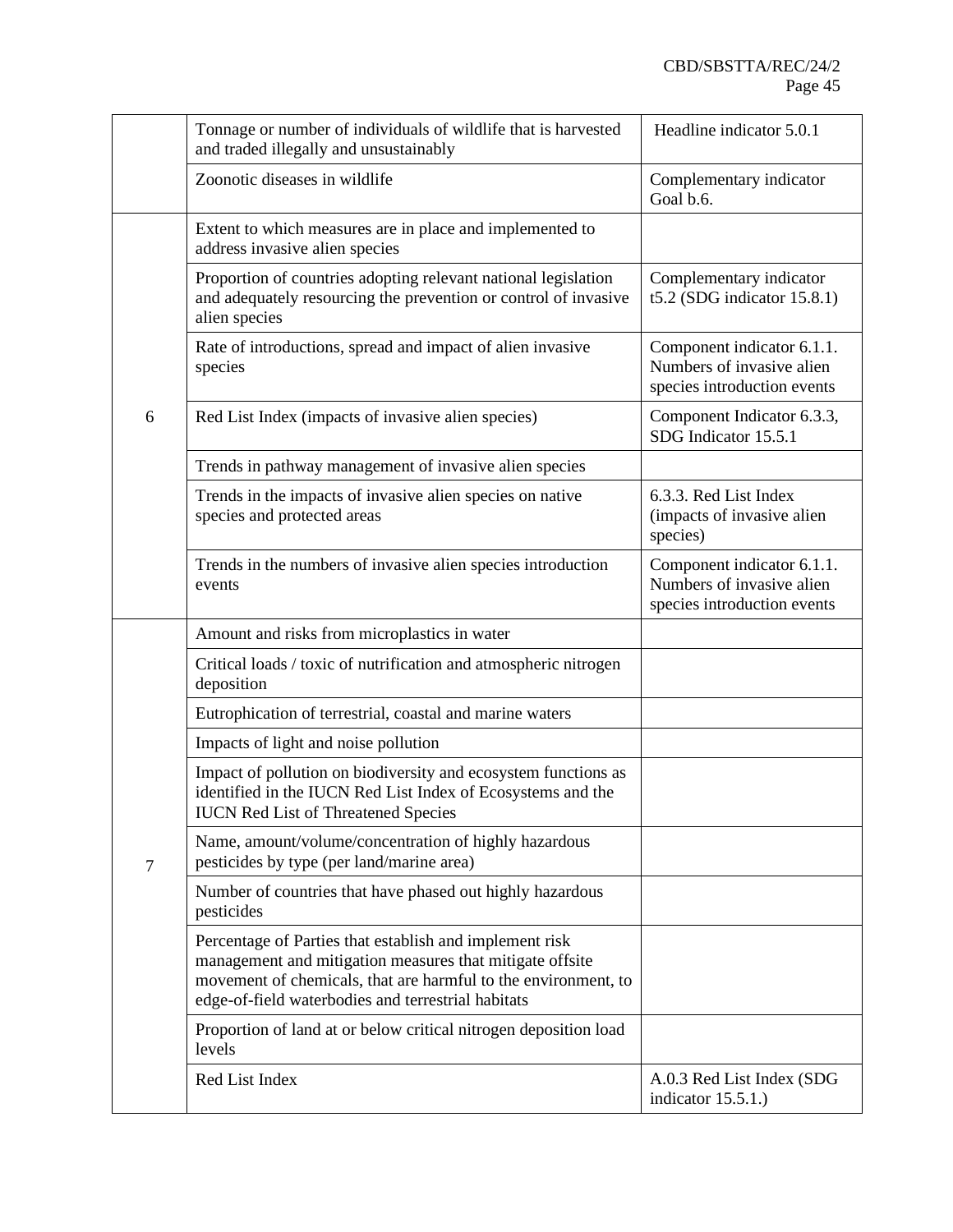|   | Red List of Ecosystems Index                                                                                                                                                                                      | Complementary indicator<br>a.8.                     |
|---|-------------------------------------------------------------------------------------------------------------------------------------------------------------------------------------------------------------------|-----------------------------------------------------|
|   | Toxicity or toxic load of pesticides                                                                                                                                                                              |                                                     |
|   | Use and risk of pesticide indicator (by risk category for<br>biodiversity)                                                                                                                                        |                                                     |
|   | Bioclimatic Ecosystem Resilience Index                                                                                                                                                                            | Complementary indicator<br>a.30 and t.2.11          |
|   | Carbon stock in natural habitats by habitat type                                                                                                                                                                  |                                                     |
|   | Contribution of intact ecosystems to carbon storage                                                                                                                                                               |                                                     |
|   | Indicator on impact of climate change on biodiversity                                                                                                                                                             |                                                     |
|   | Indicator on measuring the minimization of impact of climate<br>change on biodiversity                                                                                                                            |                                                     |
|   | Land use change and land tenure in the traditional territories of<br>indigenous peoples and local communities by sex and type of<br>tenure                                                                        |                                                     |
|   | Number of countries implementing safeguard policies on<br>biodiversity and finance                                                                                                                                |                                                     |
|   | Number of countries that have integrated biodiversity into<br>Nationally Determined Contributions                                                                                                                 |                                                     |
| 8 | Number of countries with nationally determined contributions,<br>long-term strategies, national adaptation plans and adaptation<br>communications that reflect biodiversity (based on information<br>from UNFCCC) | Component indicator 8.1.1<br>(SDG indicator 13.2.1) |
|   | Number of ecosystem-based adaptation (EBA) initiatives in<br><b>NBSAPs</b>                                                                                                                                        |                                                     |
|   | Number of endemic and priority species vulnerable to climate<br>change                                                                                                                                            |                                                     |
|   | Number of initiatives and partnerships with indigenous peoples<br>and local communities contributing to Nationally Determined<br>Contributions and Disaster Risk Reduction strategies                             |                                                     |
|   | Percentage of agricultural system that are positive for the<br>climate                                                                                                                                            |                                                     |
|   | Restoration of carbon rich habitats                                                                                                                                                                               |                                                     |
|   | Sequestration of carbon by blue carbon initiatives                                                                                                                                                                |                                                     |
|   | Status and trends in land-use change and land tenure in the<br>traditional territories of indigenous peoples and local<br>communities;                                                                            |                                                     |
|   | Trends in extent and condition of carbon rich ecosystems or<br>areas providing carbon sequestration                                                                                                               |                                                     |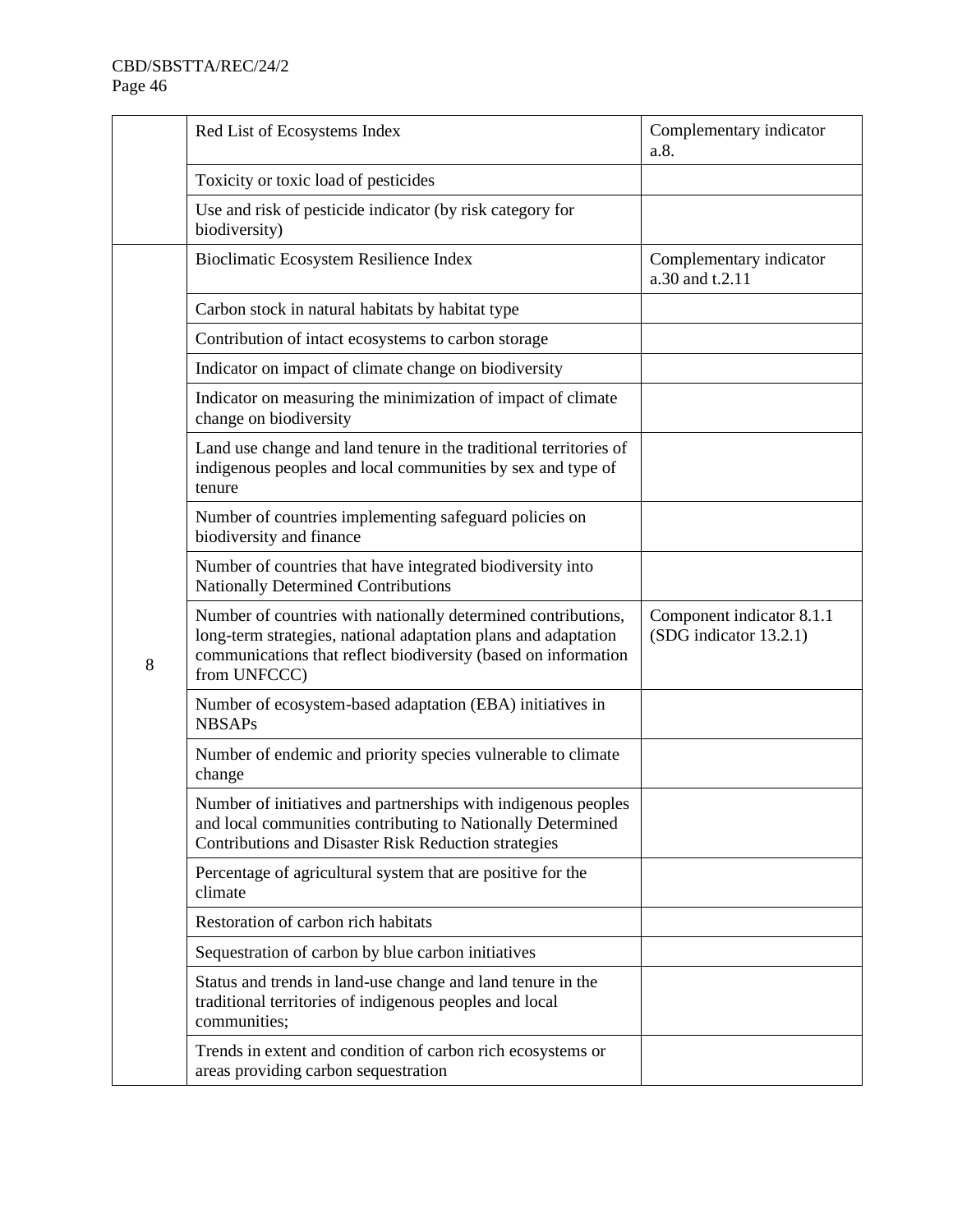|    | Measures of progress of implementation of the Tasks in the<br>Plan of Action on Customary Sustainable Use of Biodiversity |                                                                                                                                                                                                 |
|----|---------------------------------------------------------------------------------------------------------------------------|-------------------------------------------------------------------------------------------------------------------------------------------------------------------------------------------------|
|    | Number of national instruments established to address or<br>combat illegal, unreported and unregulated fishing            | Complementary indicator<br>t5.5 Degree of<br>implementation of<br>international instruments<br>aiming to combat illegal,<br>unreported and unregulated<br>fishing (SDG indicator<br>$14.6.1$ ). |
|    | Number of people using wild resources for energy, food, or<br>culture                                                     |                                                                                                                                                                                                 |
|    | Number of species and habitats under sustainable management                                                               |                                                                                                                                                                                                 |
| 9  | Proportion of fish stocks within biological sustainable levels                                                            | Headline indicator 5.0.2<br>(SDG indicator 14.4.1)                                                                                                                                              |
|    | Red List Index                                                                                                            | Headline indicator A.0.3,<br>SDG 15.5.1                                                                                                                                                         |
|    | Status and trends in the practice of traditional occupations<br>labour statistics                                         | Component indicator d9.1.2<br>Percentage of the population<br>in traditional employment                                                                                                         |
|    | Trends in harvested species under biologically sustainable<br>levels                                                      | Headline indicator 5.0.1<br>Proportion of wildlife that is<br>harvested and traded legally<br>and sustainably                                                                                   |
|    | Trends in in conservation status of vulnerable species                                                                    |                                                                                                                                                                                                 |
|    | Zoonotic and human-animal interface index                                                                                 |                                                                                                                                                                                                 |
|    | Average income of small-scale food producers, by sex and<br>indigenous status                                             | (SDG indicator 2.3.2)                                                                                                                                                                           |
|    | Proportion of land that is degraded over total land area                                                                  | Component indicator 10.4.2<br>(SDG indicator 15.3.1)                                                                                                                                            |
|    | Area dedicated to agroecology and other biodiversity<br>conservation and restoration plans                                |                                                                                                                                                                                                 |
| 10 | Area incorporated into restoration, conservation and<br>sustainable land use programs                                     |                                                                                                                                                                                                 |
|    | Area managed under organic and sustainable forestry<br>certification schemes                                              | Complementary indicator<br>t3.12. Number of certified<br>forest areas under sustainable<br>management with verified<br>impacts on biodiversity<br>conservation                                  |
|    | Areas under sustainable management in all sectors                                                                         |                                                                                                                                                                                                 |
|    | Number of non-timber exploitation permits.                                                                                |                                                                                                                                                                                                 |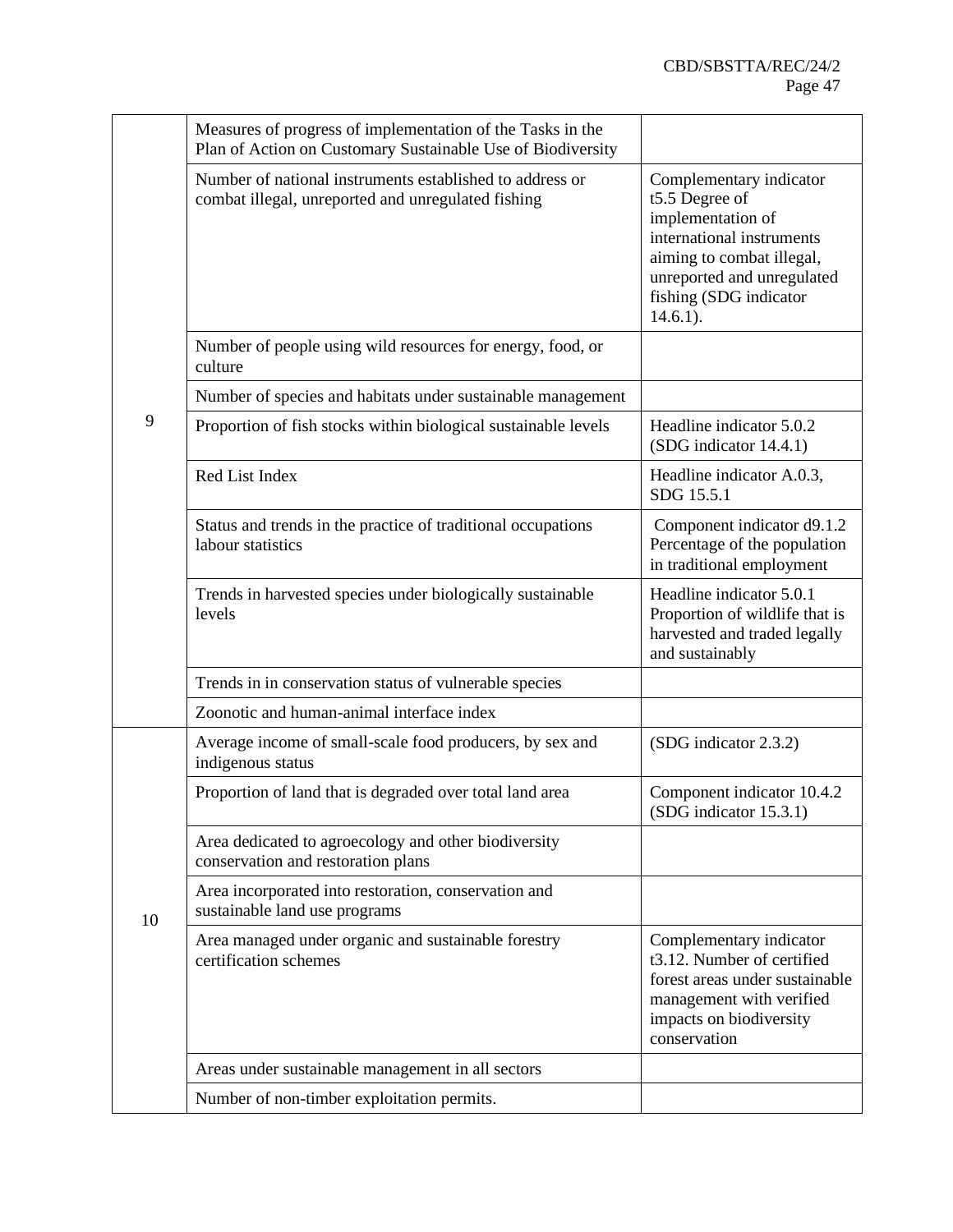|    | Progress towards sustainable forest management                                                                                                                                                                                                              | Complementary indicator<br>t10.5. (SDG indicator $15.2.1$ )                                                                |
|----|-------------------------------------------------------------------------------------------------------------------------------------------------------------------------------------------------------------------------------------------------------------|----------------------------------------------------------------------------------------------------------------------------|
|    | Use of agro-biodiversity-supportive practices                                                                                                                                                                                                               |                                                                                                                            |
|    | Proportion of new conversion of land from natural to cultivated<br>areas                                                                                                                                                                                    |                                                                                                                            |
|    | Proportion of productive area with targeted environmental<br>safeguard for biodiversity                                                                                                                                                                     |                                                                                                                            |
|    | Wildlife habitat capacity within agricultural landscapes                                                                                                                                                                                                    |                                                                                                                            |
|    | Indicators on nature-based solutions                                                                                                                                                                                                                        |                                                                                                                            |
|    | The share of investments made in development projects to<br>promote ecosystem-based approaches to improve air and water<br>quality and protection against risks                                                                                             |                                                                                                                            |
|    | Trends in loss of land                                                                                                                                                                                                                                      |                                                                                                                            |
| 11 | Trends in water quality and quantity                                                                                                                                                                                                                        | Complementary indicator<br>t.11. Change in the extent of<br>water-related ecosystems<br>over time (SDG indicator<br>6.6.1) |
|    | Trends of ecosystem areas providing regulation ecosystem<br>services (to be decomposed by ecosystem services and<br>ecosystems                                                                                                                              |                                                                                                                            |
| 12 | City Biodiversity Index (Singapore Index)                                                                                                                                                                                                                   |                                                                                                                            |
|    | Structural and functional connectivity of urban areas                                                                                                                                                                                                       |                                                                                                                            |
| 13 | Number of prosecutions from biopiracy, or illegal access to<br>genetic resources                                                                                                                                                                            |                                                                                                                            |
|    | Dependencies and impacts of businesses on biodiversity                                                                                                                                                                                                      | Headline indicator 15.0.1                                                                                                  |
|    | Number of policies in sectors other than biodiversity that<br>integrate biodiversity values and priorities                                                                                                                                                  |                                                                                                                            |
|    | Number or share of countries, local government and private<br>companies integrating biodiversity and ecosystem service into<br>their policy action plans of environmental management system<br>(i.e. ISO 14001) or commitments relevant to concrete actions |                                                                                                                            |
| 14 | The number of countries that adopt nature positive sectoral<br>plans of action                                                                                                                                                                              |                                                                                                                            |
|    | The number of countries that apply a whole-of-government and<br>whole-of-society approach for the development, reviews, and<br>implementation of the NBSAPs                                                                                                 |                                                                                                                            |
|    | Value of subsidies and other incentives harmful to biodiversity,<br>that are redirected, repurposed or eliminated                                                                                                                                           | Headline indicator 18.0.1                                                                                                  |
|    | Proportion of policies, regulations, planning, budgeting,<br>development processes, poverty reduction strategies, and                                                                                                                                       |                                                                                                                            |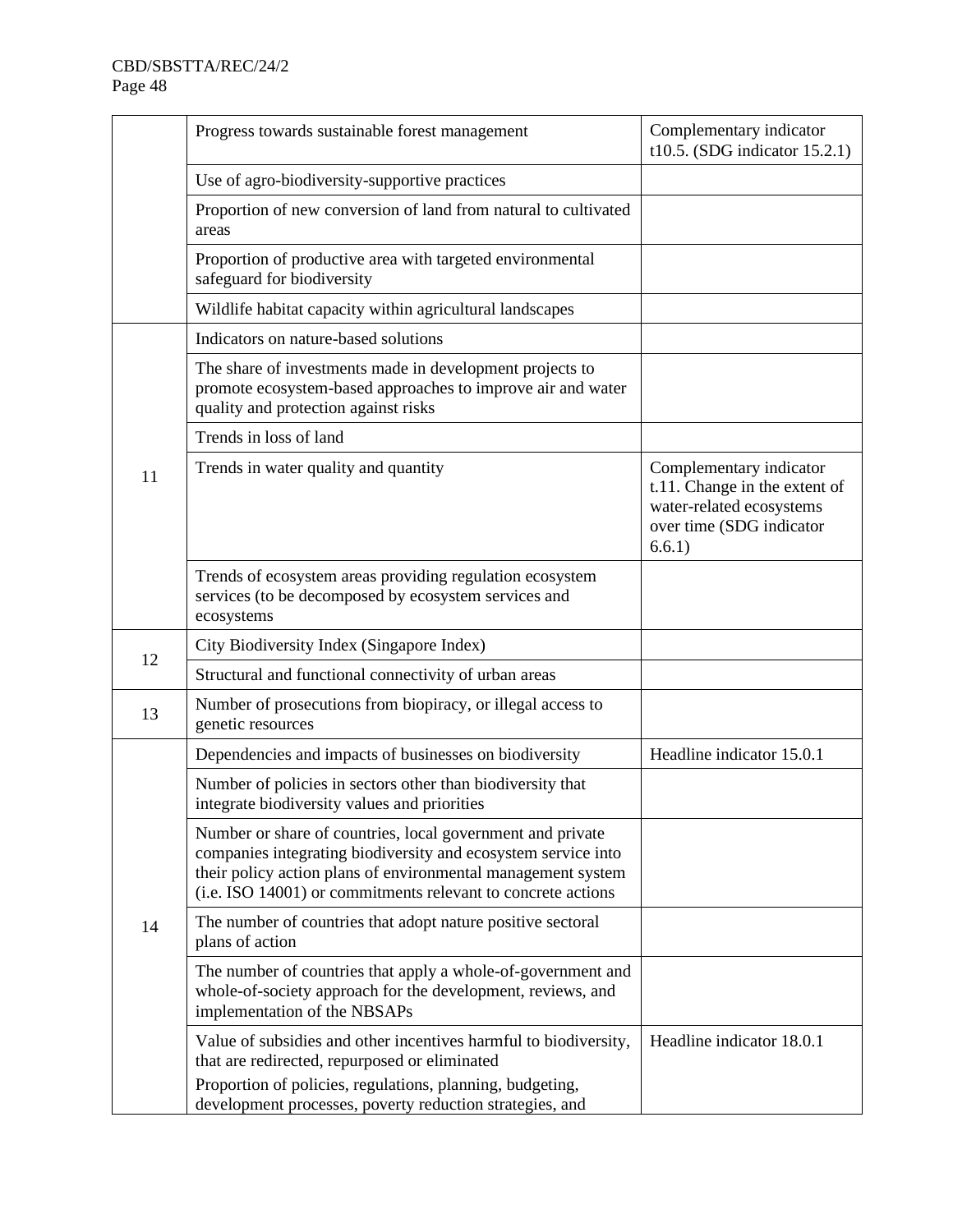|    | national accounts at all levels that integrate biodiversity targets<br>to ensure mainstreaming biodiversity values across all sectors.                                                                                                                                                                     |                                                     |
|----|------------------------------------------------------------------------------------------------------------------------------------------------------------------------------------------------------------------------------------------------------------------------------------------------------------|-----------------------------------------------------|
|    | Dependencies and impacts of businesses on biodiversity and<br>related human rights                                                                                                                                                                                                                         |                                                     |
|    | Ecological footprint                                                                                                                                                                                                                                                                                       | Component indicator 15.4.1                          |
|    | Extent of natural vegetation/terrestrial ecosystems converted<br>due to commodity/soft production                                                                                                                                                                                                          |                                                     |
|    | Indicator on dependencies, impacts, risks, and opportunities<br>from the Taskforce on Nature-related Financial Disclosures<br>(TNFD)                                                                                                                                                                       |                                                     |
|    | Number of companies assessing and reporting on their net<br>impact on biodiversity                                                                                                                                                                                                                         |                                                     |
|    | Number of companies publishing sustainability reports                                                                                                                                                                                                                                                      | (SDG Indicator 12.6.1.)                             |
|    | Number of companies that comply with access and<br>benefit-sharing requirements and report on these                                                                                                                                                                                                        |                                                     |
|    | Number of countries that have legislation to make sure that<br>companies report on their impacts                                                                                                                                                                                                           |                                                     |
| 15 | Number of production sectors in each country that use<br>biodiversity includes certification schemes or biodiversity<br>practice guidelines                                                                                                                                                                |                                                     |
|    | Percentage of Parties that have regulatory frameworks that<br>require businesses to assess and report their impact on<br>biodiversity and on the rights of indigenous peoples and local<br>communities                                                                                                     |                                                     |
|    | Policies and measures in place that prevent and regulate<br>impacts on biodiversity and biodiversity related human rights.                                                                                                                                                                                 |                                                     |
|    | Proportion of total revenue, of business (a) assessing and<br>disclosing material biodiversity impacts and dependencies of<br>their operations and supply chains through quantitative metrics;<br>(b) having set science-based targets for nature; and (c) having<br>set science-based targets for climate |                                                     |
|    | Proportion per total revenue of total businesses reporting<br>dependencies and impacts for biodiversity and having set<br>science-based targets for nature                                                                                                                                                 |                                                     |
|    | <b>Biodiversity Barometer</b>                                                                                                                                                                                                                                                                              |                                                     |
|    | Ecological footprint                                                                                                                                                                                                                                                                                       | Component indicator 15.4.1                          |
| 16 | Extent to which (i) global citizenship education and (ii)<br>education for sustainable development are mainstreamed in (a)<br>national education policies; (b) curricula; (c) teacher education;<br>and (d) student assessment                                                                             | Component indicator 20.2.1<br>(SDG indicator 4.7.1) |
|    | Global environmental impacts of consumption                                                                                                                                                                                                                                                                |                                                     |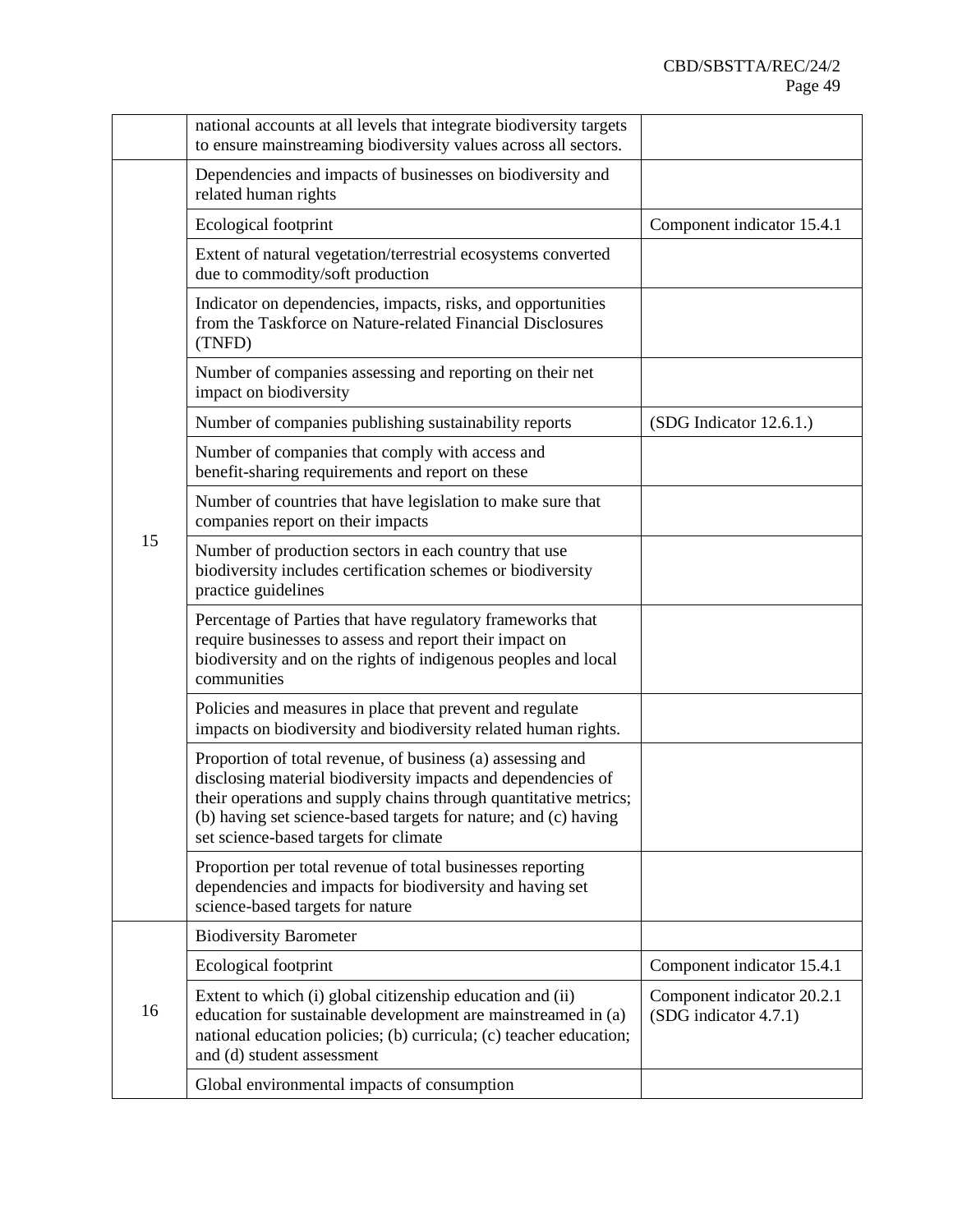|    | (a) Hazardous waste generated per capita; and (b) proportion of<br>hazardous waste treated, by type of treatment                                                                                                                                                                                                                                                                                                | Component 7.1.2 Proportion<br>of domestic and industrial<br>wastewater flow safely<br>treated (SDG indicator 6.3.1)                                              |
|----|-----------------------------------------------------------------------------------------------------------------------------------------------------------------------------------------------------------------------------------------------------------------------------------------------------------------------------------------------------------------------------------------------------------------|------------------------------------------------------------------------------------------------------------------------------------------------------------------|
|    | Land footprint per kilogram of protein                                                                                                                                                                                                                                                                                                                                                                          |                                                                                                                                                                  |
|    | Number of CITIES permits for legal import of trophies for<br>listed species                                                                                                                                                                                                                                                                                                                                     |                                                                                                                                                                  |
|    | Number of countries developing, adopting, or implementing<br>policy instruments aimed at supporting the shift to sustainable<br>consumption and production                                                                                                                                                                                                                                                      | (SDG Indicator 12.1.1)                                                                                                                                           |
|    | Percentage of Parties that have established effective regulatory<br>frameworks and other measures to ensure that consumer<br>choices are within sustainable parameters                                                                                                                                                                                                                                          |                                                                                                                                                                  |
|    | Progress towards healthy and sustainable diets (food<br>consumption survey, land footprint per kilogram of protein)                                                                                                                                                                                                                                                                                             |                                                                                                                                                                  |
|    | Volume of production per labour unit by classes of<br>farming/pastoral/forestry enterprise size                                                                                                                                                                                                                                                                                                                 | Complementary indicator<br>t9.6. Volume of production<br>per labour unit by classes of<br>farming/pastoral/ forestry<br>enterprise size (SDG<br>indicator 2.3.1) |
|    | Biotechnology development that are being used that contribute<br>to conservation and sustainable uses of biodiversity as well as<br>human well-being                                                                                                                                                                                                                                                            |                                                                                                                                                                  |
|    | Capacity and measures in place to prevent, manage and control<br>adverse impacts of biotechnology                                                                                                                                                                                                                                                                                                               |                                                                                                                                                                  |
|    | Indicator of measures in place to prevent, manage and control<br>potential adverse impacts of biotechnology on biodiversity<br>taking into account human rights, human health and social and<br>cultural considerations                                                                                                                                                                                         |                                                                                                                                                                  |
| 17 | Indicator on the establishment or maintenance of the means to<br>regulate, manage, or control the risks associated with the use<br>and release of living modified organisms resulting from<br>biotechnology which are likely to have adverse environmental<br>impacts that could affect the conservation and sustainable use<br>of biological diversity, taking also into account the risks to<br>human health; |                                                                                                                                                                  |
|    | Number of countries that carry out scientifically sound<br>assessments on the release of LMOs resulting from application<br>of modern biotechnology and recombinant DNA techniques                                                                                                                                                                                                                              |                                                                                                                                                                  |
|    | Number of countries that have the necessary measures in place<br>to carry out horizon scanning monitoring and assessment                                                                                                                                                                                                                                                                                        |                                                                                                                                                                  |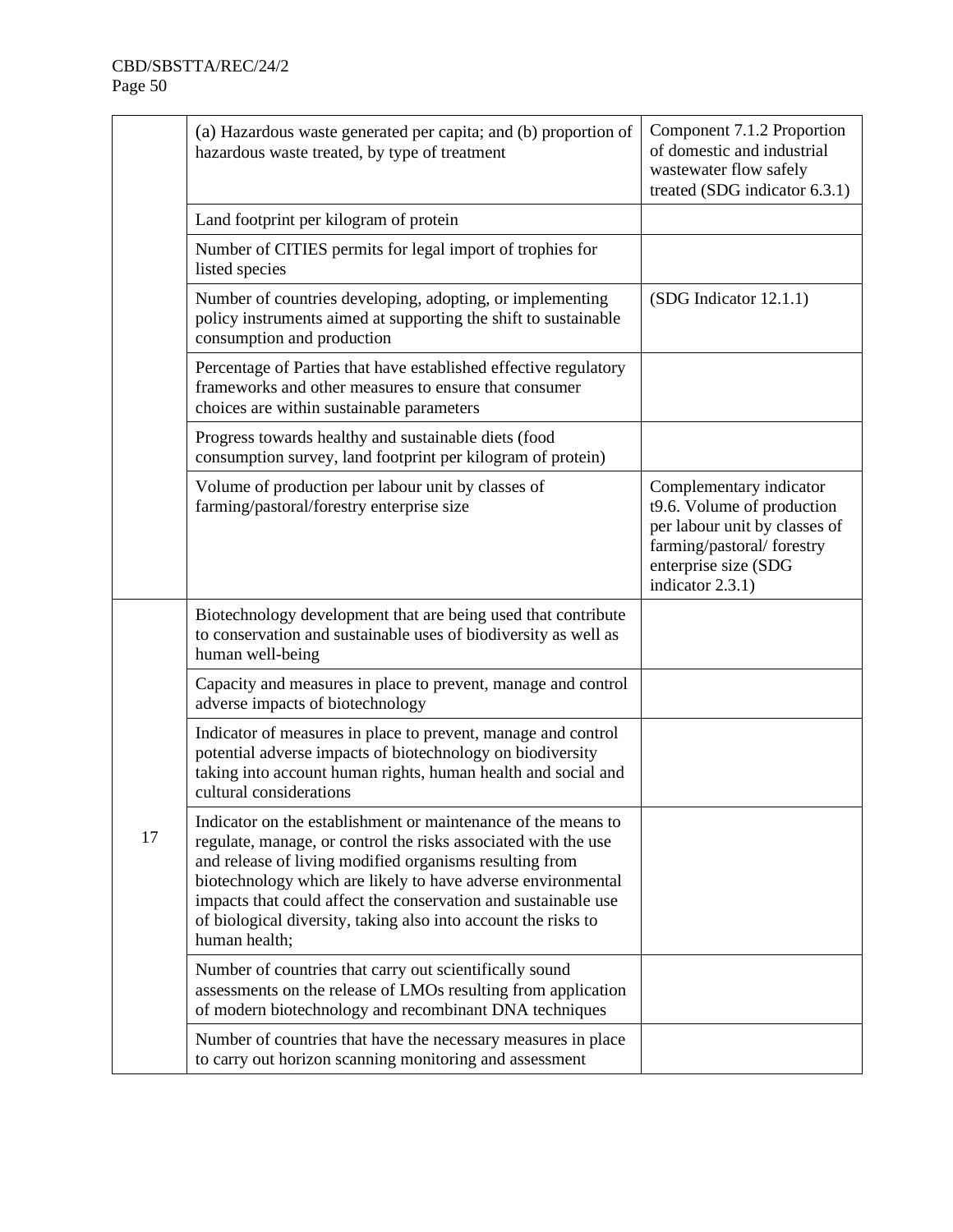|    | Amount of financial savings channelled to indigenous peoples<br>and local communities, women and other vulnerable groups                                                                                                                                                                                                                 |                        |
|----|------------------------------------------------------------------------------------------------------------------------------------------------------------------------------------------------------------------------------------------------------------------------------------------------------------------------------------------|------------------------|
|    | Indicator on subsidy reform                                                                                                                                                                                                                                                                                                              |                        |
|    | Number of economic measures in place to protect biodiversity                                                                                                                                                                                                                                                                             |                        |
| 18 | Payment of ecosystem services                                                                                                                                                                                                                                                                                                            |                        |
|    | Positive incentives (by type) in place to promote biodiversity<br>conservation and sustainable use                                                                                                                                                                                                                                       |                        |
|    | Total value of harmful subsidies compared with the value of<br>subsidies that have been redirected, repurposed or eliminated                                                                                                                                                                                                             |                        |
|    | Amount of funds provided for the global multilateral benefit-<br>sharing mechanism                                                                                                                                                                                                                                                       |                        |
|    | Amount of targeted, additional and economically sustainable<br>financial flows, including ODA, grants and concessional loans<br>for nationally determined biodiversity objectives                                                                                                                                                        |                        |
|    | Domestic and international public and private flows for<br>biodiversity                                                                                                                                                                                                                                                                  |                        |
|    | Earmarked biodiversity funding at all levels for indigenous<br>peoples and local communities as a percentage of overall<br>public and private flows                                                                                                                                                                                      |                        |
|    |                                                                                                                                                                                                                                                                                                                                          |                        |
|    | Foreign direct investment, official development assistance and<br>South-South cooperation as a proportion of gross national<br>income                                                                                                                                                                                                    | (SDG Indicator 17.3.1) |
|    | Indicator that measures alignment of private and public<br>financial flows on biodiversity                                                                                                                                                                                                                                               |                        |
| 19 | Number of national biodiversity finance plans or similar<br>instruments                                                                                                                                                                                                                                                                  |                        |
|    | Public expenditure and private expenditure on conservation and<br>sustainable use of biodiversity and ecosystems as well as<br>development and access to innovation, technical transfer and<br>resource collaboration.                                                                                                                   |                        |
|    | Ratio of debt servicing to government spending                                                                                                                                                                                                                                                                                           |                        |
|    | The amount of grants to indigenous peoples and local<br>communities for conservation services                                                                                                                                                                                                                                            |                        |
|    | The number of expressed priority needs for capacity building<br>and development, technological/technical development for the<br>global biodiversity framework submitted by developing<br>countries in the clearing-house mechanisms that have received<br>the capacity and development, technological/technical<br>development requested |                        |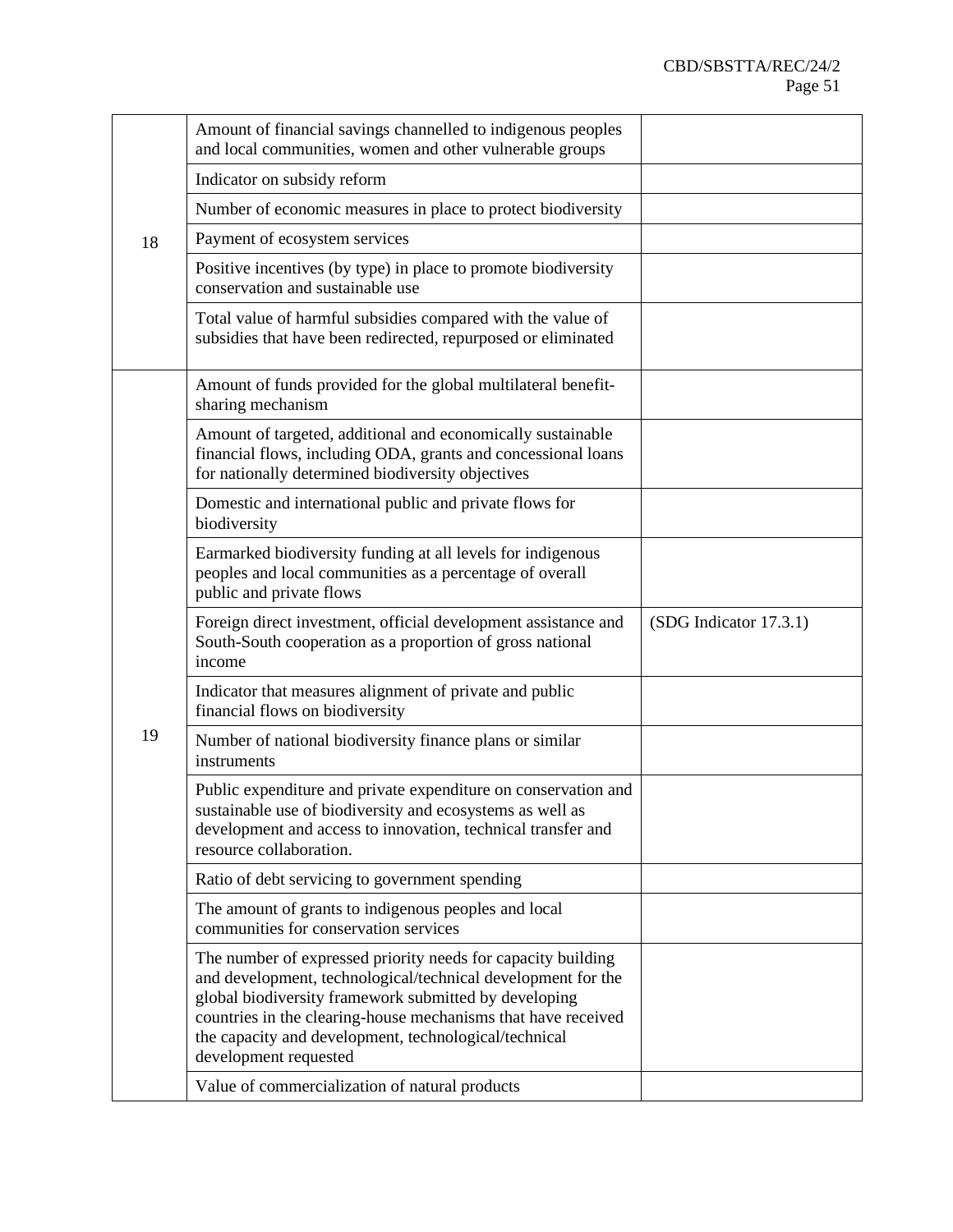|    | Value of debt for nature swaps                                                                                                                                                                                                                                                                |                                                           |
|----|-----------------------------------------------------------------------------------------------------------------------------------------------------------------------------------------------------------------------------------------------------------------------------------------------|-----------------------------------------------------------|
|    | Degree to which traditional knowledge of indigenous peoples<br>and local communities is promoted and widely applied in<br>policy making, planning and decision making/implementation<br>for biodiversity                                                                                      |                                                           |
|    | Extent to which (i) global citizenship education and (ii)<br>education for sustainable development, including gender<br>equality and human rights, are mainstreamed at all levels in: (a)<br>national education policies, (b) curricula, (c) teacher education<br>and (d) student assessments | Component indicator 20.2.1<br>(SDG indicator 4.7.1)       |
|    | Extent to which biodiversity is included in education                                                                                                                                                                                                                                         |                                                           |
| 20 | Extent to which national biodiversity strategies and action<br>plans, Nationally Determined Contributions and national<br>development plans reflect traditional knowledge, innovation<br>and practices with appropriate safeguards                                                            |                                                           |
|    | Growth in number of records in the Global Biodiversity<br><b>Information Facility</b>                                                                                                                                                                                                         | Complementary indicator                                   |
|    | Indicator on free prior and informed requests to indigenous<br>peoples and local communities                                                                                                                                                                                                  |                                                           |
|    | Number of assessments in The IUCN Red List of Threatened<br>Species                                                                                                                                                                                                                           |                                                           |
|    | Proportion of public policies based on biodiversity information<br>and monitoring                                                                                                                                                                                                             |                                                           |
|    | (a) Proportion of total agricultural population with ownership<br>or secure rights over agricultural land, by sex; and (b) share of<br>women among owners or rights bearers of agricultural land,<br>type of tenure                                                                           | Complementary indicator<br>t21.5 (SDG indicator $5.a.1$ ) |
|    | Ensuring women's legal rights to land ownership and/or control                                                                                                                                                                                                                                | (SDG indicator 5.a.2)                                     |
|    | Number of countries that recognize indigenous peoples and<br>local communities in their national biodiversity strategies and<br>action plans                                                                                                                                                  |                                                           |
| 21 | Number of countries that recognize the right to a healthy<br>environment through their constitutions, legislation or as<br>parties to legally binding regional treaties                                                                                                                       |                                                           |
|    | Number of countries where the legal framework<br>respects/guarantees the rights of indigenous peoples, women<br>and girls, over their land, waters and resources, in relation to<br>biodiversity planning and decision-making                                                                 |                                                           |
|    | Number of countries with a gender focal point                                                                                                                                                                                                                                                 |                                                           |
|    | Number of environmental defenders killed                                                                                                                                                                                                                                                      |                                                           |